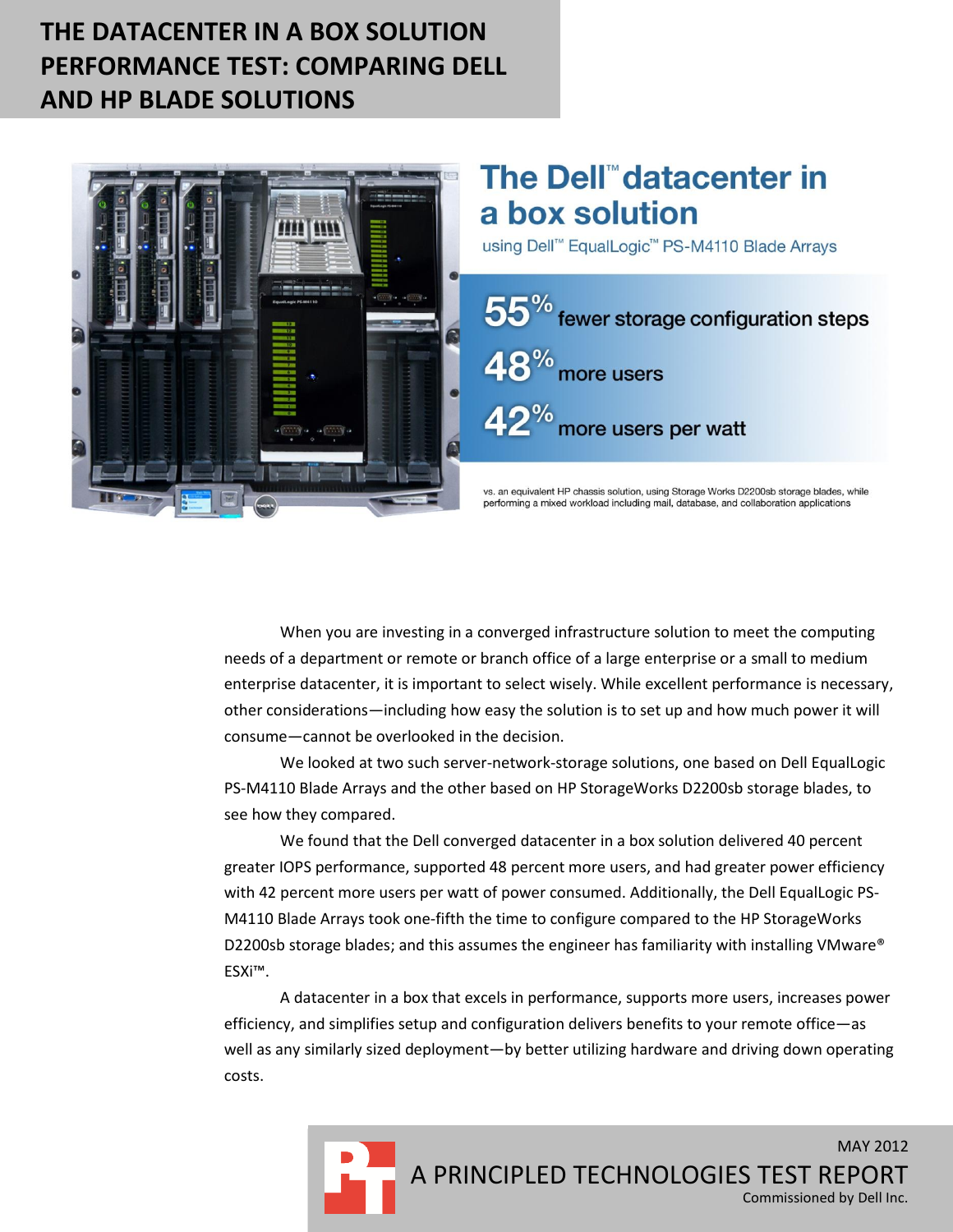# **BETTER PERFORMANCE AND MORE USERS WITH EASIER SETUP AND LESS COSTLY OPERATION**

In our study, we examined the following blade server-network-storage solutions to see how well they would meet the needs of a small to medium business (SMB) or departmental computing solution within a large enterprise:

- **The Dell EqualLogic PS-M4110 solution:** Three Dell PowerEdge™ M620 servers with two Dell EqualLogic PS-M4110 Blade Arrays, 2 Dell Force10 MXL 10/40GbE Blade Switches and 2 Dell PowerConnect™ M8024-k 10GbE switches
- **The HP D2200sb + VSA solution:** Three HP ProLiant BL460c Gen8 blade servers, two HP StorageWorks D2200sb storage blades, and two HP ProLiant BL460c Gen8 partner blades to manage the storage, and four HP Flex-10 10GbE switches

As Figure 1 shows, the Dell solution is considerably more streamlined, with three server blades and two storage blades vs. the HP solution's five servers and two storage blades. Note that the Dell Force10 MXL blade switches are interlinked by a 40G connection. All other connections in Figure 1 are 10G connections.



Figure 1. The Dell solution includes a total of five blades—two storage blades and three server blades, one for each of **the three workloads. The HP solution requires two additional partner blades to manage the storage, for a total of seven blades.**

### Dell solution

### HP solution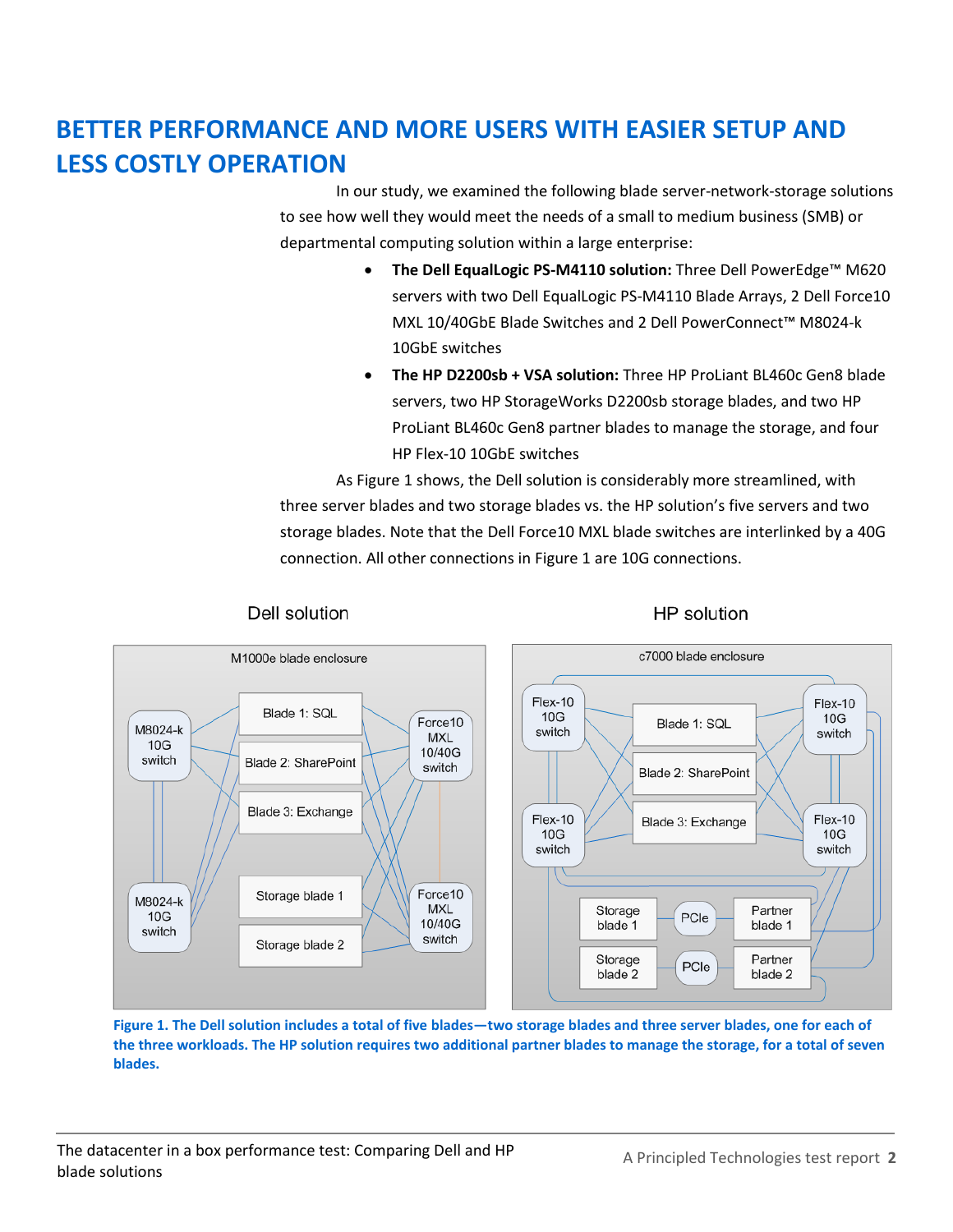Our testing had three components: first, we examined the setup process for both solutions, recording the number of steps involved and the time required to complete them. Next, we tested the performance of both solutions while running a mixed workload including email, database, and collaboration applications. Finally, we compared the amount of power the two solutions used while performing the workloads.

Figures 2 and 3 present comparisons of the factors we tested. They use normalized comparisons, which assigns a value of 1.0 to the HP storage solution and expresses the Dell storage solution's results as a relative percentage greater or lesser. As Figure 2 shows, the Dell solution took 55.6 percent fewer major steps, and 81.6 percent less time to set up.



**Figure 2. Compared to the HP solution, the Dell solution took less time and many fewer steps to set up.**

> As Figure 3 shows, the Dell solution delivered 40.2 percent greater performance and supported 48.1 percent more users and 42.7 percent more users per watt.



**Figure 3. Compared to the HP solution, the Dell solution delivered greater performance, supported more users and more users per watt.**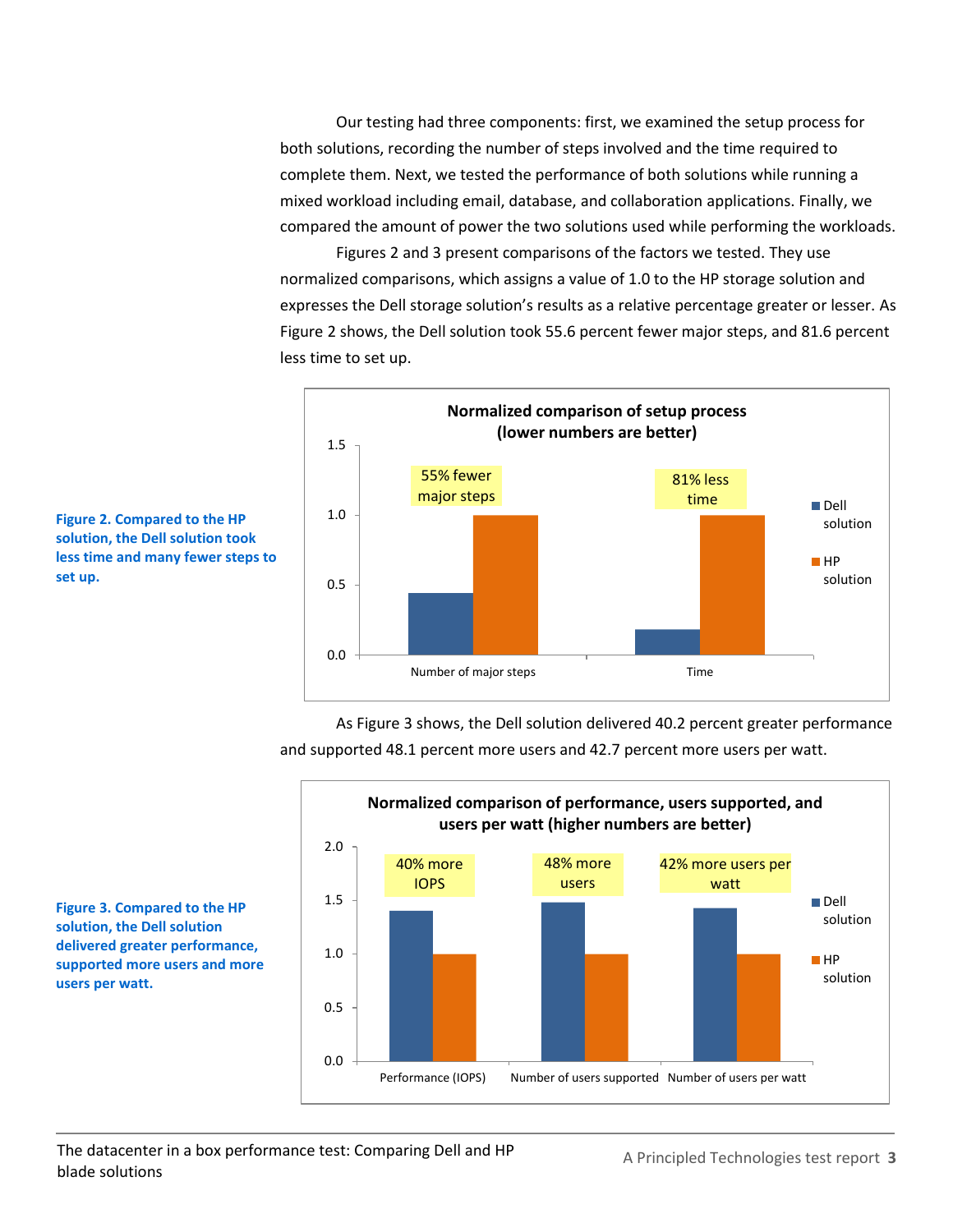# **EASIER AND FASTER TO CONFIGURE**

Figure 4 presents a summary of the steps involved in configuring the two storage blade solutions. The Dell EqualLogic PS-M4110 Blade Array setup was considerably more streamlined, taking only 8 major steps versus the HP StorageWorks D2200sb + VSA's 18 major steps—a difference of 55.6 percent. When we compare the entire number of steps each storage solution requires, the disparity is even more dramatic—the Dell storage solution required a total of 44 steps, whereas the HP storage solution required 259 steps-a difference of 83.0 percent. (Se[e Appendix E](#page-28-0) for the complete set of steps.)

Configuring the Dell storage solution was also much faster, taking a total of 16 minutes and 46.7 seconds, 81.6 percent less time than the HP storage solution's total of 1 hour, 30 minutes, and 58.2 seconds.

|           | <b>Dell EqualLogic PS-M4110 solution</b>                                                                                                                                                            | HP StorageWorks D2200sb + VSA solution                                                                                                                                                                                  |  |
|-----------|-----------------------------------------------------------------------------------------------------------------------------------------------------------------------------------------------------|-------------------------------------------------------------------------------------------------------------------------------------------------------------------------------------------------------------------------|--|
|           | Total number of major steps: 8                                                                                                                                                                      | Total number of major steps: 18                                                                                                                                                                                         |  |
|           | Total amount of time: 16 min, 46.7 sec                                                                                                                                                              | Total amount of time: 1 hour, 30 min, 58.2 sec                                                                                                                                                                          |  |
|           | <b>Storage blades</b>                                                                                                                                                                               | <b>Storage blades</b>                                                                                                                                                                                                   |  |
|           | 1. Insert the two blade arrays into the chassis and<br>power on.                                                                                                                                    | 1. Insert the storage blades in the appropriate slots<br>and power on.                                                                                                                                                  |  |
|           | 2. Configure the first blade array in the Dell M1000e                                                                                                                                               | <b>Partner blades</b>                                                                                                                                                                                                   |  |
| 3.        | CMC Web interface.<br>Configure the second blade array in the Dell<br>M1000e CMC Web interface (and add to the<br>existing storage group created in the previous<br>step)                           | 2. Insert the partner blades in the appropriate slots<br>and power on.<br>3. Use the BIOS RAID utility to set the RAID level for<br>the first partner blade logical drive and the first<br>storage blade logical drive. |  |
| 5.        | 4. Log into the EqualLogic Group Manager GUI from a<br>system attached to the iSCSI storage network<br>(Fabric-B) and configure the group settings.<br>Configure the RAID level of the two members. | 4. Use the BIOS RAID utility to set the RAID level for<br>the second partner blade logical drive and the<br>second storage blade logical drive.                                                                         |  |
| 6.        | Create the volumes and restrict iSCSI access by                                                                                                                                                     | <b>ESXi</b>                                                                                                                                                                                                             |  |
|           | IQN.                                                                                                                                                                                                | Install ESXi on the first partner blade logical drive.<br>5.                                                                                                                                                            |  |
|           | <b>Host Integration Tools (HIT)</b>                                                                                                                                                                 | Log into the first partner blade ESXi instance using<br>6.                                                                                                                                                              |  |
|           | 7. Install the Dell EqualLogic Host Integration Tools<br>for Microsoft on each application blade. This is<br>required for multipathing.                                                             | vSphere client and add the storage blade<br>datastore.<br>Deploy the first VSA VM and install the HP P4000<br>7.<br>Centralized Management Console on your                                                              |  |
|           | <b>iSCSI configuration on application blades and storage</b>                                                                                                                                        | management system.                                                                                                                                                                                                      |  |
| Notes:    | 8. Configure iSCSI initiator on each blade in Windows.                                                                                                                                              | 8. Set the first VSA VM IP address/networking.<br>Install ESXi on the second partner blade logical<br>9.                                                                                                                |  |
| $\bullet$ | The Dell EqualLogic PS-M4110 is managed via a<br>Java application using a Web browser.                                                                                                              | drive.<br>10. Log into the second partner blade ESXi instance<br>using vSphere client and add the storage blade<br>datastore.<br>11. Deploy the second VSA VM.                                                          |  |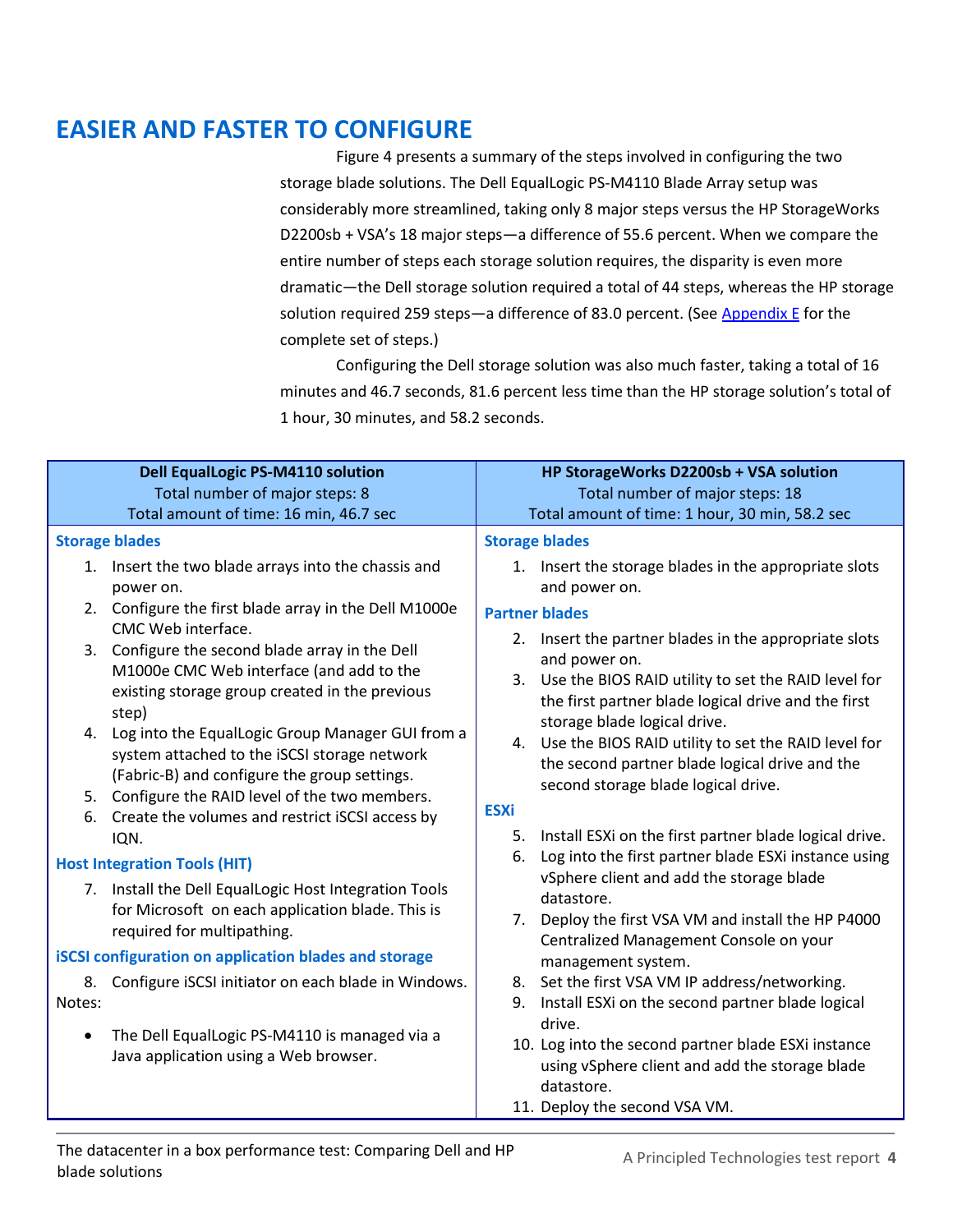| <b>Dell EqualLogic PS-M4110 solution</b> | HP StorageWorks D2200sb + VSA solution                                                                                                                                                                                                                                                                                                                                                                |
|------------------------------------------|-------------------------------------------------------------------------------------------------------------------------------------------------------------------------------------------------------------------------------------------------------------------------------------------------------------------------------------------------------------------------------------------------------|
| Total number of major steps: 8           | Total number of major steps: 18                                                                                                                                                                                                                                                                                                                                                                       |
| Total amount of time: 16 min, 46.7 sec   | Total amount of time: 1 hour, 30 min, 58.2 sec                                                                                                                                                                                                                                                                                                                                                        |
|                                          | 12. Set the second VSA VM IP address/networking.                                                                                                                                                                                                                                                                                                                                                      |
|                                          | <b>Failover Manager (FOM)</b>                                                                                                                                                                                                                                                                                                                                                                         |
|                                          | 13. Deploy the FOM on an appropriate host server to<br>establish quorum between the two nodes.                                                                                                                                                                                                                                                                                                        |
|                                          | <b>HP Centralized Management Console</b>                                                                                                                                                                                                                                                                                                                                                              |
|                                          | 14. Log into the LeftHand Centralized Management<br>Console on the management system and add the<br>VSA nodes and FOM to the CMC.<br>15. Use the console to create a new management<br>group and cluster using the two VSA nodes and<br>FOM, and assign a virtual group IP.<br>16. Create the volumes, add the application servers,<br>and assign the relevant volumes to the application<br>servers. |
|                                          | <b>Install HP multipathing software</b>                                                                                                                                                                                                                                                                                                                                                               |
|                                          | 17. Install HP DSM for MPIO software on each<br>application blade.                                                                                                                                                                                                                                                                                                                                    |
|                                          | <b>iSCSI</b> configuration on application blades and storage                                                                                                                                                                                                                                                                                                                                          |
|                                          | 18. Configure iSCSI initiator on each application blade<br>in Windows.                                                                                                                                                                                                                                                                                                                                |

**Figure 4. Summary of steps required to configure the two solutions.**

# **GREATER PERFORMANCE AND MORE USERS SUPPORTED**

We used three different benchmarks to assess database, mail, and collaboration performance: DVD Store version 2.1, Microsoft Load Generator 2010, and WSSDW 1.0.0.0 Beta respectively. To determine the maximum number of users supported by each configuration in our tests, we used read latency for each storage solution as a threshold to determine the supported users (and subsequently, the workload) for each configuration. We simulated the same number of SharePoint and Exchange users, and scaled the SQL Server workload while maintaining an acceptable read latency threshold for each configuration.

As Figure 5 shows, the Dell solution supported more users than the HP solution on all three workloads: 50.0 percent more Exchange mailboxes, 45.1 percent more SQL Server users, and 49.3 percent more SharePoint users. The Dell datacenter in a box also delivered 40.2 percent more total IOPS.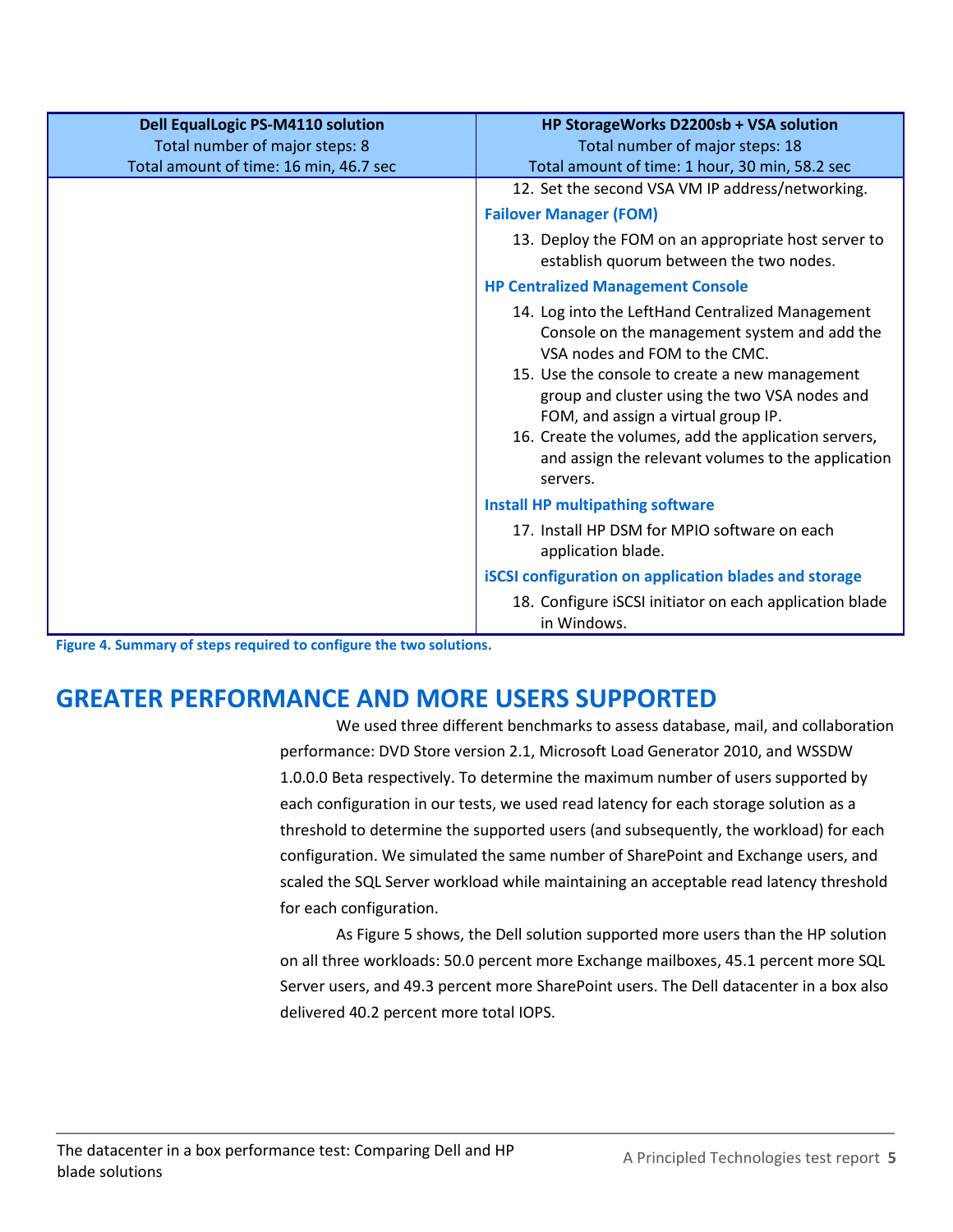



### **Database testing**

To create our real-world ecommerce workload, we used the DVD Store Version 2.1 benchmarking tool. DS2 models an online DVD store, where customers log in, search for movies, and make purchases. DS2 reports these actions in orders per minute that the system could handle, to show what kind of performance you could expect for your customers. The DS2 workload also performs other actions, such as adding new customers, to exercise the wide range of database functions you would need to run your ecommerce environment.

We ran DS2 with 32 threads on both solutions, with a 0.12-second think time on the Dell solution and a 0.18-second think time on the HP solution. This allowed us to simulate a user completing one order approximately every 15 seconds on both solutions, within the read latency requirements.

For more details about the DS2 tool, see [http://www.delltechcenter.com/page/DVD+Store.](http://www.delltechcenter.com/page/DVD+Store)

### **Mail testing**

To test the solutions' mail server performance, we used the Microsoft Load Generator 2010 (LoadGen) benchmark, performing tasks to simulate a heavy user generating mail activity. For our workloads, we used the following settings:

- Mailbox Profile: 250MB mailboxes
- Action Profile: Very heavy
- Client Type: Outlook\_500

For more details about LoadGen, see

[http://www.microsoft.com/downloads/details.aspx?FamilyId=DDEC1642-F6E3-4D66-](http://www.microsoft.com/downloads/details.aspx?FamilyId=DDEC1642-F6E3-4D66-A82F-8D3062C6FA98&displaylang=en) [A82F-8D3062C6FA98&displaylang=en.](http://www.microsoft.com/downloads/details.aspx?FamilyId=DDEC1642-F6E3-4D66-A82F-8D3062C6FA98&displaylang=en)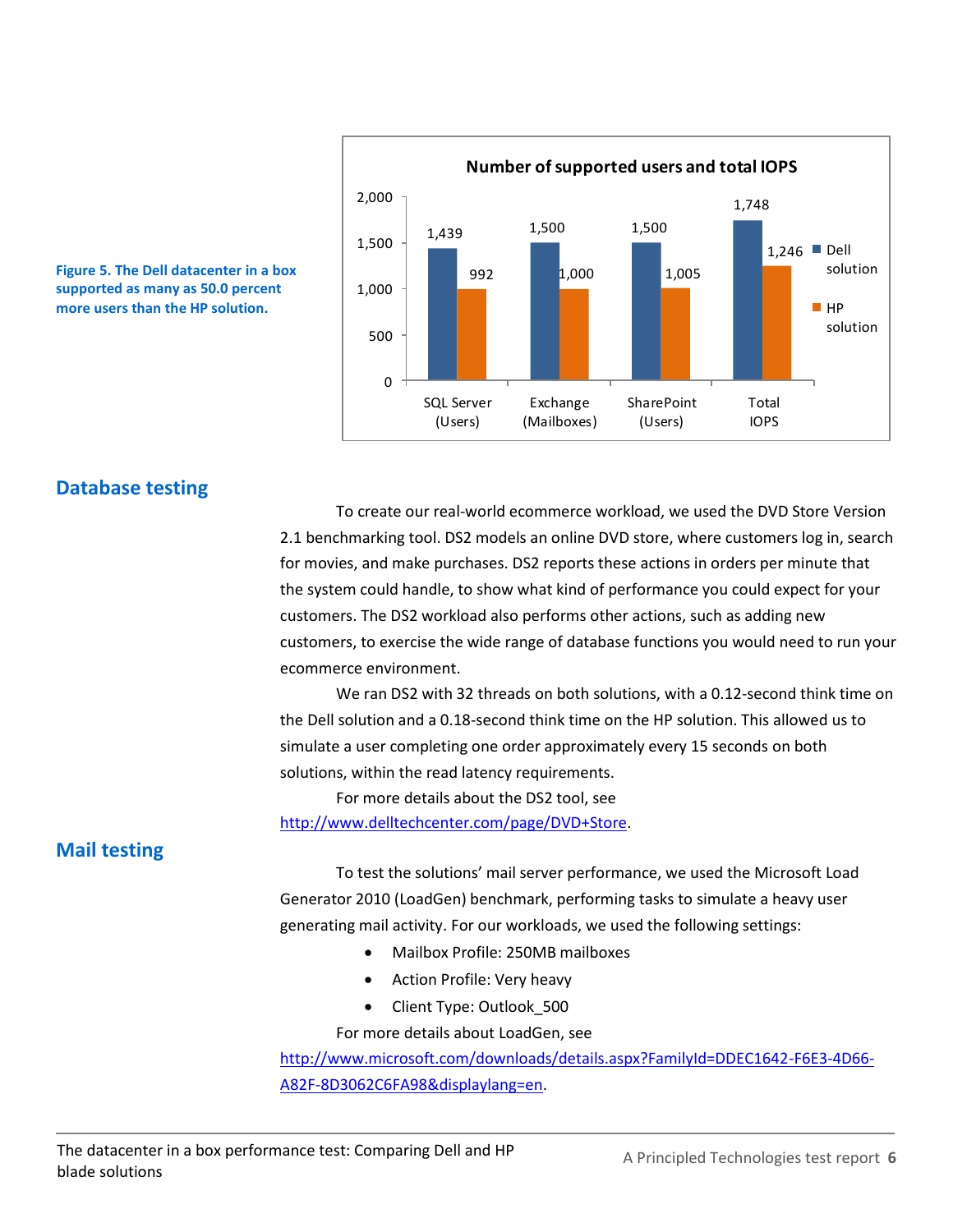### **Collaboration testing**

To simulate the traffic of SharePoint Server 2010 users, we used the WSSDW 1.0.0.0 Beta test. This test creates sample data, populates the server with it, and simulates SharePoint Server users completing everyday tasks.

We used Visual Studio 2010 to execute the test workload, generating a realistic user workload where each of the simulated heavy users performed a task every minute. To do this, we set up the test to run 200 and 134 Visual Studio virtual users with an 8 second think time in between each of the various tasks, to simulate 1,500 users for the Dell solution and 1,005 users for the HP solution, respectively. The virtual user count here was set to match the Exchange user count. The test workload then reports throughput in tests per second.

For more details about SharePoint Server, see [http://office.microsoft.com/en](http://office.microsoft.com/en-us/sharepoint-server-help/)[us/sharepoint-server-help/.](http://office.microsoft.com/en-us/sharepoint-server-help/)

### **Detailed performance findings**

In our testing, we used the read latency of each storage solution while running the three applications to determine how many users each solution could support. Typically, read latency should not exceed 20ms, so we used this as our threshold to determine acceptable performance. A short response time is an important measure of performance—it means that the users need to wait less time for the server to complete a task. Figure 6 shows the average read and write latency in milliseconds, for the two solutions under test.

|               | <b>Read latency</b><br>(milliseconds) | Percentage decrease<br>from HP solution | <b>Write latency</b><br>(milliseconds) | Percentage decrease<br>from HP solution |
|---------------|---------------------------------------|-----------------------------------------|----------------------------------------|-----------------------------------------|
| Dell solution | 11.7                                  | 41.5%                                   | 5.1                                    | 64.8%                                   |
| HP solution   | 20.0                                  |                                         | 14.5                                   |                                         |

**Figure 6. Read and write latency for the two solutions. Lower numbers are better.**

Figure 7 shows the average throughput in IOPS each of the solutions delivered. We conducted three test runs, and present the results from the median run. As Figure 7 shows, the Dell datacenter in a box solution increased overall throughput over the HP solution by an average of 40.2 percent.

|               | <b>Throughput (IOPS)</b> | Average percentage increase over HP<br>solution |
|---------------|--------------------------|-------------------------------------------------|
| Dell solution | 1.747.9                  | 40.2%                                           |
| HP solution   | 1,246.4                  |                                                 |

**Figure 7. Median throughput for the three applications running on the solutions. Higher numbers are better.**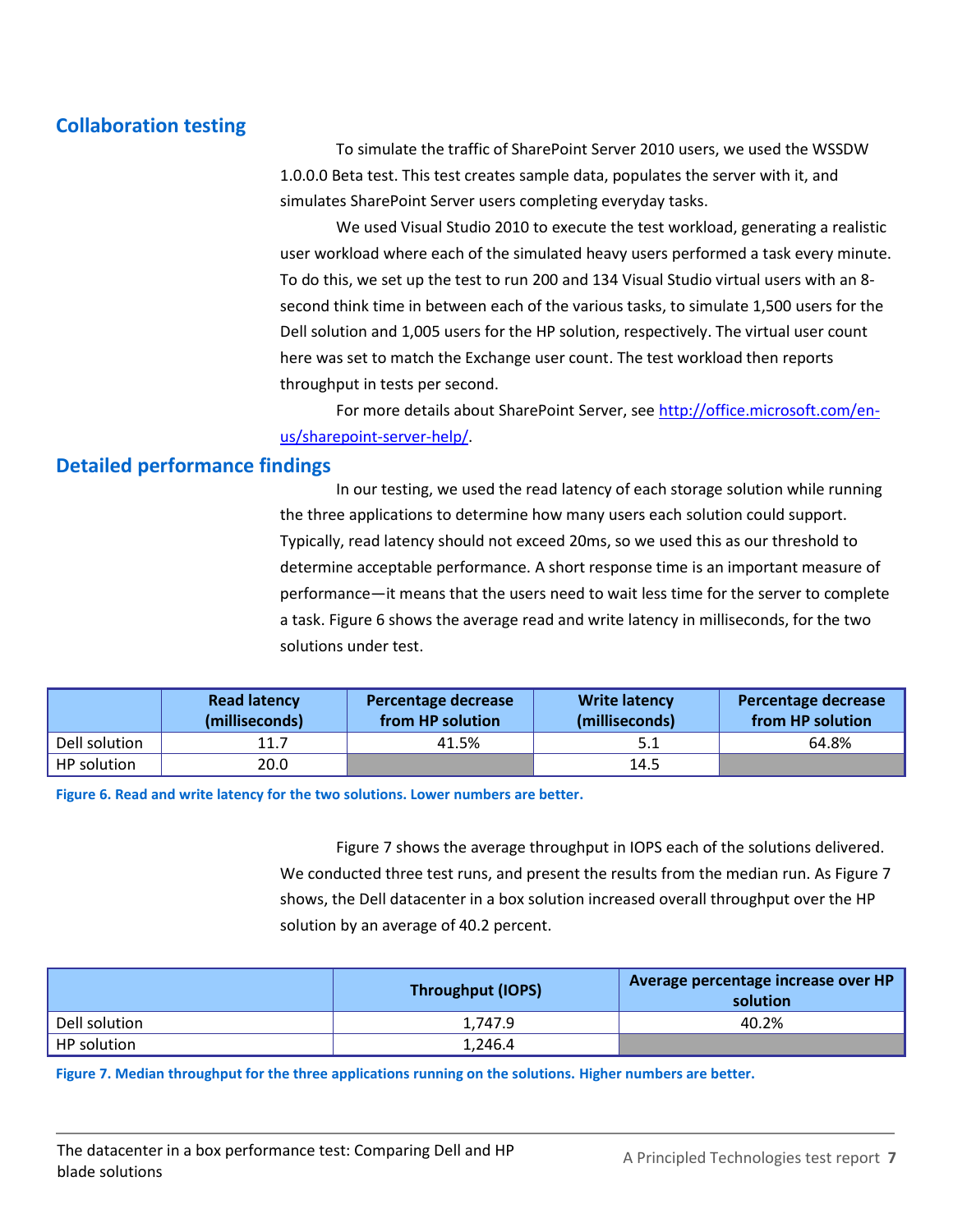Figure 8 shows the number of users each solution supported while delivering an acceptable read latency averaging less than 20ms for end users. The number of SQL Server users supported, in this case, is determined by assuming that a user would generate four SQL Server transactions per minute.

|                                  | <b>Users</b> | Percentage increase over HP solution |  |
|----------------------------------|--------------|--------------------------------------|--|
| <b>SQL Server</b>                |              |                                      |  |
| Dell solution                    | 1,439        | 45.1%                                |  |
| HP solution                      | 992          |                                      |  |
| <b>Exchange</b>                  |              |                                      |  |
| Dell solution                    | 1,500        | 50.0%                                |  |
| HP solution                      | 1,000        |                                      |  |
| <b>SharePoint</b>                |              |                                      |  |
| Dell solution                    | 1,500        | 49.3%                                |  |
| HP solution                      | 1,005        |                                      |  |
| <b>Total across applications</b> |              |                                      |  |
| Dell solution                    | 4,439        | 48.1%                                |  |
| HP solution                      | 2,997        |                                      |  |

**Figure 8. Number of users the solutions supported. Higher numbers are better.**

# **SUPPORT MORE USERS PER WATT**

As Figure 9 shows, the two solutions consumed roughly the same amount of power while performing the performance workloads described above, even though the Dell solution supported as many as 1.5 times as many users. This translates to a usersper-watt advantage of 42.7 percent for the Dell datacenter in a box solution. (See Figure 10.)

|                              |       | Percentage increase over HP solution |
|------------------------------|-------|--------------------------------------|
| <b>Watts used</b>            |       |                                      |
| Dell solution                | 1,263 | 4.0%                                 |
| HP solution                  | 1,214 |                                      |
| <b>Total number of users</b> |       |                                      |
| Dell solution                | 4,439 | 48.1%                                |
| HP solution                  | 2,997 |                                      |
| <b>Users per watt</b>        |       |                                      |
| Dell solution                | 1.17  | 42.7%                                |
| HP solution                  | 0.82  |                                      |

**Figure 9. Number of users per watt the solutions supported.**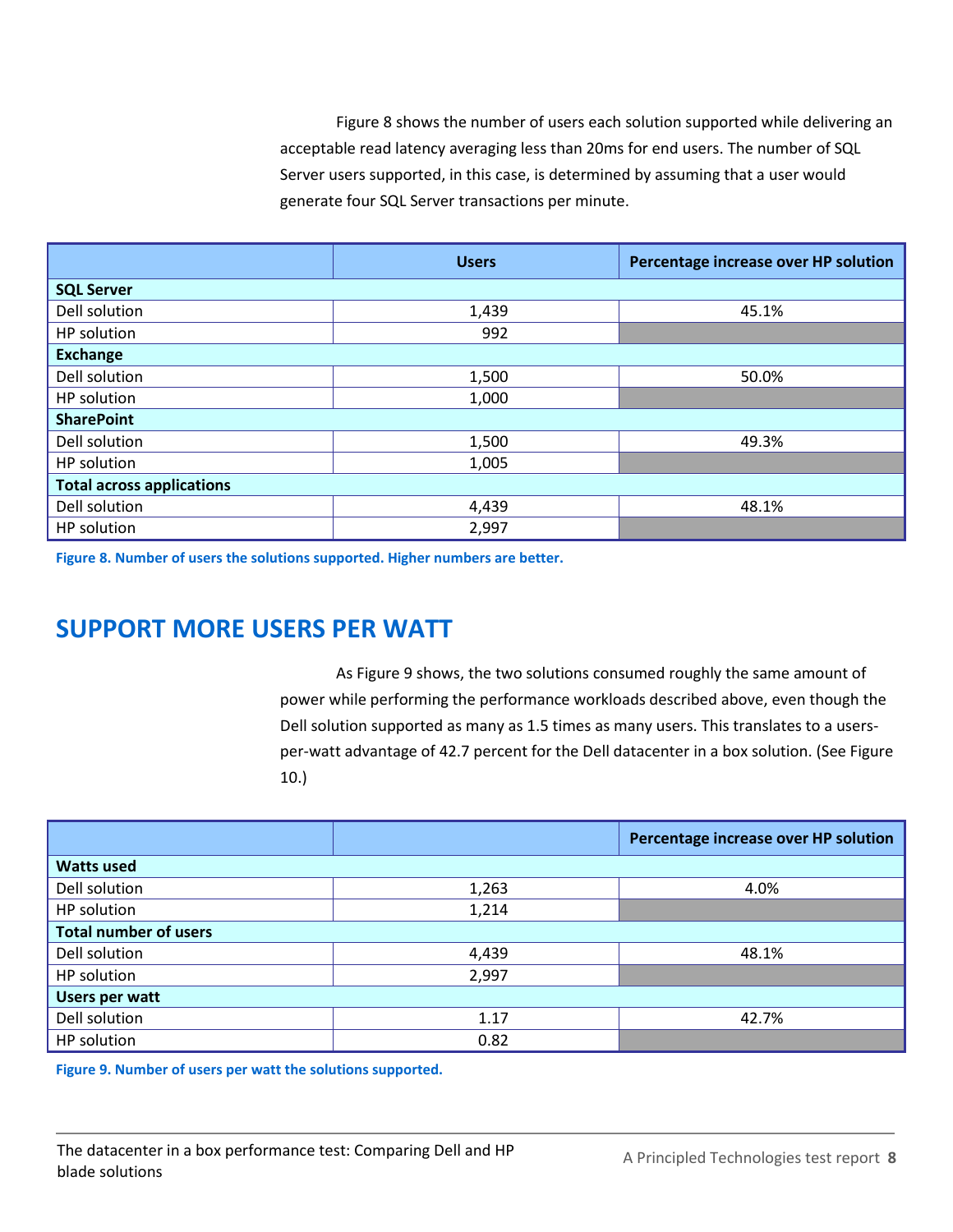

**Figure 10. The Dell solution supported more users per watt than the HP solution.**

## **GREATER USABLE CAPACITY**

More usable capacity in your server-storage solution provides more room to grow with your business, either by giving applications more space as needed or supporting additional blade servers using the existing storage infrastructure. This translates directly to the total cost of ownership of your consolidated blade server/storage deployment, or datacenter in a box. As Figure 11 shows, the Dell solution provides 95.5 percent more usable capacity than the HP solution as configured. Each Dell EqualLogic PS-M4110 Blade Array comes equipped with redundant controllers, RAID technology to prevent data loss with failed drives, and redundant power supplies that are available with the Dell M1000e blade chassis. For high availability configuration, the redundant controllers in the Dell EqualLogic PS-M4110 arrays allow for spanning data across the two arrays instead of the mirroring data across nodes required for high availability by the single-controller-based HP storage arrays. This allows the Dell datacenter in a box greater capacity, while still providing high availability at the component level.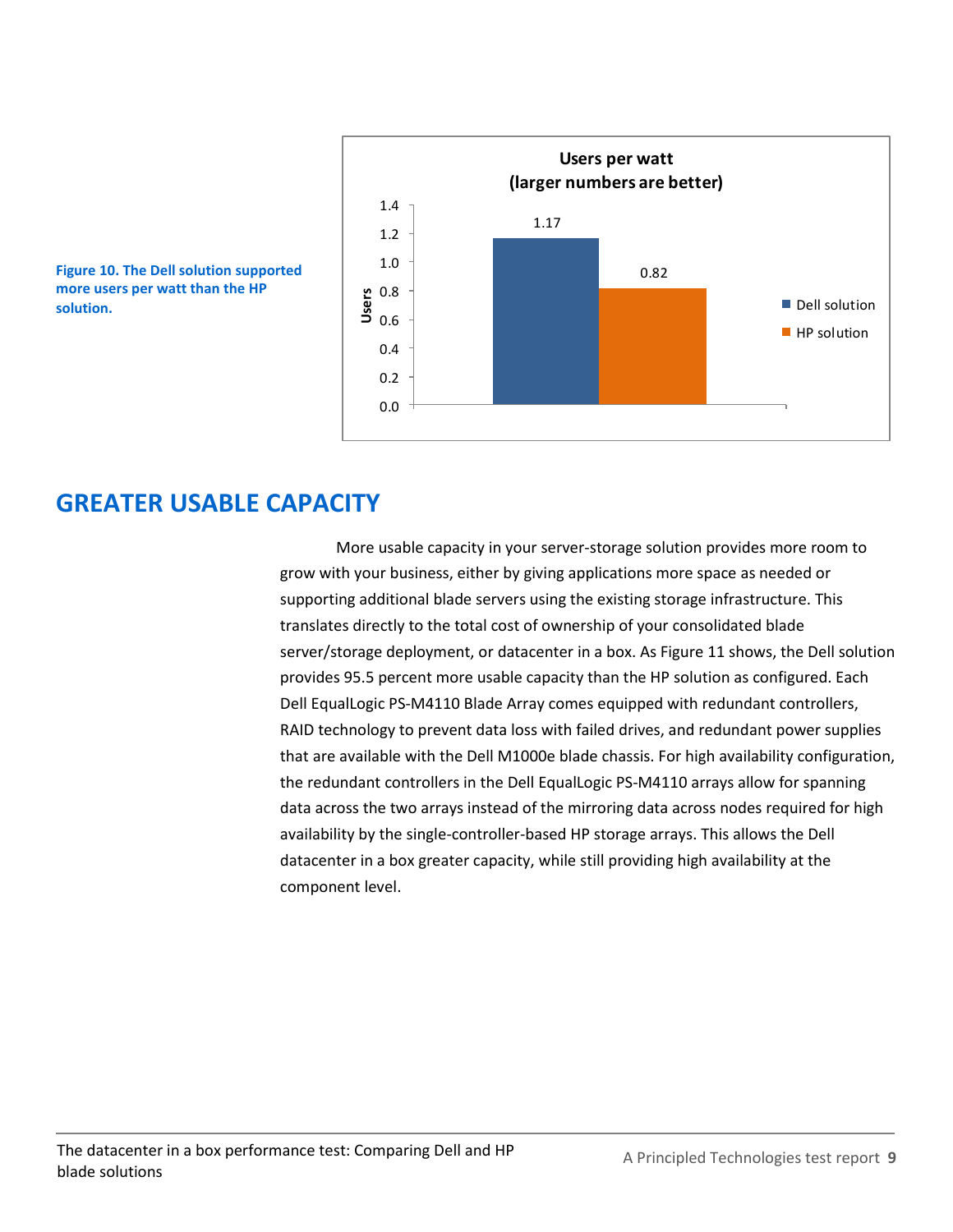



# **IN CONCLUSION**

Throughout our testing, the Dell datacenter in a box solution based on Dell EqualLogic PS-M4110 Blade Arrays had the advantage over the HP solution based on HP StorageWorks D2200sb storage blades. Not only did the Dell solution deliver 40.2 percent better performance, it required 55.6 percent fewer major steps to set up, supported 42.7 percent more users per watt, and took one-fifth of the time to configure. Choosing such a complete datacenter in a box solution can simplify infrastructure setup and configuration, boost performance, and save your organization in data center costs over the life of the hardware.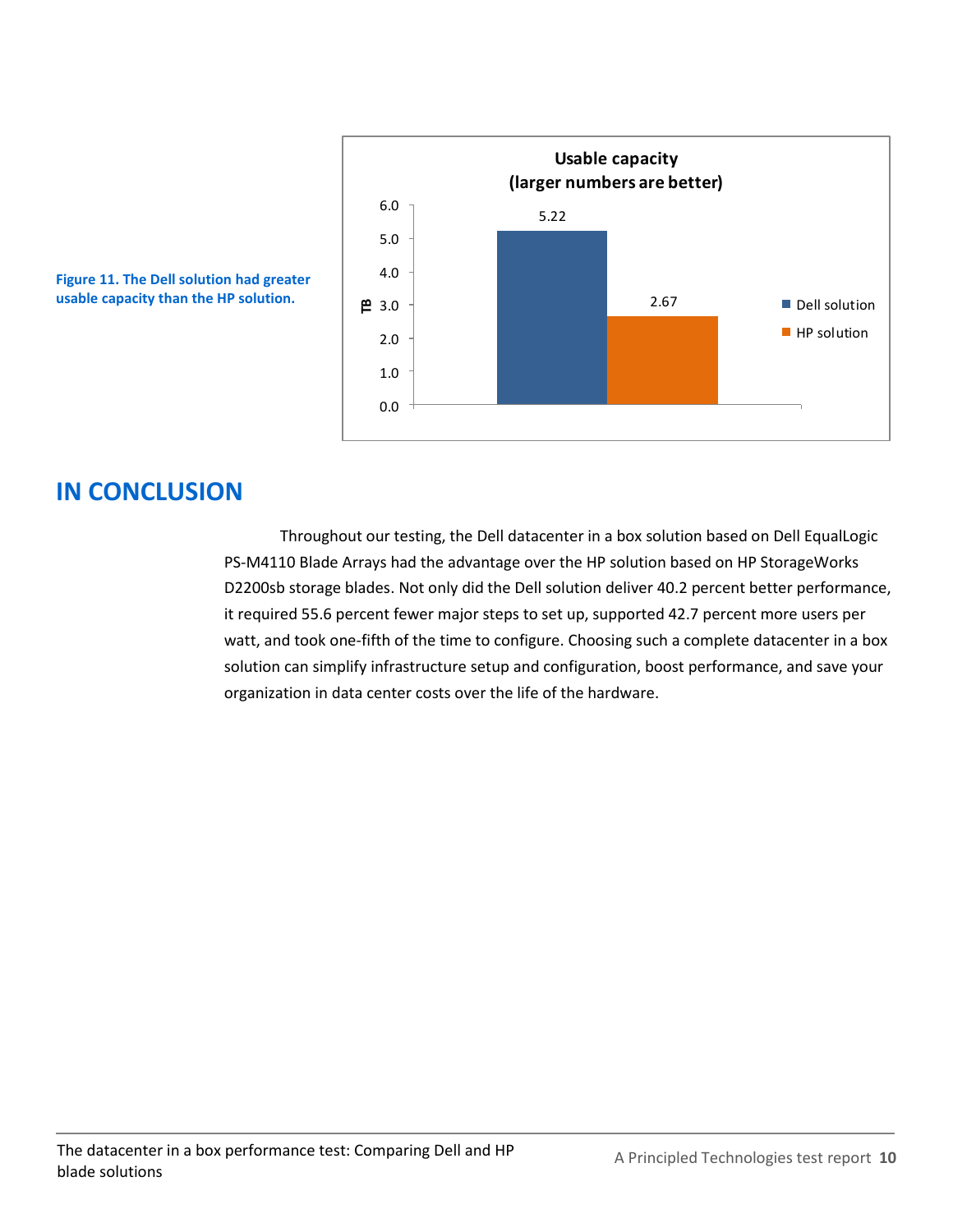# **APPENDIX A – DETAILED CONFIGURATION INFORMATION**

Figures 12 and 13 provide detailed configuration information about the test server blades and chassis from each solution. The Dell used three PowerEdge M620 blade servers to run the applications and test workload while the HP used three ProLiant BL460c blade servers to run the applications and test workload. Additionally, we used two ProLiant BL460c blade servers for the required partner blades for the HP StorageWorks D2200sb arrays.

| <b>Server</b>                                           | <b>Dell PowerEdge M620 (Application blade)</b>        |  |  |  |
|---------------------------------------------------------|-------------------------------------------------------|--|--|--|
| <b>Enclosure</b>                                        |                                                       |  |  |  |
| <b>Blade enclosure</b>                                  | Dell PowerEdge M1000e                                 |  |  |  |
| <b>General dimension information of blade enclosure</b> |                                                       |  |  |  |
| Height (inches)                                         | 17.25                                                 |  |  |  |
| Width (inches)                                          | 19                                                    |  |  |  |
| Depth (inches)                                          | 29.5                                                  |  |  |  |
| U size in server rack (U)                               | 10                                                    |  |  |  |
| Power supplies of blade enclosure                       |                                                       |  |  |  |
| <b>Total number</b>                                     | 6                                                     |  |  |  |
| Wattage of each power supply (W)                        | 2,360                                                 |  |  |  |
| <b>Cooling fans of blade enclosure</b>                  |                                                       |  |  |  |
| <b>Total number</b>                                     | 9                                                     |  |  |  |
| Dimensions (h x w) of each                              | $3-1/4''$ x 3-1/4"                                    |  |  |  |
| Voltage (V)                                             | 12                                                    |  |  |  |
| Amps (A)                                                | 5                                                     |  |  |  |
| <b>General processor setup</b>                          |                                                       |  |  |  |
| Number of processor packages                            | $\overline{2}$                                        |  |  |  |
| Number of cores per processor package                   | 6                                                     |  |  |  |
| Number of hardware threads per core                     | $\overline{2}$                                        |  |  |  |
| System power management policy                          | <b>Balanced</b>                                       |  |  |  |
| <b>CPU</b>                                              |                                                       |  |  |  |
| Vendor                                                  | Intel                                                 |  |  |  |
| Name                                                    | Xeon E5-2640                                          |  |  |  |
| <b>Stepping</b>                                         | C <sub>2</sub>                                        |  |  |  |
| Socket type                                             | Socket 2011 LGA                                       |  |  |  |
| Core frequency (GHz)                                    | 2.50                                                  |  |  |  |
| L1 cache                                                | 32 KB + 32 KB (per core)                              |  |  |  |
| L <sub>2</sub> cache                                    | 256 KB (per core)                                     |  |  |  |
| L3 cache                                                | 15 MB (shared)                                        |  |  |  |
| <b>Platform</b>                                         |                                                       |  |  |  |
| Vendor and model number                                 | Dell PowerEdge M620                                   |  |  |  |
| Motherboard model number                                | 0GVN4C                                                |  |  |  |
| Motherboard chipset                                     | Intel ID3C00 Rev. 07                                  |  |  |  |
| <b>BIOS name and version</b>                            | Phoenix ROM BIOS PLUS Version 1.10 1.1.2 (03/09/2012) |  |  |  |
| <b>BIOS settings</b>                                    | Default                                               |  |  |  |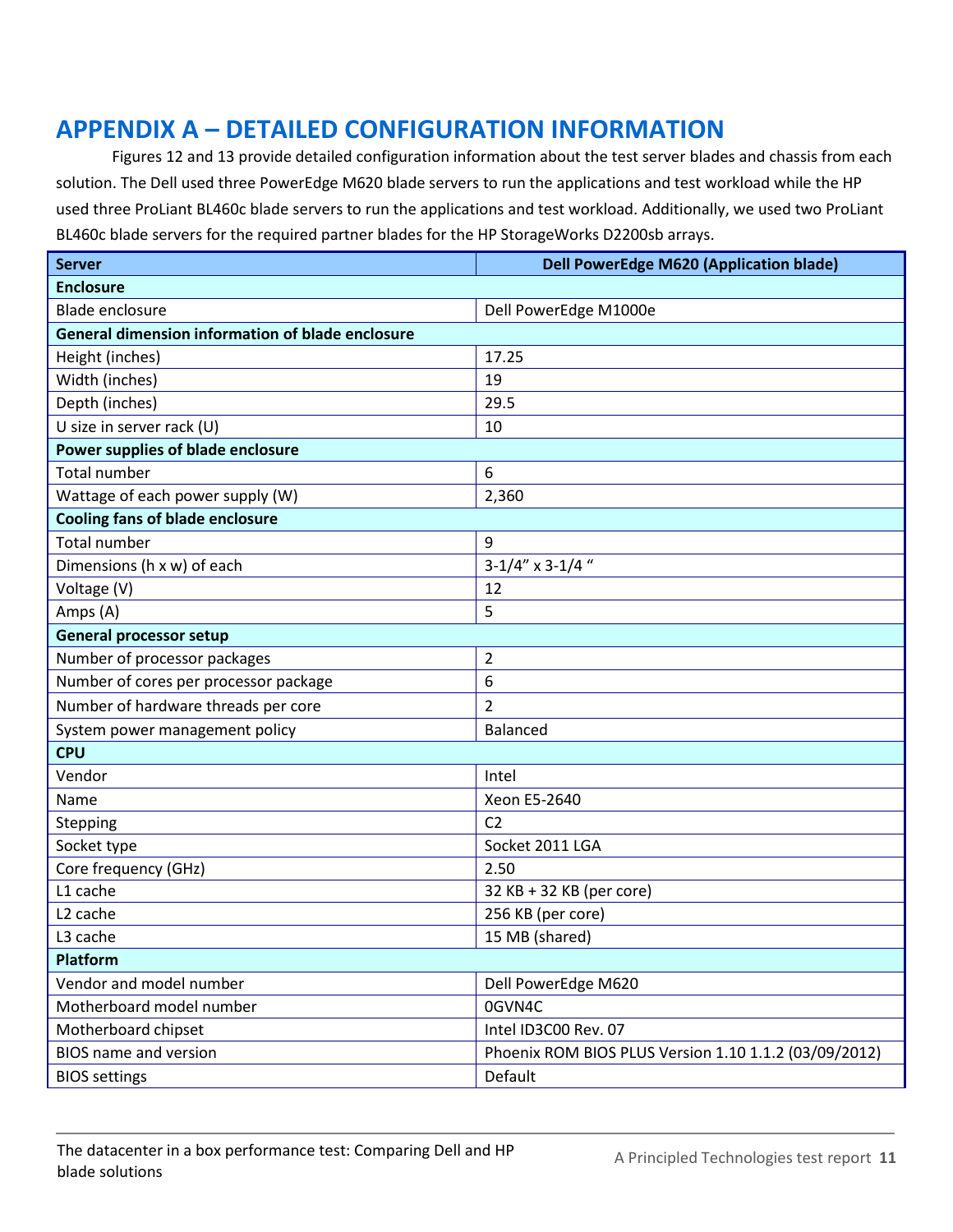| <b>Server</b>                                 | <b>Dell PowerEdge M620 (Application blade)</b>       |  |  |
|-----------------------------------------------|------------------------------------------------------|--|--|
| <b>Memory modules</b>                         |                                                      |  |  |
| Total RAM in system (GB)                      | 64                                                   |  |  |
| Number of types of memory modules             | $\mathbf{1}$                                         |  |  |
| Vendor and model number                       | Samsung M393B1K70BH1-CH9                             |  |  |
| Type                                          | PC3-10600R                                           |  |  |
| Speed (MHz)                                   | 1,333                                                |  |  |
| Speed in the system currently running @ (MHz) | 1,333                                                |  |  |
| Timing/latency (tCL-tRCD-iRP-tRASmin)         | $9 - 9 - 9 - 24$                                     |  |  |
| Size (GB)                                     | 8                                                    |  |  |
| Number of RAM modules                         | 8                                                    |  |  |
| Chip organization                             | Double-sided                                         |  |  |
| <b>Hard disk</b>                              |                                                      |  |  |
| Vendor and model number                       | Dell MBE2147RC                                       |  |  |
| Number of disks in system                     | $\overline{2}$                                       |  |  |
| Size (GB)                                     | 146                                                  |  |  |
| Buffer size (MB)                              | 16                                                   |  |  |
| <b>RPM</b>                                    | 15,000                                               |  |  |
| Type                                          | SAS                                                  |  |  |
| <b>Operating system</b>                       |                                                      |  |  |
| Name                                          | Windows Server 2008 R2 Enterprise                    |  |  |
| <b>Build number</b>                           | 7601                                                 |  |  |
| File system                                   | <b>NTFS</b>                                          |  |  |
| Language                                      | English                                              |  |  |
| Network card/subsystem                        |                                                      |  |  |
| Vendor and model number                       | Intel Ethernet X520 10GbE Dual Port KX4-KR Mezzanine |  |  |
|                                               | card                                                 |  |  |
| <b>Type</b>                                   | PCI                                                  |  |  |
| Driver                                        | Intel 2.9.68.0 (12/5/2011)                           |  |  |

**Figure 12. Detailed configuration information for the Dell PowerEdge M620 blades we used in our tests.**

| <b>Servers</b>                           | <b>HP ProLiant BL460c Gen8</b><br>(Application blade) | <b>HP ProLiant BL460c Gen8</b><br>(Partner blade) |
|------------------------------------------|-------------------------------------------------------|---------------------------------------------------|
| <b>Enclosure</b>                         |                                                       |                                                   |
| <b>Blade enclosure</b>                   | HP BladeSystemc7000                                   | HP BladeSystem c7000                              |
| <b>General dimension information of</b>  |                                                       |                                                   |
| blade Enclosure                          |                                                       |                                                   |
| Height (inches)                          | 17.4                                                  | 17.4                                              |
| Width (inches)                           | 17.6                                                  | 17.6                                              |
| Depth (inches)                           | 32.0                                                  | 32.0                                              |
| <b>Power supplies of blade Enclosure</b> |                                                       |                                                   |
| Total number                             | 6                                                     | 6                                                 |
| Wattage of each power supply (W)         | 2,450                                                 | 2,450                                             |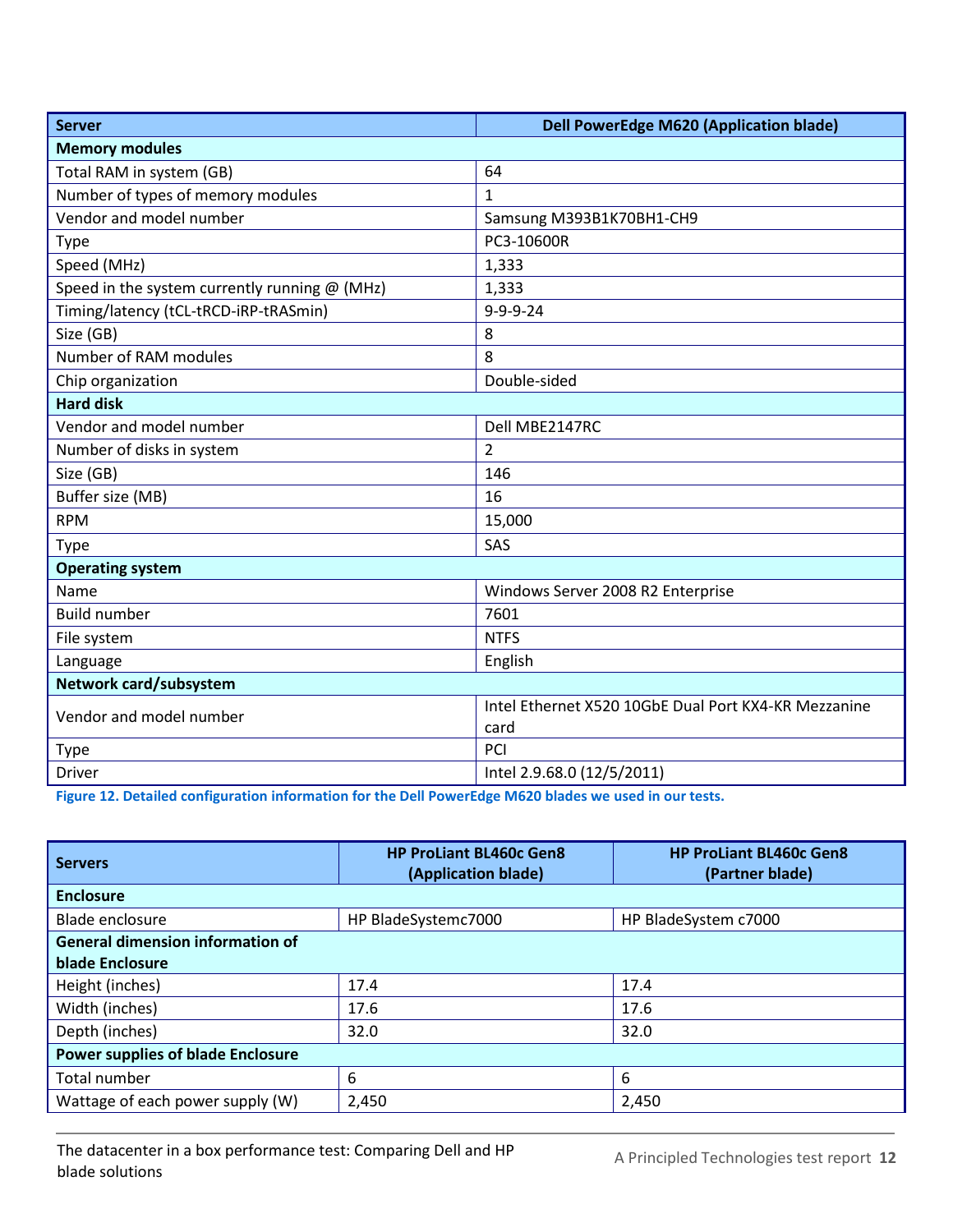| <b>Servers</b>                                     | <b>HP ProLiant BL460c Gen8</b>    | <b>HP ProLiant BL460c Gen8</b>       |  |
|----------------------------------------------------|-----------------------------------|--------------------------------------|--|
| <b>Cooling fans of blade Enclosure</b>             | (Application blade)               | (Partner blade)                      |  |
|                                                    | HP BL C Class Fan Turbine 486206- |                                      |  |
| Name and model number                              | 001                               | HP BL C Class Fan Turbine 486206-001 |  |
| <b>Total number</b>                                | 10                                | 10                                   |  |
| Dimensions (h x w) of each                         | $3-1/2''$ x 7-1/2"                | $3-1/2"$ x 7-1/2"                    |  |
| Voltage (V)                                        | 12                                | 12                                   |  |
| Amps (A)                                           | 16.5                              | 16.5                                 |  |
| <b>General processor setup</b>                     |                                   |                                      |  |
| Number of processor packages                       | $\overline{2}$                    | $\overline{2}$                       |  |
| Number of cores per processor<br>package           | 6                                 | 6                                    |  |
| Number of hardware threads per core                | 12                                | 12                                   |  |
| System power management policy                     | <b>Balanced</b>                   | <b>Balanced</b>                      |  |
| <b>CPU</b>                                         |                                   |                                      |  |
| Vendor                                             | Intel                             | Intel                                |  |
| Name                                               | Xeon E5-2640                      | Xeon E5-2640                         |  |
| Stepping                                           | C <sub>2</sub>                    | C <sub>2</sub>                       |  |
| Socket type                                        | LGA2011                           | LGA2011                              |  |
| Core frequency (GHz)                               | 2.50                              | 2.50                                 |  |
| L1 cache                                           | 32 KB + 32 KB (per core)          | 32 KB + 32 KB (per core)             |  |
| L <sub>2</sub> cache                               | 256 KB (per core)                 | 256 KB (per core)                    |  |
| L <sub>3</sub> cache                               | 15 MB (shared)                    | 15 MB (shared)                       |  |
| <b>Platform</b>                                    |                                   |                                      |  |
| Vendor and model number                            | HP ProLiant BL460c Gen8 Blade     | HP ProLiant BL460c Gen8 Blade        |  |
| Motherboard model number                           | ProLiant BL460c GEN8              | ProLiant BL460c GEN8                 |  |
| Motherboard revision number                        | 07                                | 07                                   |  |
| <b>BIOS</b> name and version                       | HP I31 02/21/2012                 | HP I31 02/21/2012                    |  |
| <b>BIOS settings</b>                               | Default                           | Default                              |  |
| <b>Memory modules</b>                              |                                   |                                      |  |
| Total RAM in system (GB)                           | 64                                | 32                                   |  |
| Vendor and model number                            | Samsung M393B1K70BH1-CH9          | Hynix HMT31GR7BFR4A-H9               |  |
| <b>Type</b>                                        | PC3-10600R                        | PC3L-10600R                          |  |
| Speed (MHz)                                        | 1,333                             | 1,333                                |  |
| Speed in the system currently running<br>$@$ (MHz) | 1,333                             | 1,333                                |  |
| Timing/latency (tCL-tRCD-iRP-tRASmin)              | $9 - 9 - 9 - 24$                  | $9 - 9 - 9 - 36$                     |  |
| Size (GB)                                          | 8                                 | 8                                    |  |
| Number of RAM modules                              | 8                                 | $\overline{4}$                       |  |
| Chip organization                                  | Double-sided                      | Double-sided                         |  |
| <b>Hard disk</b>                                   |                                   |                                      |  |
| Vendor and Model Number                            | HP EH0146FARWD                    | HP EH0146FARWD                       |  |
| Number of disks in the system                      | $\overline{2}$                    | $\overline{2}$                       |  |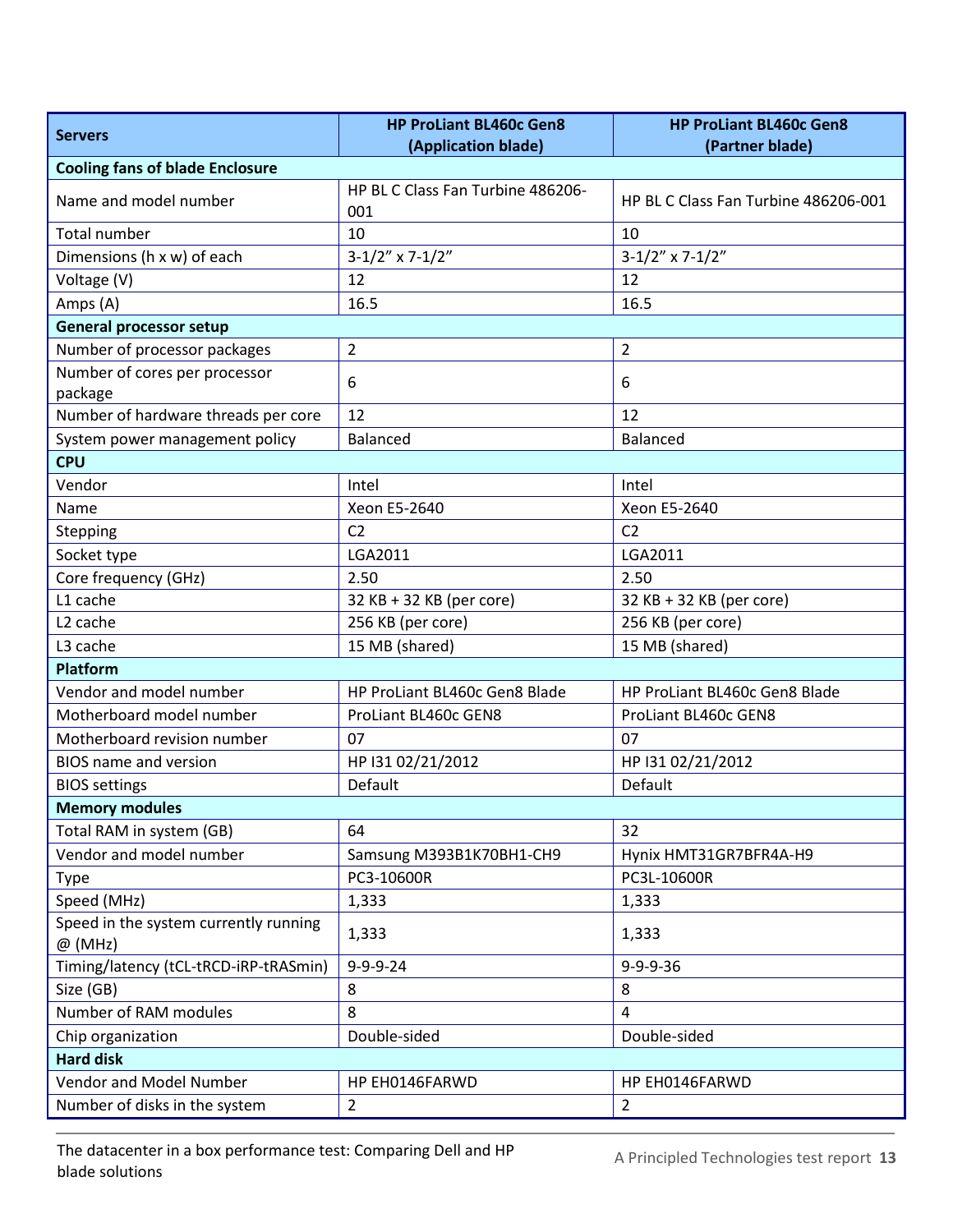| <b>Servers</b>          | <b>HP ProLiant BL460c Gen8</b><br>(Application blade) | <b>HP ProLiant BL460c Gen8</b><br>(Partner blade) |
|-------------------------|-------------------------------------------------------|---------------------------------------------------|
| Size (GB)               | 146                                                   | 146                                               |
| Buffer size (MB)        | 16                                                    | 16                                                |
| <b>RPM</b>              | 15,000                                                | 15,000                                            |
| Type                    | SAS                                                   | <b>SAS</b>                                        |
| <b>Operating system</b> |                                                       |                                                   |
| Name                    | Windows Server 2008 R2 Enterprise<br>SP <sub>1</sub>  | ESXi 5.0.0                                        |
| <b>Build number</b>     | 7601                                                  | 474610                                            |
| File system             | <b>NTFS</b>                                           | Ext <sub>3</sub>                                  |
| Language                | English                                               | English                                           |
| Network card/subsystem  |                                                       |                                                   |
| <b>Type</b>             | Flex Module                                           | Flex Module                                       |
| Vendor and model number | HP FlexFabric 10 Gb dual port 554M<br>Adapter         | HP FlexFabric 10 Gb dual port 554M<br>Adapter     |

**Figure 13. Detailed configuration information for the HP ProLiant BL460c Gen8blades we used in our tests.**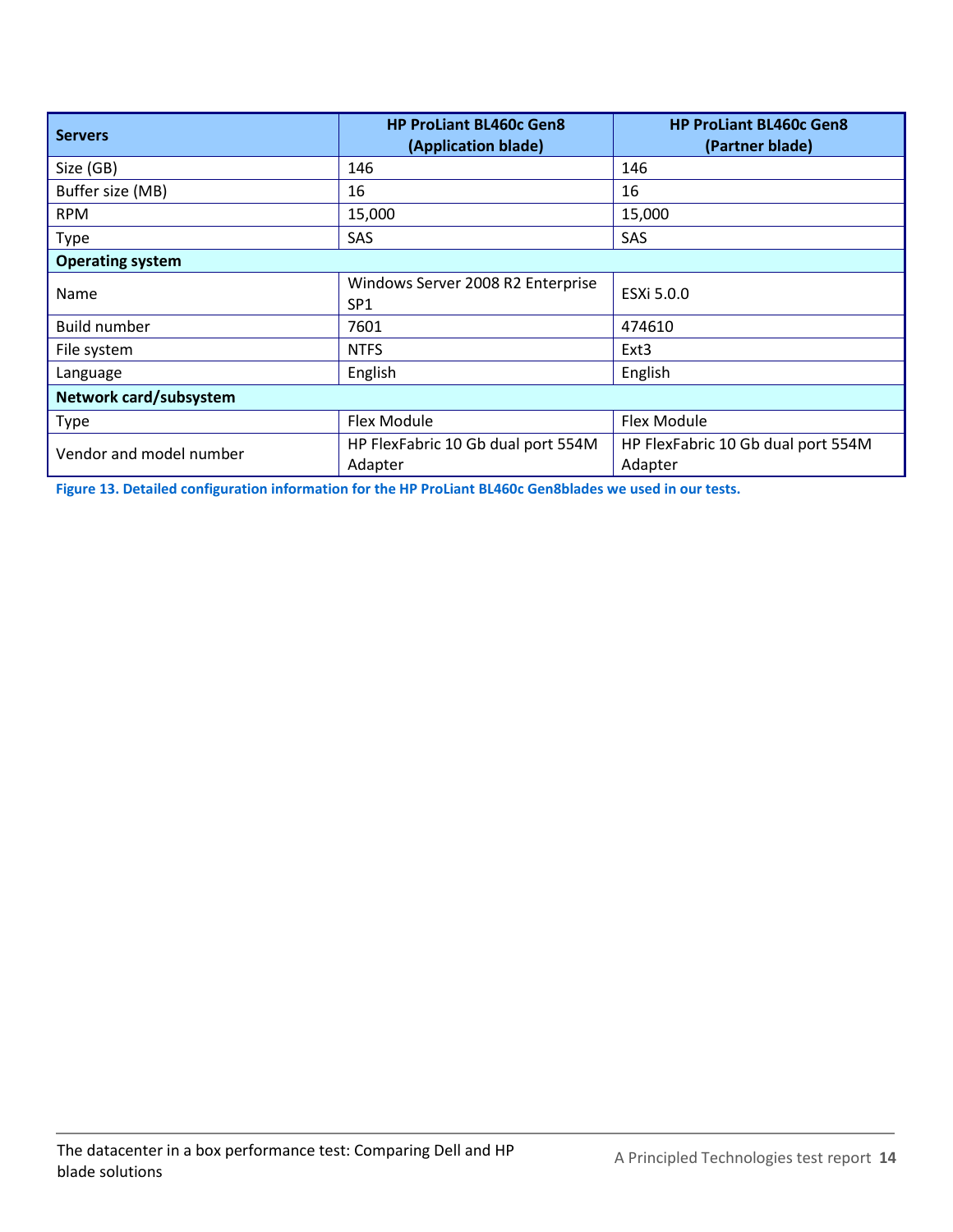# **APPENDIX B - TEST STORAGE INFORMATION**

Figures 14 and 15 provide detailed information for the test storage. We used two of each of the storage arrays for each test configuration.

| <b>Storage array</b>                    | <b>Dell EqualLogic PS-M4110</b>                |
|-----------------------------------------|------------------------------------------------|
| Number of storage controllers per array |                                                |
| RAID level                              | 50                                             |
| Number of drives per array              | 14 (10 active data drives, 2 parity, 2 spares) |
| Drive vendor and model number           | Dell MK3001GRRB                                |
| Drive size (GB)                         | 300                                            |
| Drive buffer size (MB)                  | 32                                             |
| Drive RPM                               | 15,000                                         |
| Drive type                              | 6Gb SAS                                        |

**Figure 14. Detailed configuration information for the two Dell EqualLogic PS-M4110 storage arrays.**

| <b>Storage array</b>                    | <b>HP StorageWorks D2200sb</b>                |
|-----------------------------------------|-----------------------------------------------|
| Number of storage controllers per array |                                               |
| RAID level                              | Disk RAID 5; Network RAID 10                  |
| Number of drives per array              | 12 (10 active data drives, 1 parity, 1 spare) |
| Drive vendor and model number           | HP EH300FBQDD                                 |
| Drive size (GB)                         | 300                                           |
| Drive buffer size (MB)                  | 64                                            |
| Drive RPM                               | 15,000                                        |
| Drive type                              | 6Gb SAS                                       |

**Figure 15. Detailed configuration information for the two HP StorageWorks D2200sb storage arrays.**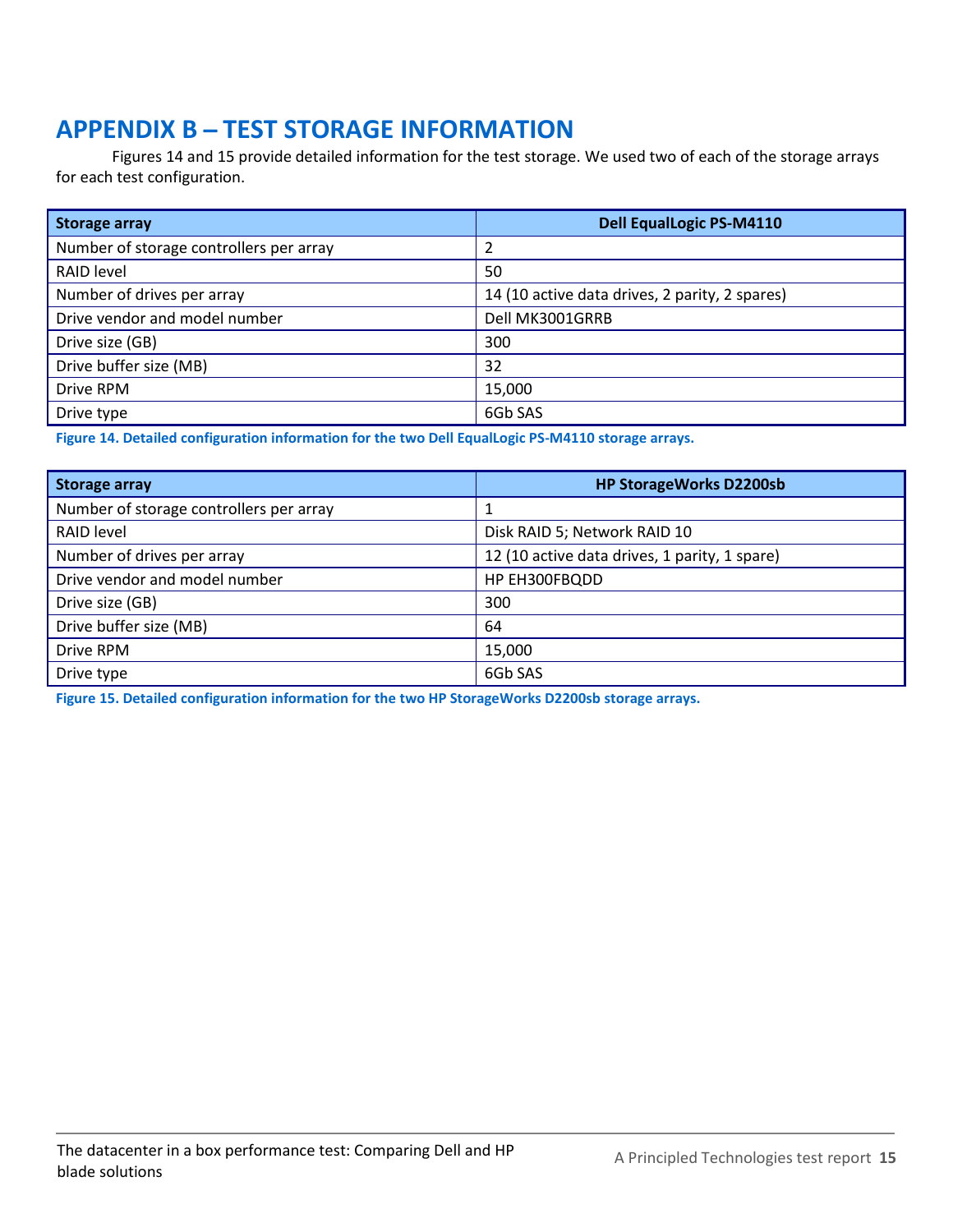# **APPENDIX C – STORAGE CONFIGURATION FOR PERFORMANCE TESTING**

We followed the configuration steps for each of the storage solutions as outlined in Appendix E. For our testing, we placed the Failover Manager (FOM) for the HP D2200sb + VSA solution directly on one of the two nodes to establish quorum without affecting power utilization. In a real-world environment, you should deploy the FOM onto another server connected to the iSCSI network to ensure that it remains active in the event that one of the VSA nodes loses connectivity or goes offline. For each solution, we configured the storage with the volumes listed below.

- Exchange Data 1 150GB
- Exchange Data 2 150GB
- Exchange Data 3 150GB
- Exchange Data 4– 150GB
- Exchange Log 1– 10GB
- Exchange Log 2-10GB
- Exchange Log 3-10GB
- Exchange Log 4– 10GB
- Exchange Backup 500GB
- $\bullet$  SQL Data  $1 100$ GB
- $\bullet$  SQL Data  $2 100$ GB
- $\bullet$  SQL Data  $3 100$ GB
- $\bullet$  SQL Data  $4 100$ GB
- $\bullet$  SQL Logs 100GB
- SQL Backup 200GB
- SharePoint Data 200GB
- SharePoint Backup 200GB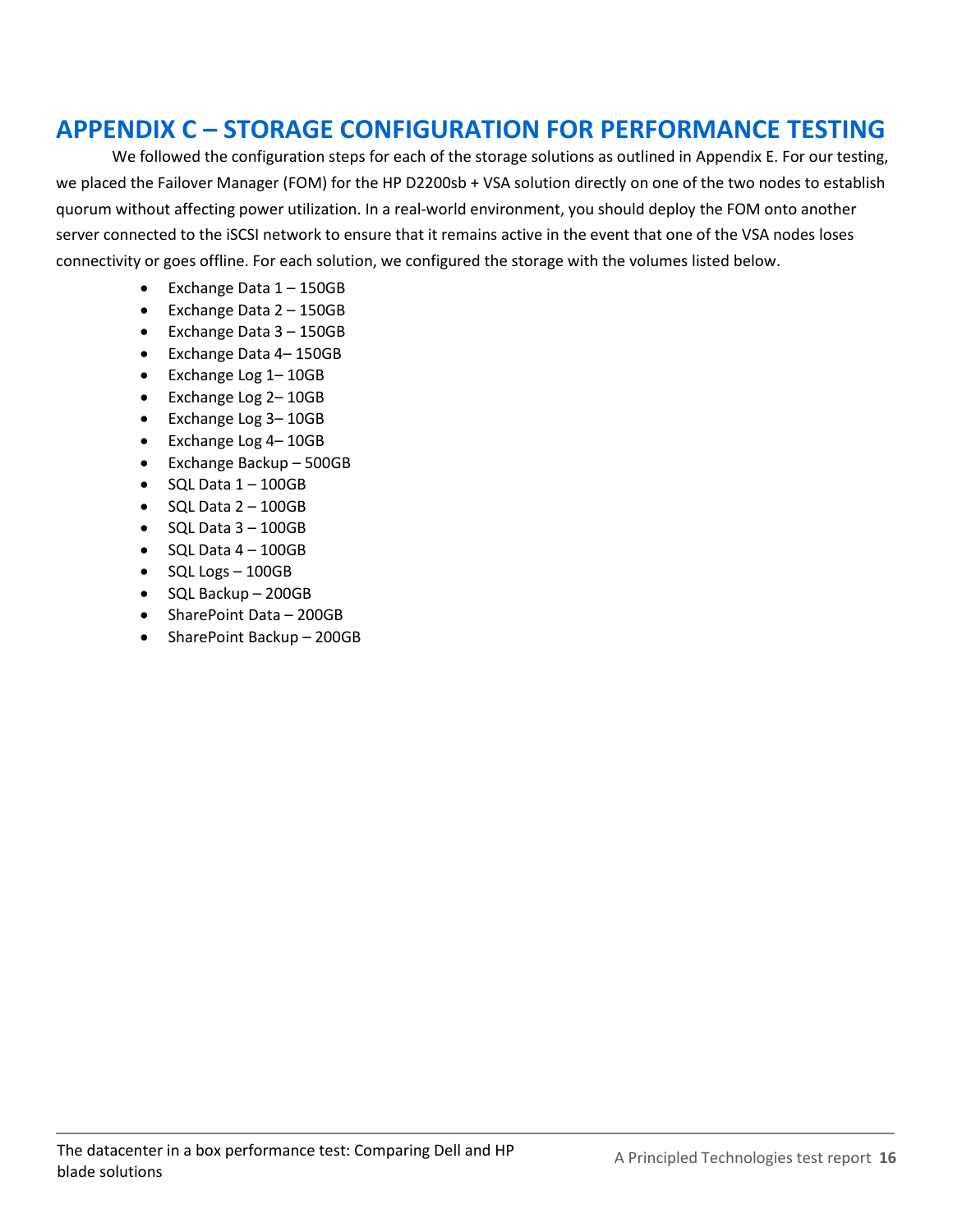# **APPENDIX D – SERVER CONFIGURATION FOR PERFORMANCE TESTING**

For performance testing, we configured each of the three blade servers in each solution to run one of the applications (SQL Server, Exchange Server, and SharePoint Server) with the data for each application on the respective blade storage solution. For our benchmark test clients and domain controller, we configured virtual machines on a separate server, ensuring that each virtual machine had ample hardware resources. We also configured the client VM host servers with 10G network adapters to connect to the 10G switches in each solution. See Figure 1 for a detailed diagram showing our network configurations. For each solution, we had a single domain controller VM, a DVD store client VM, a WSSDW client VM, and ten LoadGen client VMs distributing the user workload evenly.

### **Installing the operating system on the application blade servers**

- 1. Insert the installation DVD for Windows Server 2008 R2 SP1 Enterprise into the DVD drive.
- 2. At the Language Selection Screen, click Next.
- 1. Click Install Now.
- 2. Select Windows Server 2008 R2 Enterprise (Full Installation), and click Next.
- 3. Click the I accept the license terms checkbox, and click Next.
- 4. Click Custom.
- 5. Click Next.
- 6. At the User's password must be changed before logging on warning screen, click OK.
- 7. Enter the desired password for the administrator in both fields, and click the arrow to continue.
- 8. At the Your password has been changed screen, click OK.
- 9. Connect the machine to the Internet, and install all available Windows updates. Restart as necessary.
- 10. Enable remote desktop access.
- 11. Change the hostname and reboot when prompted.
- 12. Set up networking:
	- a. Click Start $\rightarrow$ Control Panel, right-click Network Connections, and choose Open.
	- b. Right-click the NIC assigned to the private network, and choose Properties.
	- c. Select TCP/IP (v4), and choose Properties.
	- d. Set the IP address, subnet, gateway, and DNS server for the virtual NIC, which will handle outgoing server traffic. Click OK, and click Close.
	- e. Repeat steps b-d for the iSCSI NIC and apply the appropriate IP address.
- 13. After creating and configuring the storage volumes on the storage level and in iSCSI initiator:
	- a. Click the Server Manager icon in the taskbar.
	- b. In the left pane, expand Storage, and click Disk Management.
	- c. Right-click the first volume, and choose Initialize Disk.
	- d. In the right pane, right-click the volume and choose New Simple VoIume…
	- e. At the Welcome screen, click Next.
	- f. At the Specify Volume Size screen, leave the default selection, and click Next.
	- g. At the Assign Drive Letter or Path screen, choose a drive letter, and click Next.
	- h. At the Format Partition screen, leave the defaults and click Next.
	- i. At the Completing the New Simple Volume Wizard screen, click Finish.
	- j. Repeat steps c through i for the remaining volumes.

### **Configuring the first application server for SQL 2012**

#### **Installing Microsoft SQL Server 2012**

1. Insert the installation DVD.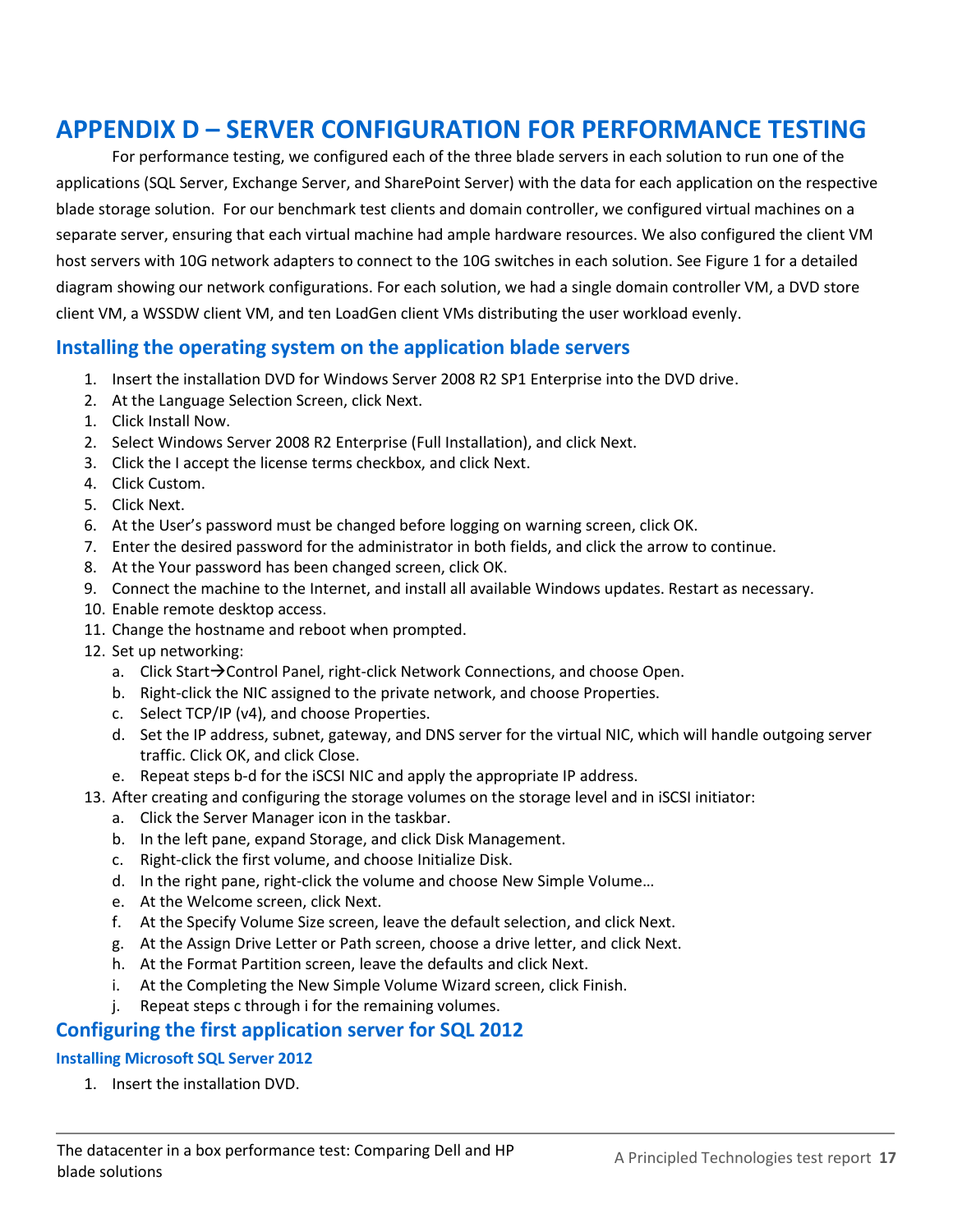- 2. Click Run SETUP.EXE. If Autoplay does not begin the installation, navigate to the SQL Server 2012 DVD, and double-click.
- 3. If the installer prompts you with a .NET installation prompt, click Yes to enable the .NET Framework Core role.
- 4. In the left pane, click Installation.
- 5. Click New SQL Server stand-alone installation or add features to an existing installation.
- 6. At the Setup Support Rules screen, wait for the rule check to complete. If there are no failures or relevant warnings, click OK.
- 7. Select the Specify a free edition and select Evaluation from the drop-down menu. Click Next.
- 8. Click the checkbox to accept the license terms, and click Next.
- 9. If no failures are displayed after the setup support files are installed, click Next.
- 10. At the Setup Role screen, choose SQL Server Feature Installation.
- 11. At the Feature Selection screen, select Database Engine Services, Full-Text and Semantic Extractions for Search, Client Tools Connectivity, Client Tools Backwards Compatibility, Management Tools – Basic, and Management Tools – Complete. Click Next.
- 12. At the Installation Rules screen, click Next once the check completes.
- 13. At the Instance configuration screen, leave the default selection of default instance, and click Next.
- 14. At the Disk Space Requirements screen, click Next.
- 15. At the Server Configuration screen, check that NT Service\SQLSERVERAGENT is selected for SQL Server Agent, and that NT Service\MSSQLSERVER is selected for SQL Server Database Engine. Click Next.
- 16. Assuming no failures are displayed, click Next.
- 17. At the Database Engine Configuration screen, select Mixed Mode.
- 18. Enter and confirm a password for the system administrator account.
- 19. Click Add Current user. This may take several seconds.
- 20. Click Next.
- 21. At the Error and usage reporting screen, click Next.
- 22. At the Installation Configuration Rules screen, check that there are no failures or relevant warnings, and click Next.
- 23. At the Ready to Install screen, click Install.
- 24. After installation completes, click Close.
- 25. Close the installation window.

### **Configuring the second application server for Exchange**

#### **Installing .NET Framework 3.5.1 Features and Internet Information Services**

- 1. Select Start $\rightarrow$ Administrative Tools $\rightarrow$ Server Manager.
- 2. Click Features.
- 3. Click Add Features.
- 4. Select .NET Framework 3.5.1 Features
- 5. Click Add Required Role Services.
- 6. Click Next.
- 7. Click Next.
- 8. At the Select Role Services screen, select the IIS 6 Metabase Compatibility, IIS 6 Management Console, Basic Authentication, Windows Authentication, Digest Authentication, Static content compression, and Dynamic content Compression checkboxes, and click Next.
- 9. At the Confirm Installation Selections screen, click Install.
- 10. At the Installation Results screen, click Close.

#### **Installing Microsoft Filter Pack 2.0**

1. Download the Microsoft Filter Pack 2.0. [\(http://www.microsoft.com/downloads/en/details.aspx?FamilyID=5cd4dcd7-d3e6-4970-875e-aba93459fbee\)](http://www.microsoft.com/downloads/en/details.aspx?FamilyID=5cd4dcd7-d3e6-4970-875e-aba93459fbee)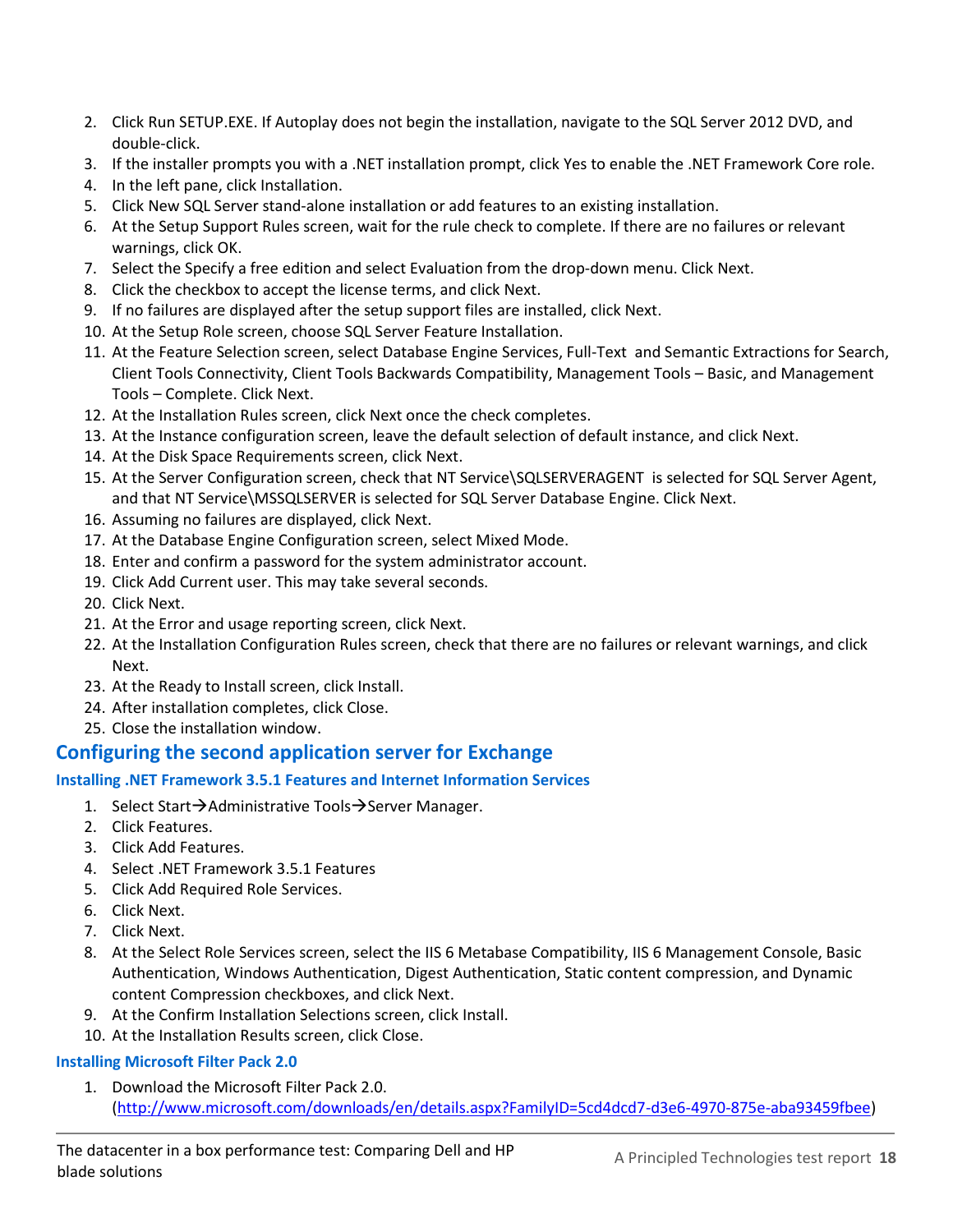- 2. Run FilterPackx64.EXE.
- 3. Click Next.
- 4. Click I accept the terms in the License Agreement, and click Next.
- 5. When the installation is complete, click OK.

#### **Installing Exchange Server 2010**

- 1. Click Start, type services and press Enter.
- 2. Right-click the Net.Tcp Port Sharing service, and click Properties.
- 3. Change the Net.Tcp Port Sharing startup type to Automatic, and click OK.
- 4. Open command prompt and type ServerManagerCmd -i RSAT-ADDS, and press Enter.
- 5. Reboot the server.
- 6. Insert the installation DVD and click Setup.EXE when prompted.
- 7. The installer should consider steps 1 and 2 complete, and gray them out.
- 8. Click the link for Step 3: Choose Exchange Language Option.
- 9. Click Install only languages from the DVD.
- 10. Click the link for Step 4: Install Microsoft Exchange Server 2010 SP1.
- 11. Click Next to go past the introduction screen.
- 12. Accept the license agreement, and click Next.
- 13. Select No for error reporting, and click Next.
- 14. Select Typical Exchange Server Installation, and click Next.
- 15. Leave the organization name at default (First Organization), and click Next.
- 16. At the question about client computers running Outlook 2003 and earlier, select Yes, and click Next.
- 17. Click Next to accept defaults for Configure Client Access server external domain.
- 18. At the Customer Experience Improvement Program screen, select I don't want to join the program at this time, and click Next.
- 19. If a warning about a lack of SMTP appears after the check finishes, ignore it.
- 20. Click Install to start the installation process.
- 21. Once installation is complete, click Finish.
- 22. Click OK when prompted to reboot.
- 23. Click Close.
- 24. Click Yes to confirm exit.
- 25. Reboot the server.

#### **Installing SP2 for Microsoft Exchange 2010**

- 1. Download Service Pack 2 for Microsoft Exchange 2010 (Exchange2010-SP2-x64.exe) from http://www.microsoft.com/download/en/details.aspx?id=28190 to c:\SP2.
- 2. Double-click the downloaded file to extract the installation files.
- 3. Click OK to accept the destination directory for the extracted files.
- 4. Double-click setup.exe to launch the installer.
- 5. Click Install Microsoft Exchange Server upgrade.
- 6. At the Introduction screen, click Next.
- 7. Accept the terms in the license agreement, and click Next. The Readiness Checks will now run.
- 8. Install any roles in Server Manager that the Readiness Checks prompt you to install.
- 9. When the checks successfully complete, click Upgrade.
- 10. Click Finish, and reboot.

#### **Server 2010 roles**

- 1. Select Start $\rightarrow$ All Programs $\rightarrow$ Microsoft Exchange Server 2010 $\rightarrow$ Exchange Management Console.
- 2. In the left pane, click Microsoft Exchange On-Premises.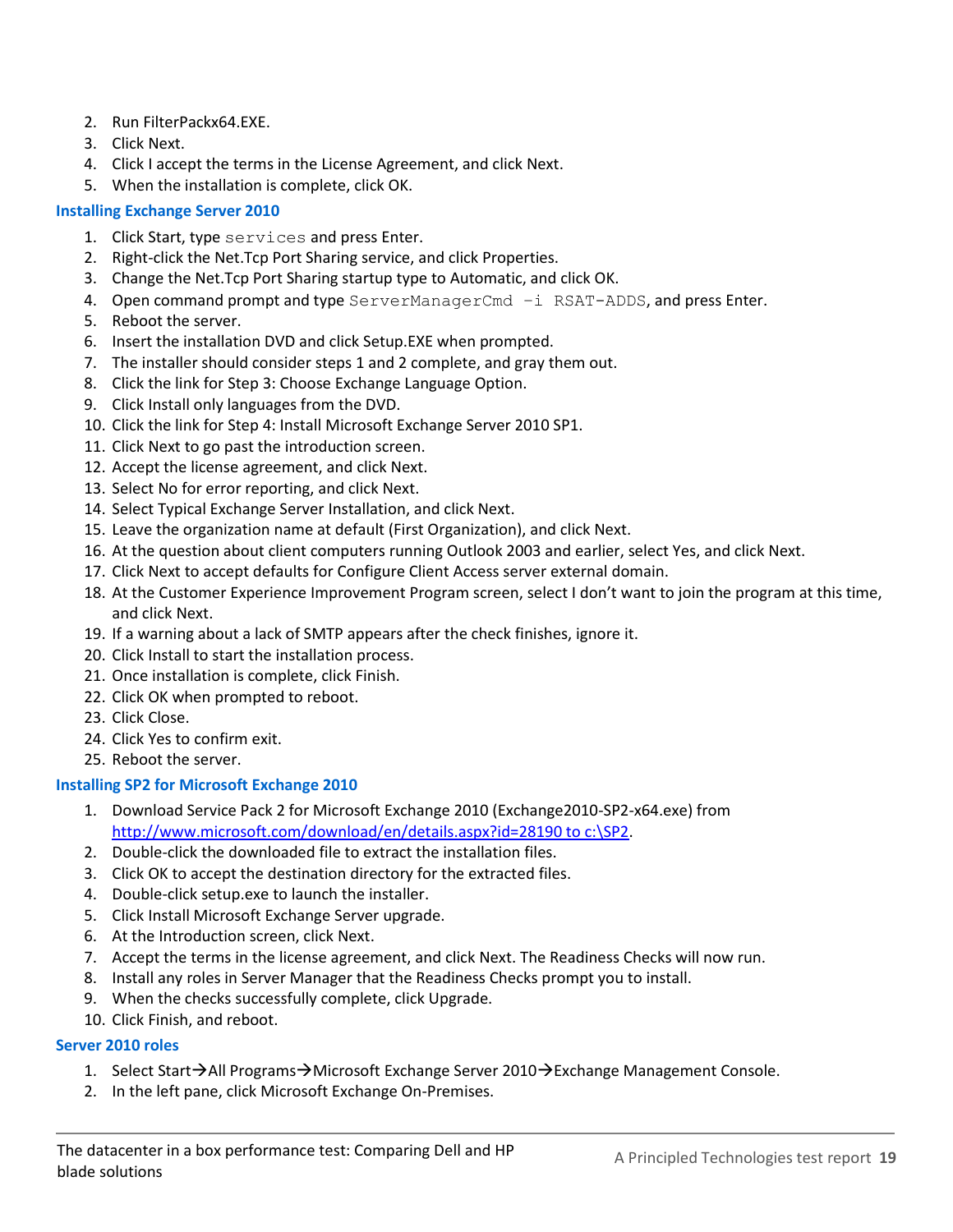- 3. In the left pane, expand Organization Configuration, and select Hub Transport.
- 4. In the action pane on the far right, select New Send Connector.
- 5. Name the send connector SMTP, select the intended use as Internet, and click Next.
- 6. In the Address space screen, click Add.
- 7. In the SMTP Address Space screen, type  $*$  as the address, ensure that the installer has checked Include all subdomains, and click OK.
- 8. Click Next.
- 9. Accept defaults for the next two pages by clicking Next.
- 10. At the New Connector page, click New to create the connector.
- 11. Click Finish to close the New SMTP Send Connector wizard.

#### **Configuring the Exchange Server 2010 Mailbox role**

Before completing this section, create an additional three mailbox databases so that you have four total, and complete these steps on each mailbox database.

- 1. Select Start $\rightarrow$ All Programs $\rightarrow$ Microsoft Exchange Server 2010 $\rightarrow$ Exchange Management Console.
- 2. In the left pane, expand Organization Configuration, and click Mailbox.
- 3. Click the Database Management tab.
- 4. Right-click Mailbox Database, and select Properties.
- 5. Select the Maintenance tab.
- 6. Check the Enable circular logging box.
- 7. Check the box beside This database can be overwritten by a restore.
- 8. Next to Maintenance interval, click Customize.
- 9. Remove all blue from the boxes so the system will not perform maintenance, and click OK.
- 10. Click OK.
- 11. Click OK to any warnings about circular logging being applied after the database is remounted.
- 12. On the far right panel, click Move Databases.
- 13. Change the Database file and Log folder path locations to E:\Database\(filename) and F:\Maillogs respectively, and click Move.
- 14. If the application prompts you to dismount, click Yes.
- 15. Click Finish.
- 16. Right-click Public Folder Database, and select Properties.
- 17. Check the Enable circular logging checkbox and uncheck the ESE scanning checkbox.
- 18.
- 19. Click Customize next to Maintenance interval.
- 20. Remove all blue from the boxes so the system will not perform maintenance, and click OK.
- 21. Click OK.
- 22. On any warnings about circular logging being applied after the database is remounted, click OK.
- 23. Click Move Database on the far right panel.
- 24. Change the Database file and Log folder path locations to E:\Database\(filename) and F:\Publiclogs respectively, and click Move.
- 25. If the application prompts you to dismount, click Yes.
- 26. Click Finish.

### **Configuring the third application server for SharePoint**

We installed a separate instance of SQL Server 2012 for our SharePoint databases. This prevented creating an

unnecessary bottleneck by having WSSDW and DVD Store running against the same instance of SQL on the same application server.

#### **Installing Microsoft SQL Server 2012**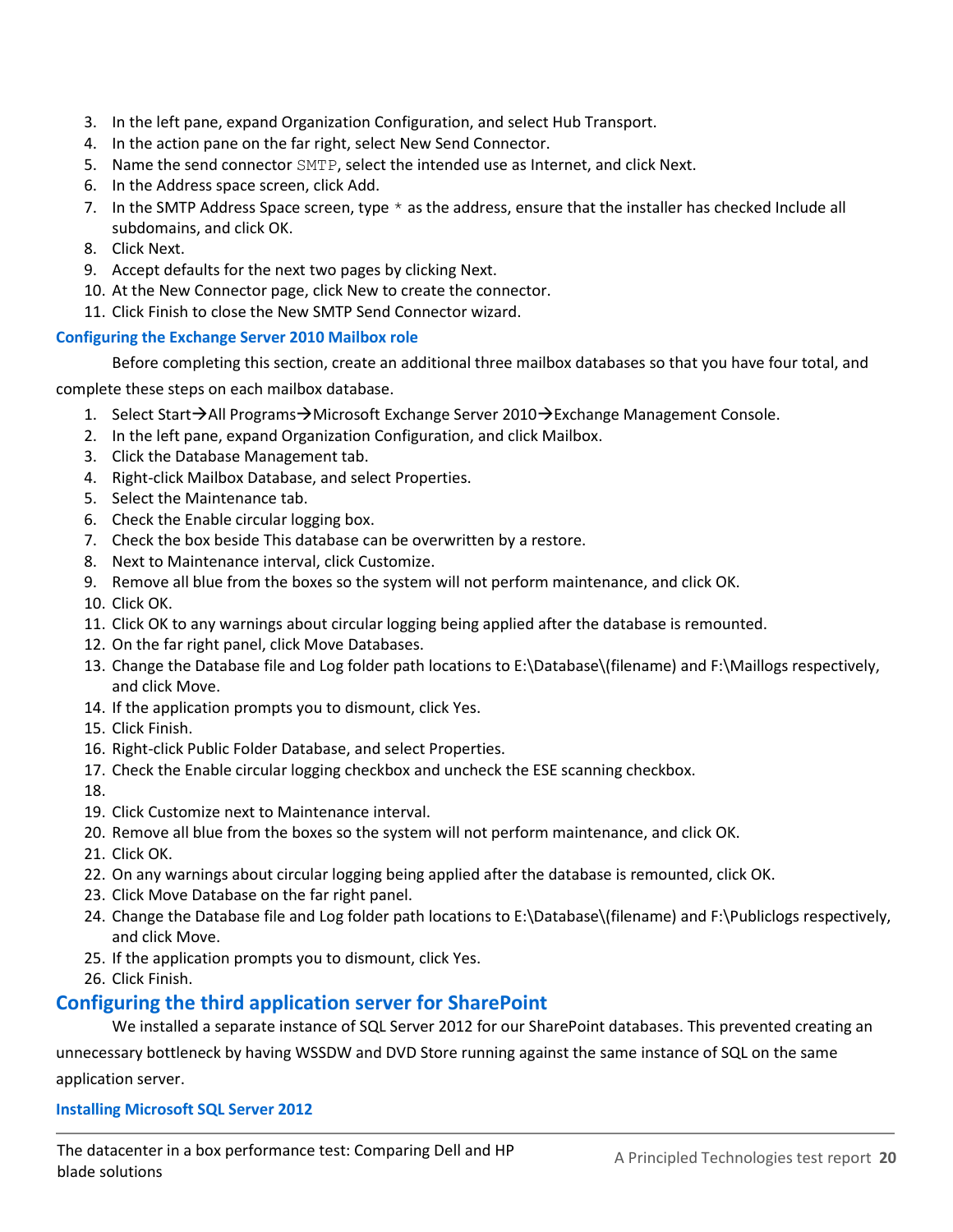- 1. Insert the installation DVD.
- 2. Click Run SETUP.EXE. If Autoplay does not begin the installation, navigate to the SQL Server 2012 DVD, and double-click.
- 3. If the installer prompts you with a .NET installation prompt, click Yes to enable the .NET Framework Core role.
- 4. In the left pane, click Installation.
- 5. Click New SQL Server stand-alone installation or add features to an existing installation.
- 6. At the Setup Support Rules screen, wait for the rule check to complete. If there are no failures or relevant warnings, click OK.
- 7. Select the Specify a free edition and select Evaluation from the drop-down menu. Click Next.
- 8. Click the checkbox to accept the license terms, and click Next.
- 9. If no failures are displayed after the setup support files are installed, click Next.
- 10. At the Setup Role screen, choose SQL Server Feature Installation.
- 11. At the Feature Selection screen, select Database Engine Services, Full-Text and Semantic Extractions for Search, Client Tools Connectivity, Client Tools Backwards Compatibility, Management Tools – Basic, and Management Tools – Complete. Click Next.
- 12. At the Installation Rules screen, click Next after the check completes.
- 13. At the Instance configuration screen, leave the default selection of default instance, and click Next.
- 14. At the Disk Space Requirements screen, click Next.
- 15. At the Server Configuration screen, check that NT Service\SQLSERVERAGENT is selected for SQL Server Agent, and that NT Service\MSSQLSERVER is selected for SQL Server Database Engine. Click Next.
- 16. Assuming there are no failures, click Next.
- 17. At the Database Engine Configuration screen, select Mixed Mode.
- 18. Enter and confirm a password for the system administrator account.
- 19. Click Add Current user. This may take several seconds.
- 20. Click the Data Directories tab and enter the appropriate drive and folder to which you eventually deploy the SharePoint databases.
- 21. Click Next.
- 22. At the Error and usage reporting screen, click Next.
- 23. At the Installation Configuration Rules screen, check that there are no failures or relevant warnings, and click Next.
- 24. At the Ready to Install screen, click Install.
- 25. After installation completes, click Close.
- 26. Close the installation window.

### **Installing Microsoft SharePoint Server 2010**

- 1. Insert the installation DVD.
- 2. Launch setup.exe, and click Install software prerequisites.
- 3. Review the list of software, and click Next.
- 4. Accept the EULA, and click Next.
- 5. When the prerequisites finish installing, click Finish.
- 6. On the main SharePoint installation menu, click Install SharePoint Server.
- 7. Enter your product license key, and click Continue.
- 8. Accept the EULA, and click Continue.
- 9. Choose the Complete server type, and click Install.
- 10. When the installation finishes, check the box for Run the SharePoint Products Configuration Wizard now, and click Close.
- 11. On the Welcome to SharePoint Products screen, click Next.
- 12. On the pop-up warning about services that will need to be restarted during the configuration, click Yes.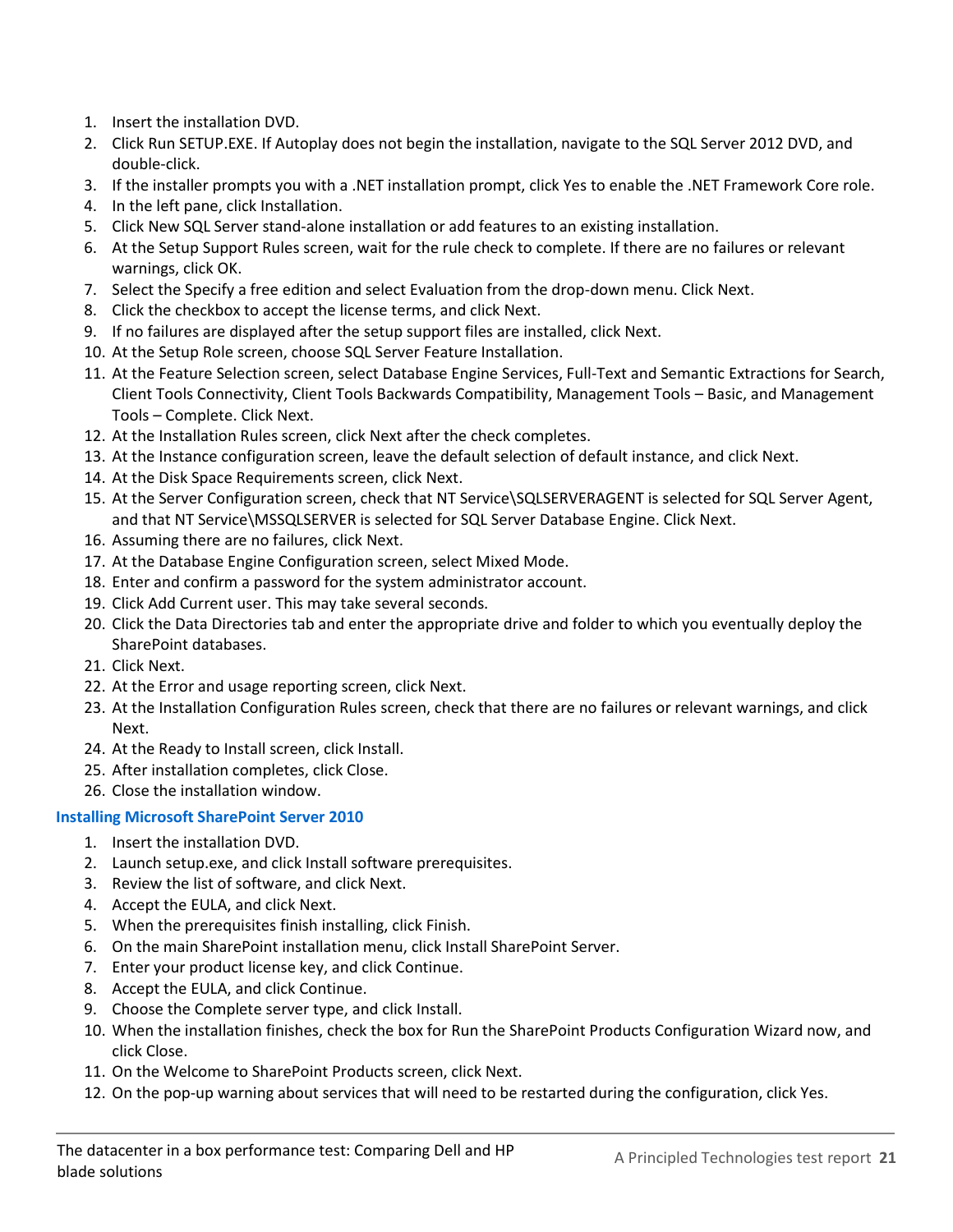- 13. Choose Create a new server farm, and click Next.
- 14. Enter the name of your existing database instance on the same application server.
- 15. Specify a username and password, and click Next.
- 16. Enter a passphrase into the Passphrase and Confirm Passphrase fields, and click Next.
- 17. Leave the default settings on the Configure SharePoint Central Administration Web Application screen, and click Next.
- 18. Verify your settings, and click Next.
- 19. When the wizard has completed the configuration, click Finish.
- 20. Choose Run the farm configuration wizard on the Central Administration site.
- 21. Choose the services you wish to include in your server farm, and click Next.
- 22. Enter the specifications for the new site, and click OK.
- 23. Click Finish.

### **Configuring the database (DVD Store)**

#### **Data generation overview**

We generated the data using the Install.pl script included with DVD Store version 2.1 (DS2), providing the parameters for our 100GB database size and the database platform on which we ran: Microsoft SQL Server. We ran the Install.pl script on a utility system running Linux. The database schema was also generated by the Install.pl script.

After processing the data generation, we transferred the data files and schema creation files to a Windowsbased system running SQL Server 2008 R2 SP1. We built the 100GB database in SQL Server 2008 R2, and then performed a full backup, storing the backup file on the C: drive for quick access. We used that backup file to restore to the servers between test runs. We performed this procedure once.

The only modification we made to the schema creation scripts were the specified file sizes for our database. We explicitly set the file sizes higher than necessary to ensure that no file-growth activity would affect the outputs of the test. Besides this file size modification, the database schema was created and loaded according to the DVD Store documentation. Specifically, we followed the steps below:

- 1. We generated the data and created the database and file structure using database creation scripts in the DS2 download. We made size modifications specific to our 100GB database and the appropriate changes to drive letters.
	- a. We transferred the files from our Linux data generation system to a Windows system running SQL Server.
	- b. We created database tables, stored procedures, and objects using the provided DVD Store scripts.
	- c. We set the database recovery model to bulk-logged to prevent excess logging.
	- d. We loaded the data we generated into the database. For data loading, we used the import wizard in SQL Server Management Studio. Where necessary, we retained options from the original scripts, such as Enable Identity Insert.
	- e. We created indices, full-text catalogs, primary keys, and foreign keys using the database-creation scripts.
	- f. We updated statistics on each table according to database-creation scripts, which sample 18 percent of the table data.
	- g. On the SQL Server instance, we created a ds2user SQL Server login using the following Transact SQL (TSQL) script:

```
USE [master]
GO
```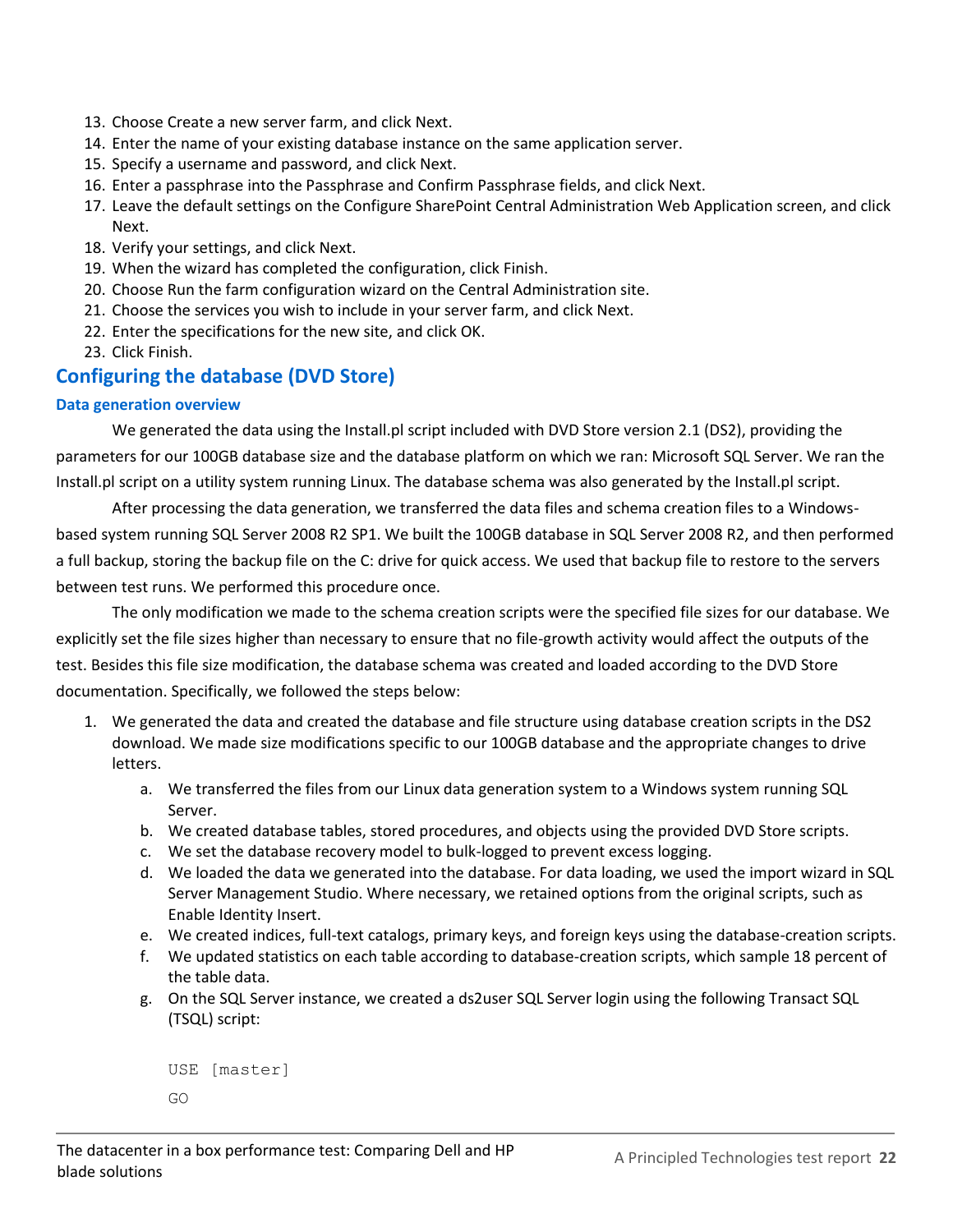```
CREATE LOGIN [ds2user] WITH PASSWORD=N'',
           DEFAULT_DATABASE=[master],
           DEFAULT LANGUAGE=[us english],
           CHECK_EXPIRATION=OFF,
           CHECK_POLICY=OFF
```
GO

- h. We set the database recovery model back to full.
- i. We created the necessary full text index using SQL Server Management Studio.
- j. We created a database user and mapped this user to the SQL Server login.
- k. We then performed a full backup of the database. This backup allowed us to restore the databases to a pristine state relatively quickly between tests.

#### **Running the DVD Store tests**

We created a series of batch files, SQL scripts, and shell scripts to automate the complete test cycle. DVD Store outputs an orders-per-minute metric, which is a running average calculated through the test. In this report, we report the last OPM result reported by each client/target pair.

Each complete test cycle consisted of the general steps listed below. For each scenario, we ran three test cycles, and reported the median outcome.

- 1. Clean up prior outputs from the server and all client driver systems.
- 2. Drop all databases from the test servers.
- 3. Restore all databases on all test servers.
- 4. Reboot the server and all client systems.
- 5. Let the test server idle until the power utilization settled.
- 6. Start the DVD Store driver on all respective clients.

We used the following DVD Store parameters for testing the servers in this study:

ds2sqlserverdriver.exe --target=<target\_IP> --ramp\_rate=10 – warmup time=10 --run time=30 --n threads=20 --db size=100GB -think time= $0.12$  (Dell) or  $0.18$  (HP)

### **Installing and configuring the Exchange 2010 mail test clients (LoadGen)**

For our testing, we used 10 virtual client machines to distribute the LoadGen workload evenly for each of the solutions. To create the mail clients, we installed several software components. First, we made sure to statically assign an IP address for each client. We followed this process for each installation:

#### **Installing Windows Server 2008 R2 SP1 Enterprise Edition**

- 1. Insert the installation DVD for Windows Server 2008 R2 SP1 Enterprise into the DVD drive.
- 2. At the Language Selection Screen, click Next.
- 3. Click Install Now.
- 4. Select Windows Server 2008 R2 Enterprise (Full Installation), and click Next.
- 5. Click the I accept the license terms checkbox, and click Next.
- 6. Click Custom.
- 7. Click Next.
- 8. At the User's password must be changed before logging on warning screen, click OK.
- 9. Enter the desired password for the administrator in both fields, and click the arrow to continue.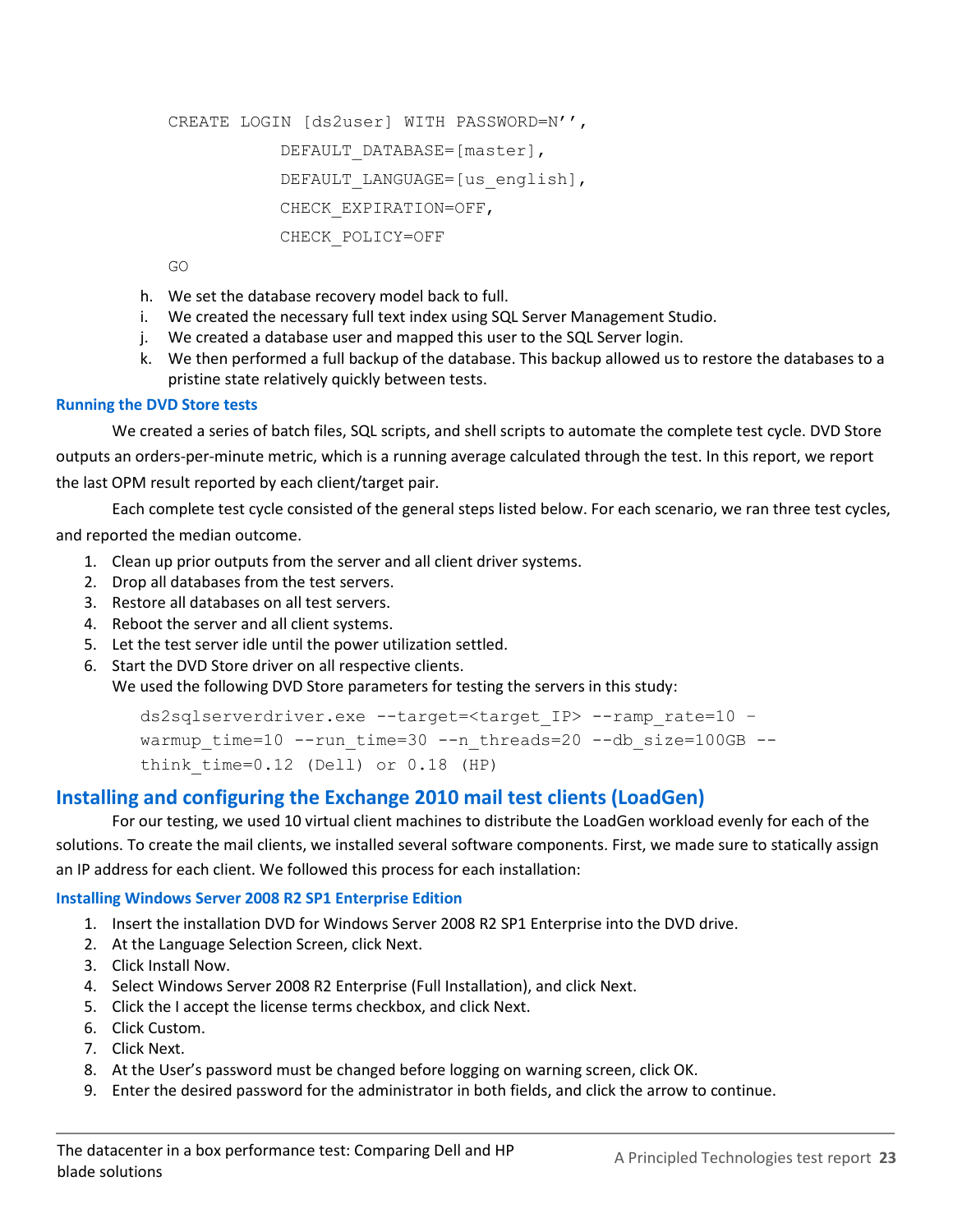- 10. At the Your password has been changed screen, click OK.
- 11. Click Start, type change power-saving settings and press Enter.
- 12. Click Change plan settings.
- 13. Change the Turn off the display drop-down menu to Never.
- 14. Click Save changes, and close the Power Options, Screen Saver Settings, and Personalization screens.

To set up this server, we had to install several additional software components. The following subsections detail the necessary installation processes.

#### **Joining the domain**

- 1. Select Start $\rightarrow$ Control Panel $\rightarrow$ Network Connections $\rightarrow$ Local Area Connection.
- 2. Click Properties.
- 3. Highlight Internet Protocol (TCP/IP), and click Properties.
- 4. Select the Use the following DNS server addresses radio button, and enter the IP of the DNS server in the Preferred DNS server field. Click OK.
- 5. Right-click My Computer, and select Properties.
- 6. Under the Computer Name tab, click Change.
- 7. In the Computer Name Changes screen, under the Member of section, select the Domain radial box, and type test.local
- 8. Select OK to start joining the domain.
- 9. When the screen appears asking for a person qualified on the domain, type Tester as the username and Password1 as the password.
- 10. At the Welcome pop-up window and the window warning that you must reset the computer for the changes to take effect, click OK.
- 11. At the System Properties screen, click OK.
- 12. When a pop-up appears asking if you want to restart now, click Yes to restart your computer.

#### **Installing Internet Information Services**

- 1. Click Start $\rightarrow$ Administrative Tools $\rightarrow$ Server Manager.
- 1. On the left pane, click Roles.
- 2. Click Add Roles.
- 3. Click the Application Server checkbox.
- 4. When the Add features required for Application Server? screen appears, click Add Required Features.
- 5. Click Next.
- 6. Click Next.
- 7. At the Select Role Services page for Application Server, click the Web Server (IIS) Support checkbox.
- 8. Click Add Required Support Role Services.
- 9. Click Next.
- 10. Click Next.
- 11. At the Select Role Services page for Web Server (IIS), click IIS 6 Management Compatibility, ASP, and CGI checkboxes; and click Next.
- 12. Click Install.
- 13. Click Close.

#### **Installing Load Generator**

Download and install Load Generator using all defaults.

#### **Preparing Load Generator**

1. Log into the mail client using the tester account.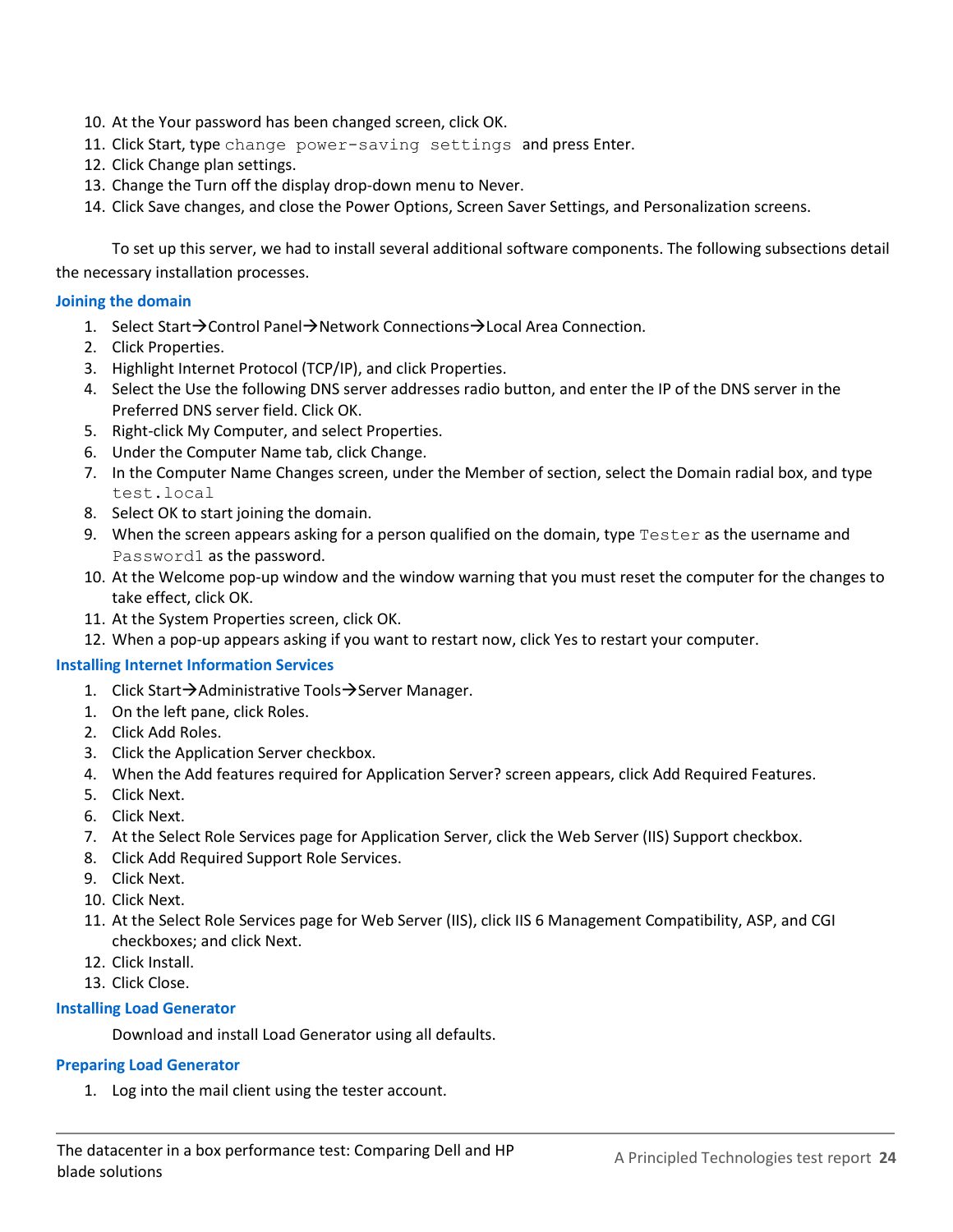- 2. Select Start $\rightarrow$ All Programs $\rightarrow$ Microsoft Exchange $\rightarrow$ Exchange Load Generator 2010.
- 3. When the Load Generator screen appears, select Start a new test.
- 4. Select Create a new test configuration, and click Continue.
- 5. Change the total length of simulation to 1 hour and 15 minutes.
- 6. In the Specify test settings screen, type Password1 as the Directory Access Password and Mailbox Account Master Password, and click Continue with recipient management.
- 7. Make 250 users per mailbox (1,000 total) for the HP or 375 users per mailbox (1,500 total) for the Dell in the Mailbox Database, and click Continue.
- 8. To accept defaults for Advanced recipient settings, click Continue.
- 9. In the Specify test user groups screen, select the plus sign to add a user group.
- 10. Change the Client Type to Outlook 500, the Action Profile to Average, and the Mailbox size to 250 MB.
- 11. Check the PreTestLogon checkbox, and click Continue.
- 12. In Remote configurations, enter the computer names of all of the test clients, check the checkbox to enable distributing the workload, and click Continue.
- 13. Click Save the configuration file as, and name it testcfg. xml
- 14. After saving the configuration file, check the Initialize public store as well checkbox, and click Start the initialization phase (recommended before running the test).

### **Backing up the mail databases**

On the Exchange server virtual machine, once we set up the LoadGen client and created its initial mail database,

we backed up the databases so we can have clean copies for each test.

- 1. Select Start $\rightarrow$ All Programs $\rightarrow$ Microsoft Exchange Server 2010 $\rightarrow$ Exchange Management Console in the mail server.
- 2. In the left pane, expand Organization Configuration and Mailbox.
- 3. In the right pane, right-click each of the four Mailbox Databases, and select Dismount Database from the menu.
- 4. At the Do you want to continue? pop-up message, click Yes.
- 5. Right-click Public Folder Database, and select Dismount Database from the menu.
- 6. At the Do you want to continue? pop-up message, click Yes. The red arrow appears when you have dismounted the Public Folder Store.
- 7. Using Windows Explorer, create a new folder:  $E:\\backslash$  backup $\backslash$
- 8. With Windows Explorer, copy all database and public folder files from E:\Database to E:\backup. This process may take several minutes.
- 9. Close Windows Explorer.
- 10. In the Exchange Management Console, right-click each of the four Mailbox Databases, and select Mount Database from the menu.
- 11. Right-click the Public Folder Database, and select Mount Database from the menu.
- 12. Close the Exchange Management Console.

### **Preparing the SharePoint test client**

Install Windows Server 2008 SP1 with current updates.

### **Installing Microsoft Visual Studio 2010 Ultimate Edition**

- 1. Download vs\_ultimateweb.exe from [www.microsoft.com/download/en/details.aspx?id=12752](http://www.microsoft.com/download/en/details.aspx?id=12752)
- 2. Double-click vs\_ultimateweb.exe to run the installer.
- 3. Uncheck the box beside Yes, send information about my computer, and click Next.
- 4. If you see a pop-up requiring a Windows Imaging component, click the Windows Imaging Component is Required link.
- 5. Click Download on the appropriate Imaging component, and choose Run.
- 6. Accept the EULA, and click Next.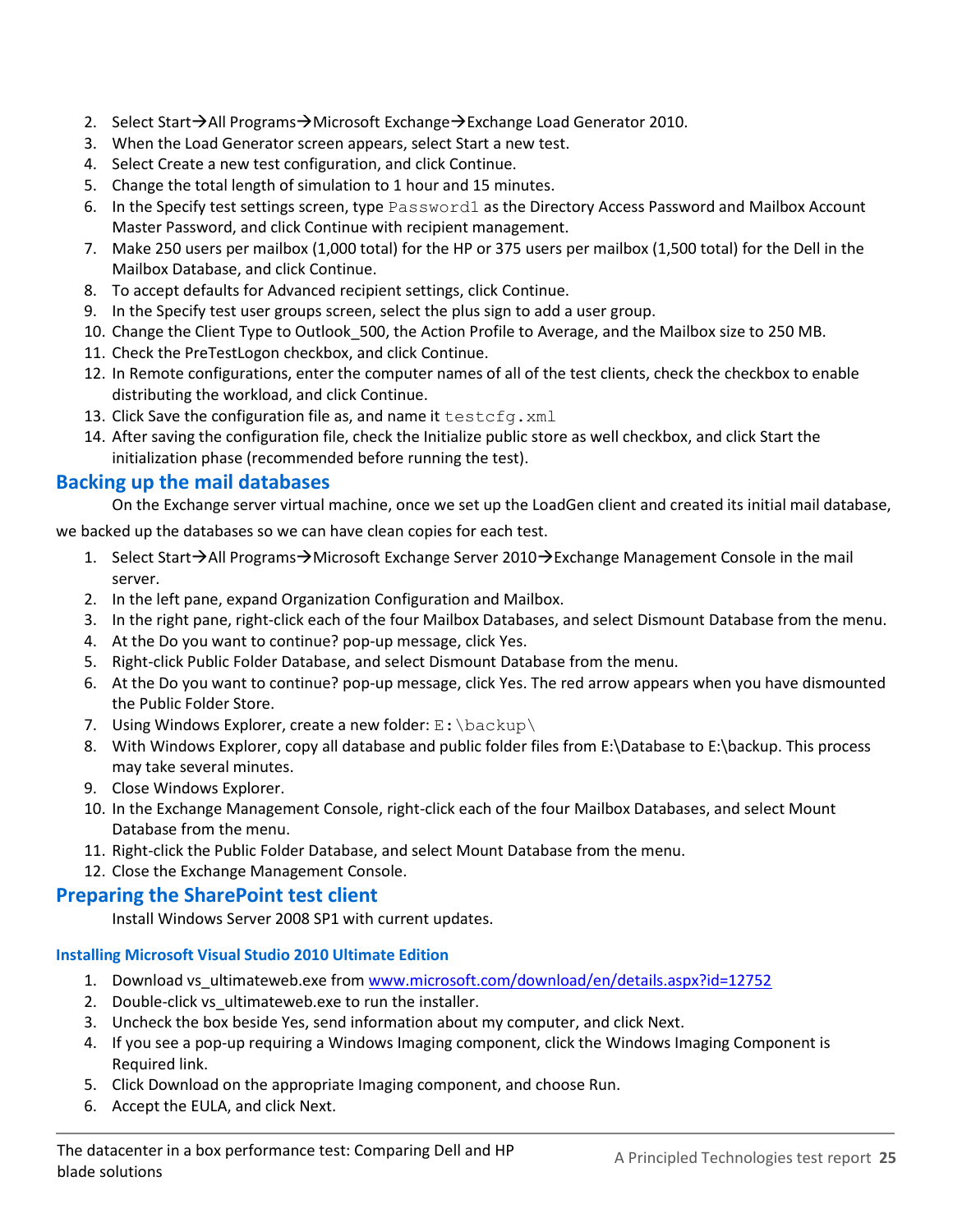- 7. Close the pop-up window.
- 8. Click Next.
- 9. Accept the EULA, review the components to be installed, and click Next.
- 10. Choose the Full installation and location for the install, and click Install.
- 11. Click Finish.
- 12. Reboot the machine.
- 13. Click Start→All Programs→Microsoft Visual Studio 2010→Microsoft Visual Studio 2010.
- 14. When prompted, select General Development Settings and click Start Visual Studio.

#### **Setting up and running WSSDW 1.0.0.0 Beta**

- 1. Complete the following steps on the Domain Controller machine:
	- a. Click Start $\rightarrow$ Administrative Tools $\rightarrow$ Active Directory Users and Computers.
	- b. Right-click the domain name and select New $\rightarrow$ Group.
	- c. Enter testdomaingroup1 for the group name.
	- d. Repeat steps a through c and create another group named testdomaingroup2
- 2. Download the following fro[m http://sptdatapop.codeplex.com/releases/view/1141](http://sptdatapop.codeplex.com/releases/view/1141)
	- To the SharePoint 2010 VM
		- o WSS Data Population Tool RunTime.zip
		- o WSS Data Population Tool.chm
		- o WSS Data Population Tool Sample.zip
	- To the SharePoint 2010 test client
		- o WSS Performance Load Tests
- 3. Complete the following steps on the SharePoint 2010 VM:
	- a. Extract the contents of WSS Data Population Tool RunTime.zip and WSS Data Population Tool Sample.zip.
	- b. Copy the contents of both extracted .zip folders (WSS Data Population Tool Run Time and WSS Data Population Tool Sample) into the root of C:
- 4. Download SharePtServerDeployment.doc from [http://www.microsoft.com/en](http://www.microsoft.com/en-us/download/details.aspx?id=10009)[us/download/details.aspx?id=10009](http://www.microsoft.com/en-us/download/details.aspx?id=10009) and place it into the c:\wssdw folder.
	- a. Rename WSS Data Population Sample File.xml to WSS Data Population Sample File.xml so that there are no spaces in the name. This allows the script to execute from the command prompt.
	- b. Right-click WSS Data Population Sample File.xml and click Edit to open the document in Notepad. Scroll down to line 55 and remove ".txt" from the document name in the destfile parameter. Then, change any applicable parameters to match the following:

```
<setproperty NumberOfSiteCollections="100" /> 
<setproperty SiteNameBase="testsite" /> 
<setproperty NumberOfGroups="2" /> 
<setproperty GroupNameBase="testgroup" /> 
<setproperty TargetDomain="test.local" /> 
<setproperty DomainGroupRoot="testdomaingroup" /> 
<setproperty DomainUserName="administrator" /> 
<setproperty DomainUserPassword="Password1" /> 
<setproperty DesignerGroup="design" AdminGroup="full control" /> 
<setproperty NumberOfDocumentLibraries="10" /> 
<setproperty DocumentLibraryNameBase1="testdoclib_A" /> 
<setproperty NumberOfDocuments="10" /> 
<setproperty SourceFileLocation="c:\wssdw\SharePtServerDeployment.doc"
```
/>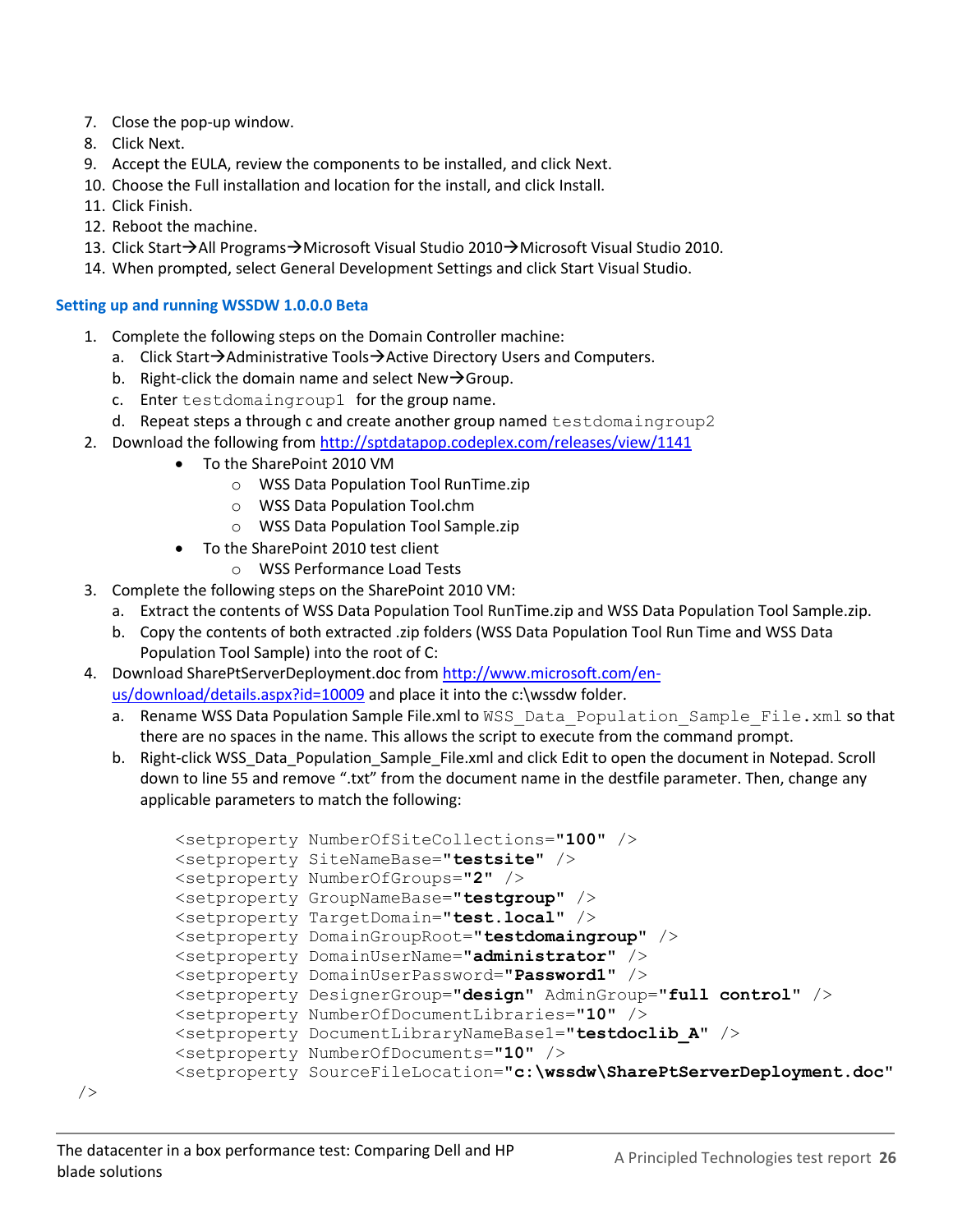```
<setproperty DestFile="test.doc" /> 
<setproperty NumberOfFileVersions="3" /> 
<setproperty DocumentLibraryNameBase2="testdoclib_B" /> 
<setproperty NumberOfLists="10" /> 
<setproperty ListNameBase="testlist" /> 
<setproperty NumberOfListItems="20" /> 
<setproperty webpartpath="webpartpagesfolder" />
```
c. Open the command prompt and execute the script:

```
C:\>WSSDW.exe WSS Data Population Sample File.xml
```
- 5. Complete the following steps on the SharePoint 2010 test client:
	- a. Extract the contents of WSS Performance Load Test to C: drive on the SharePoint test client.
	- b. On the SharePoint test client, open the WSSTransactions folder, right-click $\rightarrow$ Edit, and modify the following files as follows:
		- users.csv

```
Under username, password enter test.local\administrator, Password1 and
remove the remaining entries.
```
- serverUrl.csv Under serverUrl replace http://server with http://spserver to match the server name of the SharePoint 2010 VM.
- HierarchyManagerUsers.csv Under username, password replace domain \username, password with test.local\administrator,Password1
- c. Open the WssTestProject.sln file in Visual Studio 2010 Ultimate.
- d. When prompted, click Next.
- e. Click Finish.
- f. When prompted, leave the Retarget the project to .NET Framework 4. After the project opens, you can retarget it to another Framework or Profile radio button selected, and click OK.
- g. Click Close.
- h. In the Solution Explorer pane, scroll to WSSDispForm, and double-click it.
- i. Expand the top menu under WSSDispForm in the left pane, expand Validation rules, and delete the FindText entry that references mysite.aspx.
- j. Click Save.
- k. Repeat steps h through j for WSSHomePage and WSSSmallDocLibAllItems.
- l. Click Project $\rightarrow$  Add Load Test.
- m. At the Welcome to the Create New Load Test Wizard, click Next.
- n. Enter Test for the load test scenario name, change the think time between test iterations to 45 seconds, and click Next.
- o. At the Load pattern settings for a load test scenario screen, select Constant load, enter 125 for the User Count, and click Next.
- p. Click Next at the Select a test mix model for the load test.
- q. At the Add test to a load test scenario and edit the test mix, click Add and select the following tests from the list below. Additionally, modify the distribution as follows:
	- WSSDispForm 10%
	- WSSDocHTTPFetch 30%
	- WSSHomePage 20%WSSSmallDocLibAllItems 30%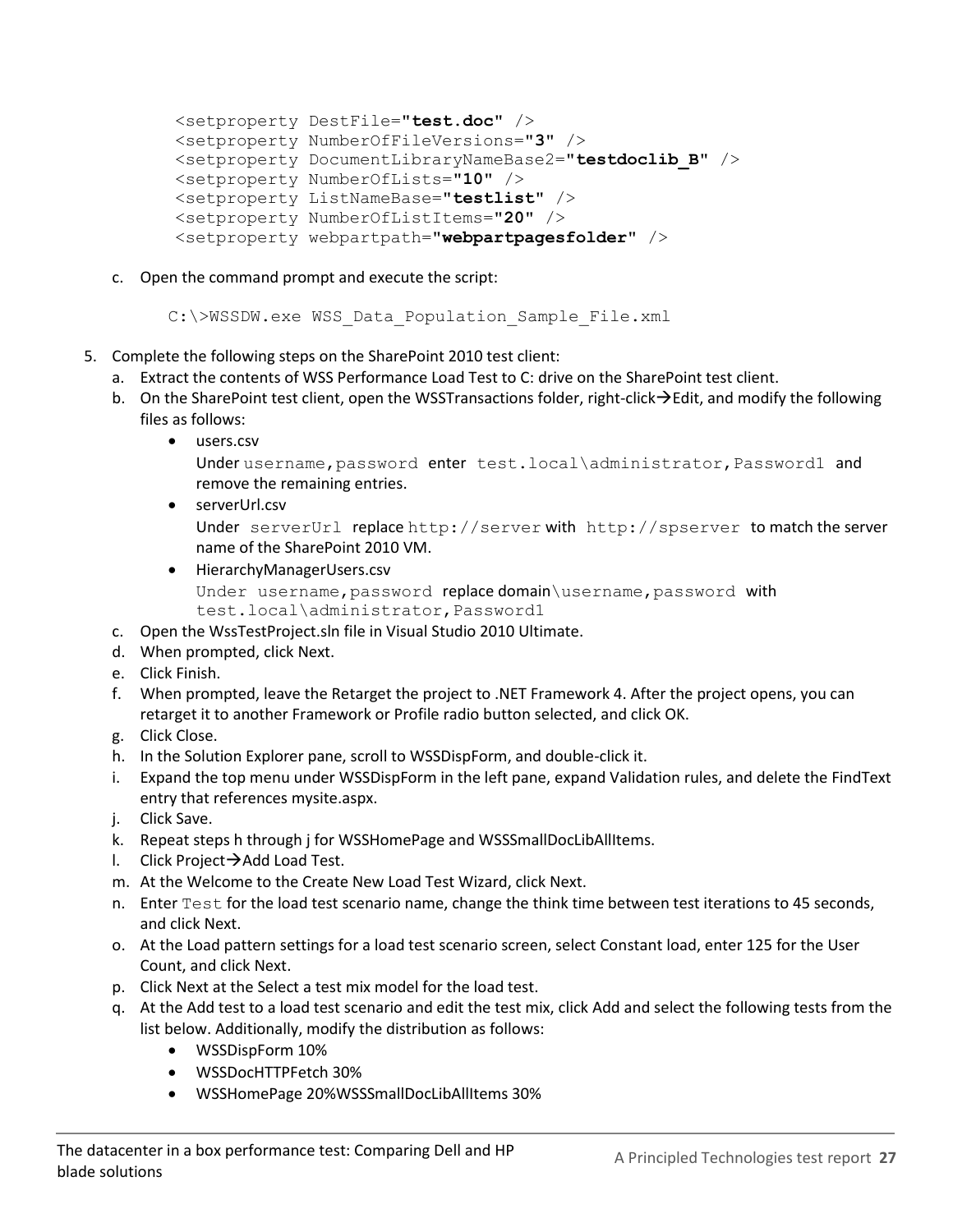- WSSPutDocumentCoded 10%
- r. Click OK.
- s. At the Network types screen, select LAN, and click Next.
- t. At the Browser screen, click Next.
- u. At the Specify computers to monitor with counters sets during load test run screen, click Next.
- v. At the Review and edit run settings for load test screen, enter 15 minutes for the Warm-up duration, enter 30 minutes for Run duration, 15 minutes for the Cool down duration, and click Finish.
- 6. To ensure that the WSSDW workload evenly selecta different SharePoint sites at random, create .csv lists of a number of categories within each test and addthe following parameters to each:
	- WSSD WSSDispForm: Site name, list name, and list IDs.
	- WSSDocHTTPFetch: Site name, doc revision, document library name, and document name.
	- WSSHomePage: Site name
	- WSSSmallDocLibAllItems: Site name, and document library name
	- WSSPutDocumentCoded: Site name
- 7. Add the following lines of code to the WSSPutDocumentCoded test:

```
[DeploymentItem("officeservertransactions\\siteNames.csv", 
"officeservertransactions")]
```

```
[DataSource("Sites", "Microsoft.VisualStudio.TestTools.DataSource.CSV", 
"|DataDirectory|\\officeservertransactions\\siteNames.csv", 
Microsoft.VisualStudio.TestTools.WebTesting.DataBindingAccessMethod.Random, 
Microsoft.VisualStudio.TestTools.WebTesting.DataBindingSelectColumns.SelectO
nlyBoundColumns, "siteNames#csv")]
```
[DataBinding("Sites", "siteNames#csv", "siteName", "Sites.siteNames#csv.siteName")]

At the "WebTestRequest request1" line, add:

+ this.Context["Sites.siteNames#csv.siteName"].ToString() +

#### **Running the test**

To run the test, we staggered the workload, allowing each benchmark time to warm up prior to measuring the performance and latency on each of the solutions.

- 1. Begin running the LoadGen benchmark. LoadGen is set to run for 1 hour and 15 minutes, with a 15-minute allotted warm-up period, 30-minute time of recorded latency, and 15-minute cool-down period.
- 2. Immediately after beginning the LoadGen benchmark, start the WSSDW workload. This workload is set to run for 1 hour and 15 minutes, with a 15-minute warm up period, 30-minute run period, and 15-minute cool-down period.
- 3. Five minutes after LoadGen and WSSDW begin, start the DVD Store benchmark. DVD Store is set to warm up for 10 minutes, and then run for 30 minutes of recorded performance to coincide with LoadGen.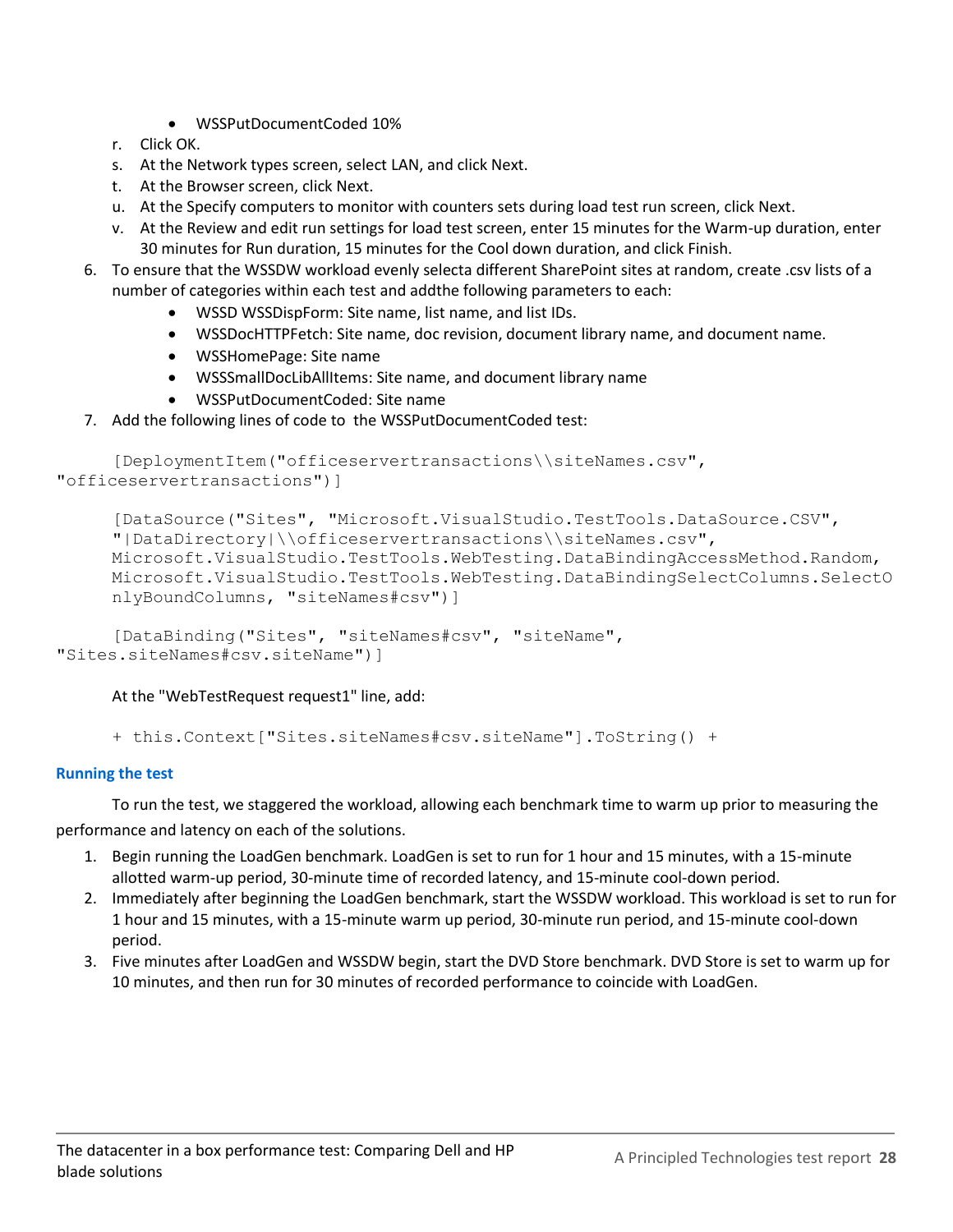# <span id="page-28-0"></span>**APPENDIX E – CONFIGURATION COMPARISON**

|    | <b>Dell EqualLogic PS-M4110 solution</b>               |    | HP D2200sb + VSA solution                                |
|----|--------------------------------------------------------|----|----------------------------------------------------------|
|    | 1. Log into the Dell M1000e CMC Web interface using    | 1. | Install the first storage blade in an even-              |
|    | a Web browser.                                         |    | numbered bay.                                            |
|    | 2. Insert the two storage arrays into the chassis and  |    | 2. Install the first partner blade in the adjacent odd-  |
|    | allow them to power on automatically.                  |    | numbered bay.                                            |
|    |                                                        |    | 3. Install the second storage blade in another even-     |
|    | <b>Configuring the storage array blades</b>            |    | numbered bay.                                            |
| 1. | At the Server Overview screen in the CMC Web           |    | 4. Install the second partner blade in the adjacent      |
|    | interface, select the corresponding slot for the first |    | odd-numbered bay.                                        |
|    | storage blade.                                         |    |                                                          |
|    | 2. At the Storage Array Status screen, click Configure |    | <b>Creating the RAID groups</b>                          |
|    | Array.                                                 |    | 1. Connect a keyboard, monitor, mouse, and DVD           |
| 3. | At the Configure Array screen, enter a member          |    | ROM using the adapter, and press the power               |
|    | name, IP information, and create a new group by        |    | button on the first partner blade.                       |
|    | entering a group name, IP address, and                 |    | 2. When prompted, press F5 to access the Array           |
|    | administrator credentials. Also, select the            |    | Configuration Utility.                                   |
|    | appropriate network fabric (Fabric B in our case),     |    | 3. At the Array Configuration Utility menu, under the    |
|    | and click Apply.                                       |    | Configuration tab, select the HP Smart Array P220i       |
|    | 4. At the Message from webpage popup, click OK.        |    | from the drop-down menu.                                 |
| 5. | Select the corresponding slot for the second           |    | 4. Select the RAID controller under Systems and          |
|    | storage blade in the Server Overview screen in the     |    | Devices, and click Create Array in the right pane.       |
|    | CMC Web interface.                                     |    | 5. Select both physical drives, and click OK.            |
| 6. | At the Storage Array Status screen, click Configure    | 6. | Select the array under Systems and Devices, and          |
|    | Array.                                                 |    | click Create Logical Drive.                              |
|    | 7. At the Configure Array screen, enter a member       |    | 7. Select RAID 1 under Fault Tolerance, leave the        |
|    | name, IP information, and select the Use Existing      |    | other settings at default, and click Save.               |
|    | Group box. Enter the appropriate credentials from      | 8. | Change to the HP Smart Array P410i in the drop-          |
|    | step 3, select the appropriate network fabric          |    | down menu.                                               |
|    | (Fabric B), and click apply.                           |    | 9. Select the RAID controller under Systems and          |
|    | 8. At the Message from webpage popup, click OK.        |    | Devices, and click Create Array in the right pane.       |
|    | <b>Configuring the array RAID</b>                      |    | 10. Select the first 11 physical drives, and click OK.   |
|    |                                                        |    | 11. Select the array under Systems and Devices, and      |
|    | 1. Enter the EqualLogic storage group IP address into  |    | click Create Logical Drive.                              |
|    | a Web browser and use the administrator                |    | 12. Select RAID 5 under Fault Tolerance, leave the       |
|    | credentials to log in to the EqualLogic Group          |    | other settings at default, and click Save.               |
|    | Manager.                                               |    | 13. Select the logical drive under Systems and Devices,  |
|    | 2. Select the storage group, and expand the            |    | and click Spare Management.                              |
|    | members (arrays) in the left pane.                     |    | 14. Select the remaining physical drive, and click Save. |
| 3. | Select the first member (array), which will show as    |    | 15. Click Exit ACU.                                      |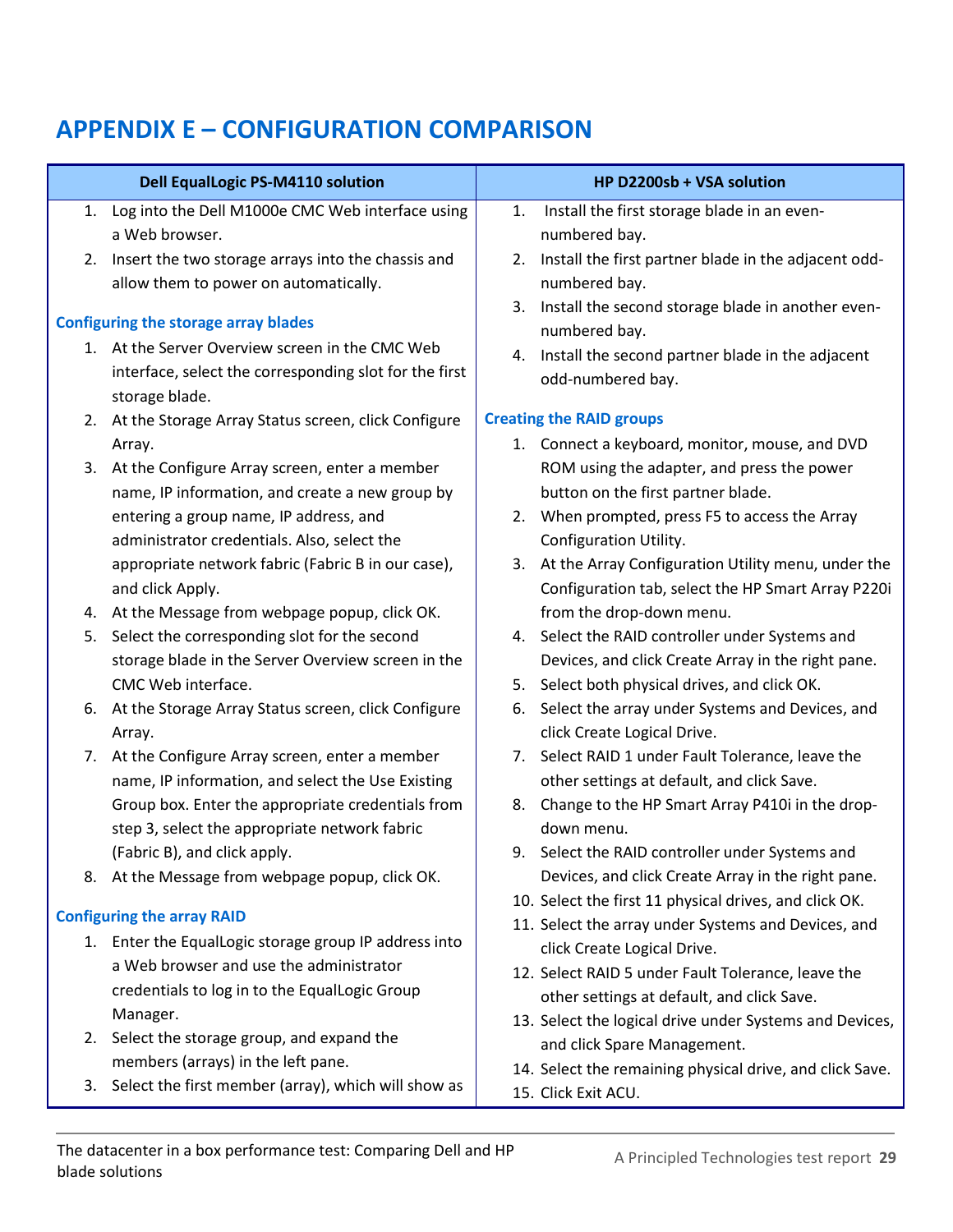| <b>Dell EqualLogic PS-M4110 solution</b>                                                                                                                                                                                                                                                                                                                                                     | HP D2200sb + VSA solution                                                                                                                                                                                                                                                                    |
|----------------------------------------------------------------------------------------------------------------------------------------------------------------------------------------------------------------------------------------------------------------------------------------------------------------------------------------------------------------------------------------------|----------------------------------------------------------------------------------------------------------------------------------------------------------------------------------------------------------------------------------------------------------------------------------------------|
| unconfigured, and click Yes to configure the RAID.<br>4. At the General Settings screen, leave the default<br>name and storage pool assignment, and click Next.                                                                                                                                                                                                                              | 16. Click the Power icon at the upper right, and click<br>Reboot.<br>17. Connect a keyboard, monitor, mouse, and DVD                                                                                                                                                                         |
| At the RAID configuration screen, select RAID 50,<br>5.<br>and click Next.                                                                                                                                                                                                                                                                                                                   | ROM using the adapter, and press the power<br>button on the second partner blade.                                                                                                                                                                                                            |
| At the Summary screen, click Finish.<br>6.<br>Select the second member (array), which will show<br>7.<br>as unconfigured, and click Yes to configure the<br>RAID.                                                                                                                                                                                                                            | 18. When prompted, press F5 to access the Array<br>Configuration Utility.<br>19. At the Array Configuration Utility menu, under the<br>Configuration tab, select the HP Smart Array P220i                                                                                                    |
| 8. At the General Settings screen, leave the default<br>name and storage pool assignment, and click Next.                                                                                                                                                                                                                                                                                    | from the drop-down menu.<br>20. Select the RAID controller under Systems and                                                                                                                                                                                                                 |
| 9. At the RAID configuration screen, select RAID 50,<br>and click Next.                                                                                                                                                                                                                                                                                                                      | Devices, and click Create Array in the right pane.<br>21. Select both physical drives, and click OK.                                                                                                                                                                                         |
| 10. At the Summary screen, click Finish.<br><b>Creating a volume</b>                                                                                                                                                                                                                                                                                                                         | 22. Select the array under Systems and Devices, and<br>click Create Logical Drive.                                                                                                                                                                                                           |
| 1. In the left pane, click Volumes, and, in the adjacent<br>pane, click Create volume.                                                                                                                                                                                                                                                                                                       | 23. Select RAID 1 under Fault Tolerance, leave the<br>other settings at default, and click Save.<br>24. Change to the HP Smart Array P410i in the drop-                                                                                                                                      |
| Name the first volume, and click Next.<br>2.<br>Enter the appropriate volume size, and click Next.<br>3.<br>On the Step 3 - iSCSI Access screen, check the<br>4.<br>Limit access to iSCSI initiator name checkbox, and<br>enter the appropriate iSCSI initiator name.                                                                                                                        | down menu.<br>25. Select the RAID controller under Systems and<br>Devices, and click Create Array in the right pane.<br>26. Select the first 11 physical drives, and click OK.<br>27. Select the array under Systems and Devices, and                                                        |
| Click Finish.<br>5.                                                                                                                                                                                                                                                                                                                                                                          | click Create Logical Drive.<br>28. Select RAID 5 under Fault Tolerance, leave the                                                                                                                                                                                                            |
| <b>Installing Dell EqualLogic Host Integration Tools</b><br>1. Insert the disk, and click Setup64.exe.<br>2. At the Welcome screen, click Next.<br>At the License Agreement screen, click Next.<br>3.<br>At the Installation Type screen, select Typical<br>4.<br>(Requires reboot on Windows Server platforms),<br>and click Next.<br>In the Microsoft iSCSI Initiator service is not<br>5. | other settings at default, and click Save.<br>29. Select the logical drive under Systems and Devices,<br>and click Spare Management.<br>30. Select the remaining physical drive, and click Save.<br>31. Click Exit ACU.<br>32. Click the Power icon at the upper right, and click<br>Reboot. |
| running pop-up, click Yes to start the service and<br>enable iSCSI traffic through the firewall.                                                                                                                                                                                                                                                                                             | <b>Installing ESXi</b>                                                                                                                                                                                                                                                                       |
| In the Microsoft iSCSI service pop-up, click Yes.<br>6.<br>When the iSCSI Initiator Properties window pops<br>7.                                                                                                                                                                                                                                                                             | 1. Attach an external DVD drive to the first partner<br>blade, insert your ESXi 5.0 installation media, and<br>reboot the blade.                                                                                                                                                             |
| up, accept the defaults, and click OK.<br>If a Windows Firewall Detected pop-up appears,<br>8.<br>click Yes to enable echo requests.                                                                                                                                                                                                                                                         | 2. Select ESXi installer from the boot menu, and<br>press Enter. Allow a few minutes to load.<br>3. At the Welcome screen, press Enter.                                                                                                                                                      |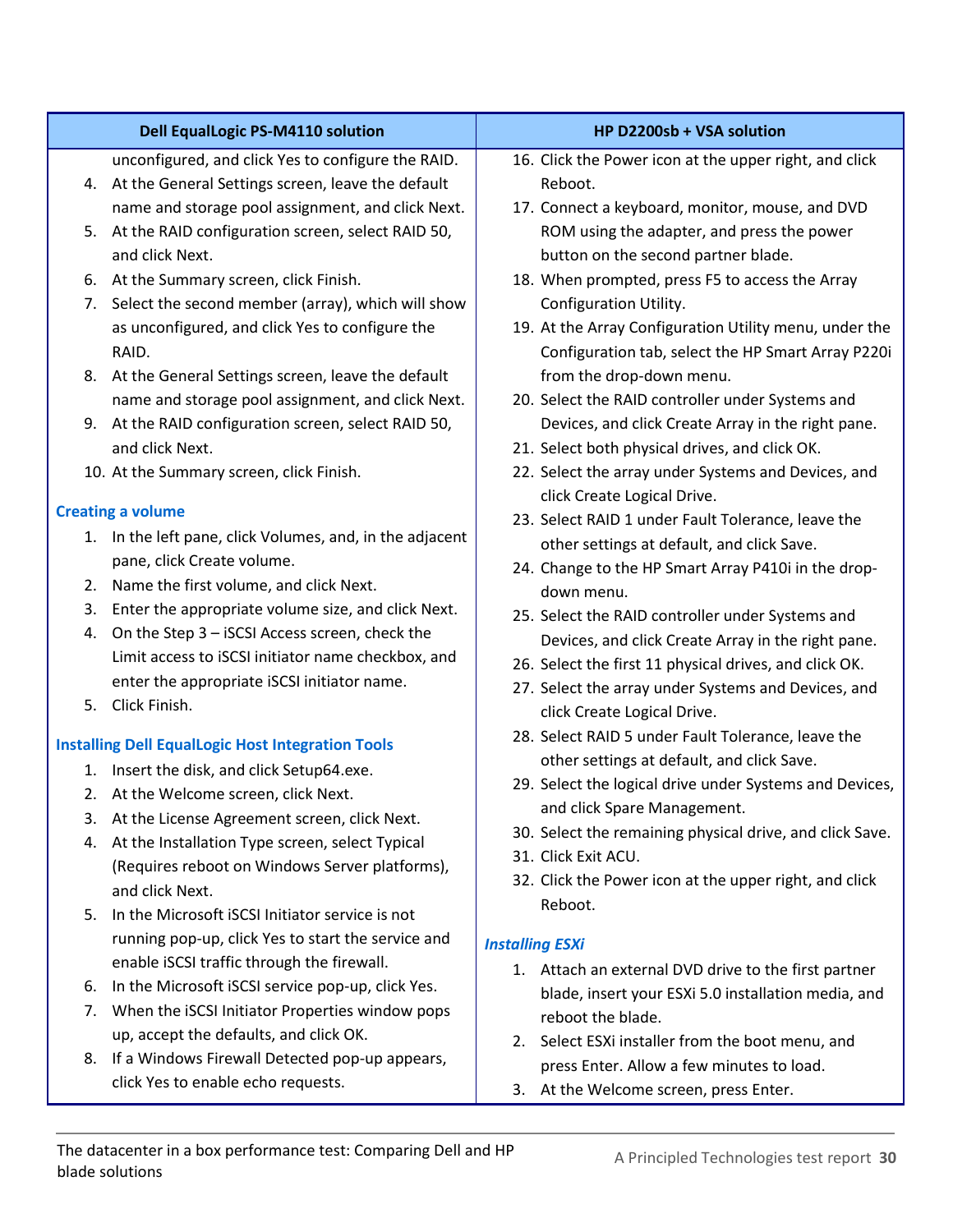| <b>Dell EqualLogic PS-M4110 solution</b>                                                                   | HP D2200sb + VSA solution                                                                          |
|------------------------------------------------------------------------------------------------------------|----------------------------------------------------------------------------------------------------|
| 9. At the Ready to install the components screen,                                                          | 4. At the End User License Agreement (EULA) screen,                                                |
| click Install.                                                                                             | press F11.                                                                                         |
| 10. In the Microsoft Multipath I/O feature is not                                                          | 5. At the Select a Disk to install or Upgrade screen,                                              |
| detected pop-up, click Yes to install the feature.                                                         | select the two-disk RAID 1 volume you created to                                                   |
| 11. At the Installation Complete screen, click Finish.                                                     | install ESXi on, and press Enter.                                                                  |
| 12. In the System Restart Required pop-up, select Yes,<br>I want to restart my computer now, and click OK. | 6. On the Please Select a Keyboard Layout screen,<br>press Enter.                                  |
| <b>Connecting to the volumes with Microsoft iSCSI Initiator</b>                                            | 7. On the Enter a Root Password screen, assign a root                                              |
| 1. Click Start → Administrative Tools → iSCSI Initiator.                                                   | password, and confirm it by entering it again.                                                     |
| Select the Discovery Tab, and click Discover Portal.<br>2.                                                 | Press Enter to continue.                                                                           |
| 3. Enter the IP address for the Dell EqualLogic                                                            | On the Confirm Install screen, press F11 to install.<br>8.                                         |
| Storage Group, and click OK.                                                                               | On the Installation Complete screen, press Enter<br>9.<br>to reboot.                               |
| 4. Select the Targets tab, and click Refresh.<br>5. Select the first Inactive Target listed, and click     | 10. After the server reboots, press F2 to log in, and                                              |
| Connect.                                                                                                   | enter the appropriate credentials.                                                                 |
| 6. Ensure that Add this connection to the list of                                                          | 11. Highlight Configure Management Network, and                                                    |
| Favorite Targets is selected, check the Enable                                                             | press Enter.                                                                                       |
| multi-path check box, and click OK.                                                                        | 12. Highlight IP Configuration, and press Enter.                                                   |
|                                                                                                            | 13. Highlight Set static IP address and network                                                    |
|                                                                                                            | configuration, press the space bar to select it, and                                               |
|                                                                                                            | enter the management IP address. Press Enter.                                                      |
|                                                                                                            | 14. Highlight DNS Configuration, and press Enter.                                                  |
|                                                                                                            | 15. Enter the applicable DNS server information and                                                |
|                                                                                                            | an appropriate hostname. Press Enter.                                                              |
|                                                                                                            | 16. Press Esc and Y when prompted to restart the                                                   |
|                                                                                                            | management network.                                                                                |
|                                                                                                            | 17. Press Esc to log out.                                                                          |
|                                                                                                            | 18. Attach an external DVD drive to the second<br>partner blade, insert your ESXi 5.0 installation |
|                                                                                                            | media, and reboot the blade.                                                                       |
|                                                                                                            | 19. Select ESXi installer from the boot menu, and                                                  |
|                                                                                                            | press Enter. Allow a few minutes to load.                                                          |
|                                                                                                            | 20. At the Welcome screen, press Enter.                                                            |
|                                                                                                            | 21. At the End User License Agreement (EULA) screen,                                               |
|                                                                                                            | press F11.<br>22. At the Select a Disk to install or Upgrade screen,                               |
|                                                                                                            | select the two-disk RAID 1 volume you created to                                                   |
|                                                                                                            | install ESXi on, and press Enter.                                                                  |
|                                                                                                            | 23. On the Please Select a Keyboard Layout screen,                                                 |
|                                                                                                            | press Enter.                                                                                       |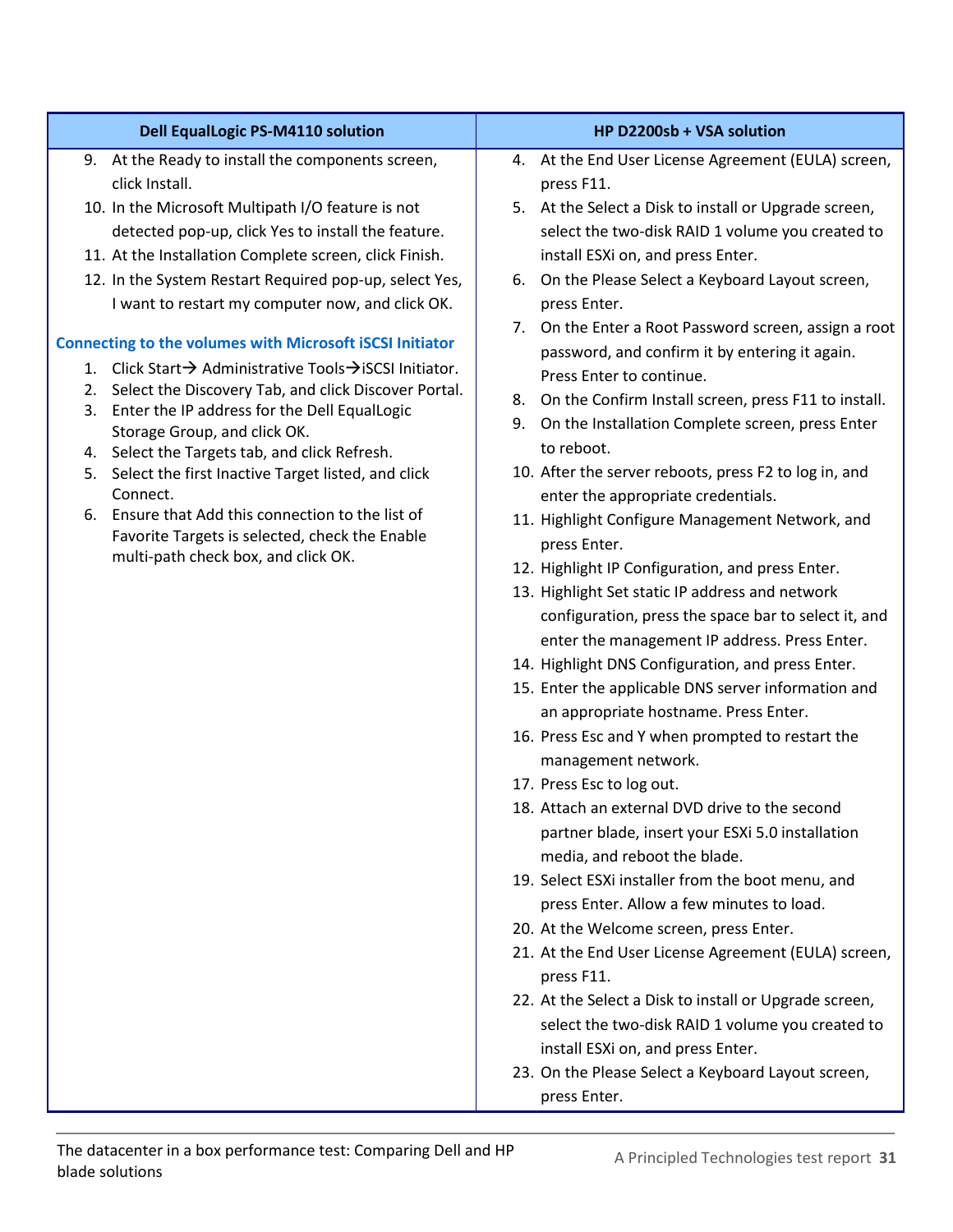| <b>Dell EqualLogic PS-M4110 solution</b> | HP D2200sb + VSA solution                                                                                |
|------------------------------------------|----------------------------------------------------------------------------------------------------------|
|                                          | 24. On the Enter a Root Password screen, assign a root<br>password, and confirm it by entering it again. |
|                                          | Press Enter to continue.<br>25. On the Confirm Install screen, press F11 to install.                     |
|                                          | 26. On the Installation Complete screen, press Enter<br>to reboot.                                       |
|                                          | 27. After the server reboots, press F2 to log in, and<br>enter the appropriate credentials.              |
|                                          | 28. Highlight Configure Management Network, and<br>press Enter.                                          |
|                                          | 29. Highlight IP Configuration, and press Enter.                                                         |
|                                          | 30. Highlight Set static IP address and network                                                          |
|                                          | configuration, press the space bar to select it, and                                                     |
|                                          | enter the management IP address. Press Enter.<br>31. Highlight DNS Configuration, and press Enter.       |
|                                          | 32. Enter the applicable DNS server information and                                                      |
|                                          | an appropriate hostname. Press Enter.                                                                    |
|                                          | 33. Press Esc and Y when prompted to restart the                                                         |
|                                          | management network.                                                                                      |
|                                          | 34. Press Esc to log out.                                                                                |
|                                          | <b>Creating the ESXi datastore</b>                                                                       |
|                                          | For these steps, you will need a system running vSphere<br>client.                                       |
|                                          | Log into the first partner blade running ESXi with<br>1.                                                 |
|                                          | vSphere client using the appropriate credentials. If                                                     |
|                                          | prompted, select Install this certificate and do not                                                     |
|                                          | display any security warnings for Host IP Address,                                                       |
|                                          | and click Ignore.<br>Click Configuration tab → Storage → Add Storage.<br>2.                              |
|                                          | Select the appropriave volume, and click Next.<br>3.                                                     |
|                                          | Select VMFS-5, and click Next.<br>4.                                                                     |
|                                          | Review the disk layout, and click Next.<br>5.                                                            |
|                                          | For Datastore name, type VSA-1, and click Next.<br>6.                                                    |
|                                          | For Capacity, select Maximum available space, and<br>7.<br>click Next.                                   |
|                                          | Click Finish to create the datastore.<br>8.                                                              |
|                                          | 9. Log into the second partner blade running ESXi                                                        |
|                                          | with vSphere client using the appropriate                                                                |
|                                          | credentials. If prompted, select Install this                                                            |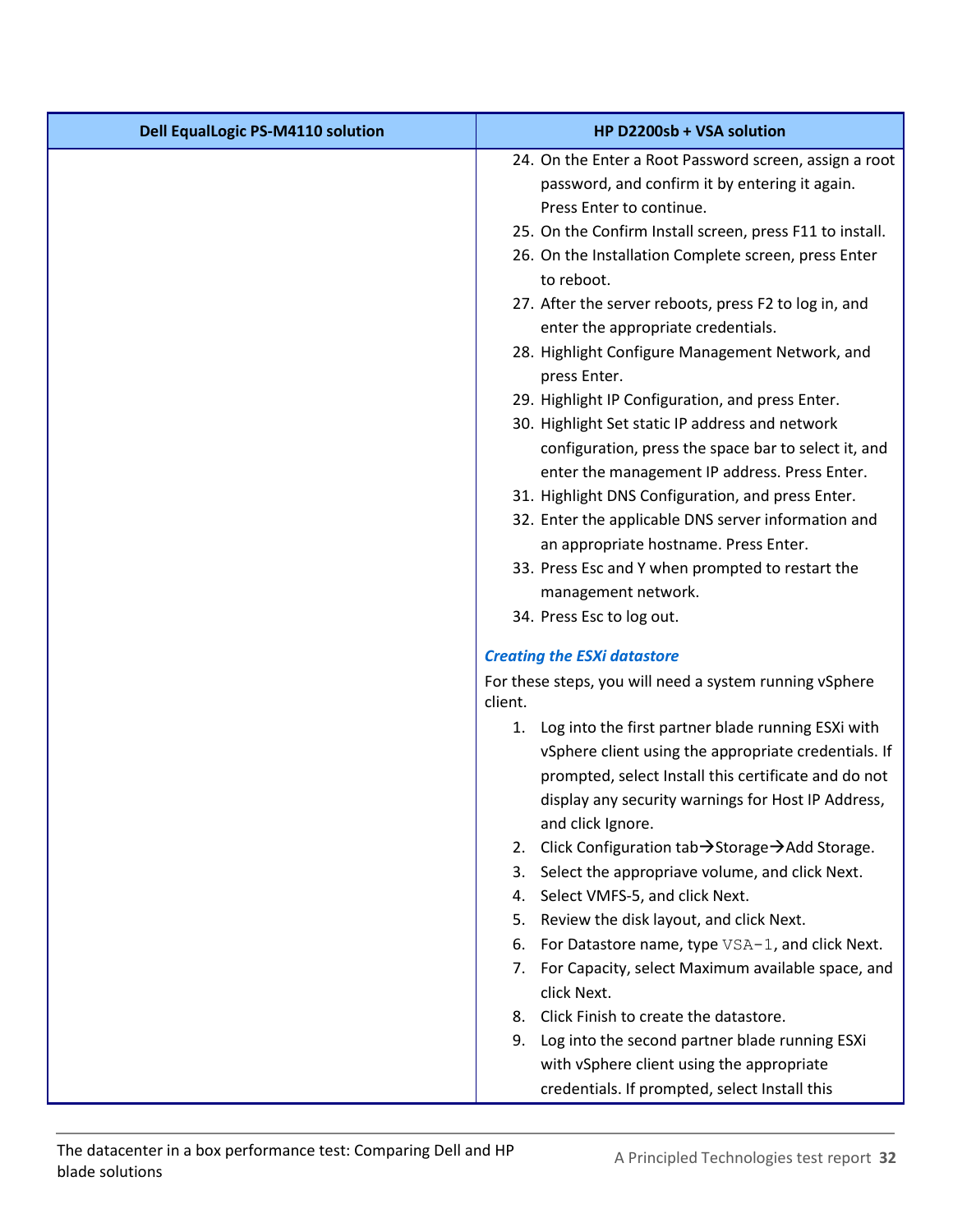| <b>Dell EqualLogic PS-M4110 solution</b> | HP D2200sb + VSA solution                                            |
|------------------------------------------|----------------------------------------------------------------------|
|                                          | certificate and do not display any security                          |
|                                          | warnings for Host IP Address, and click Ignore.                      |
|                                          | 10. Click Configuration tab→Storage→Add Storage.                     |
|                                          | 11. Select the appropriate volume, and click Next.                   |
|                                          | 12. Select VMFS-5, and click Next.                                   |
|                                          | 13. Review the disk layout, and click Next.                          |
|                                          | 14. For Datastore name, type VSA-1 and click Next.                   |
|                                          | 15. For Capacity, select Maximum available space, and<br>click Next. |
|                                          | 16. Click Finish to create the datastore.                            |
|                                          | <b>Create the virtual networks</b>                                   |
|                                          | Complete these steps on the first partner blade:                     |
|                                          | 1. From vSphere Client, select the Configuration tab,                |
|                                          | and then select Networking.                                          |
|                                          | 2. Click Add Networking.                                             |
|                                          | 3. Select Virtual Machine for Connection Types, and                  |
|                                          | click Next.                                                          |
|                                          | 4. Deselect vmnic1 and select vmnic8 and vmnic9                      |
|                                          | (the two 10Gb Emulex adapters), and click Next.                      |
|                                          | 5. Enter an appropriate Network Label, and click                     |
|                                          | Next.                                                                |
|                                          | 6. Click Finish.                                                     |
|                                          | 7. Click Properties                                                  |
|                                          | 8. Under Ports, select the Virtual Machine Port                      |
|                                          | Group, and click Edit                                                |
|                                          | 9. Under Failover Order, check the Override switch                   |
|                                          | failover order checkbox.                                             |
|                                          | 10. Select one of the active adapters and move it to be              |
|                                          | a Standby Adapter.                                                   |
|                                          | 11. Click OK.<br>12. Click Close.                                    |
|                                          |                                                                      |
|                                          | Complete these steps on the second partner blade:                    |
|                                          | 1. From vSphere Client, select the Configuration tab,                |
|                                          | and then select Networking                                           |
|                                          | 2. Click Add Networking                                              |
|                                          | 3. Select Virtual Machine for Connection Types, and                  |
|                                          | click Next.                                                          |
|                                          | 4. Deselect vmnic1 and select vmnic8 and vmnic9                      |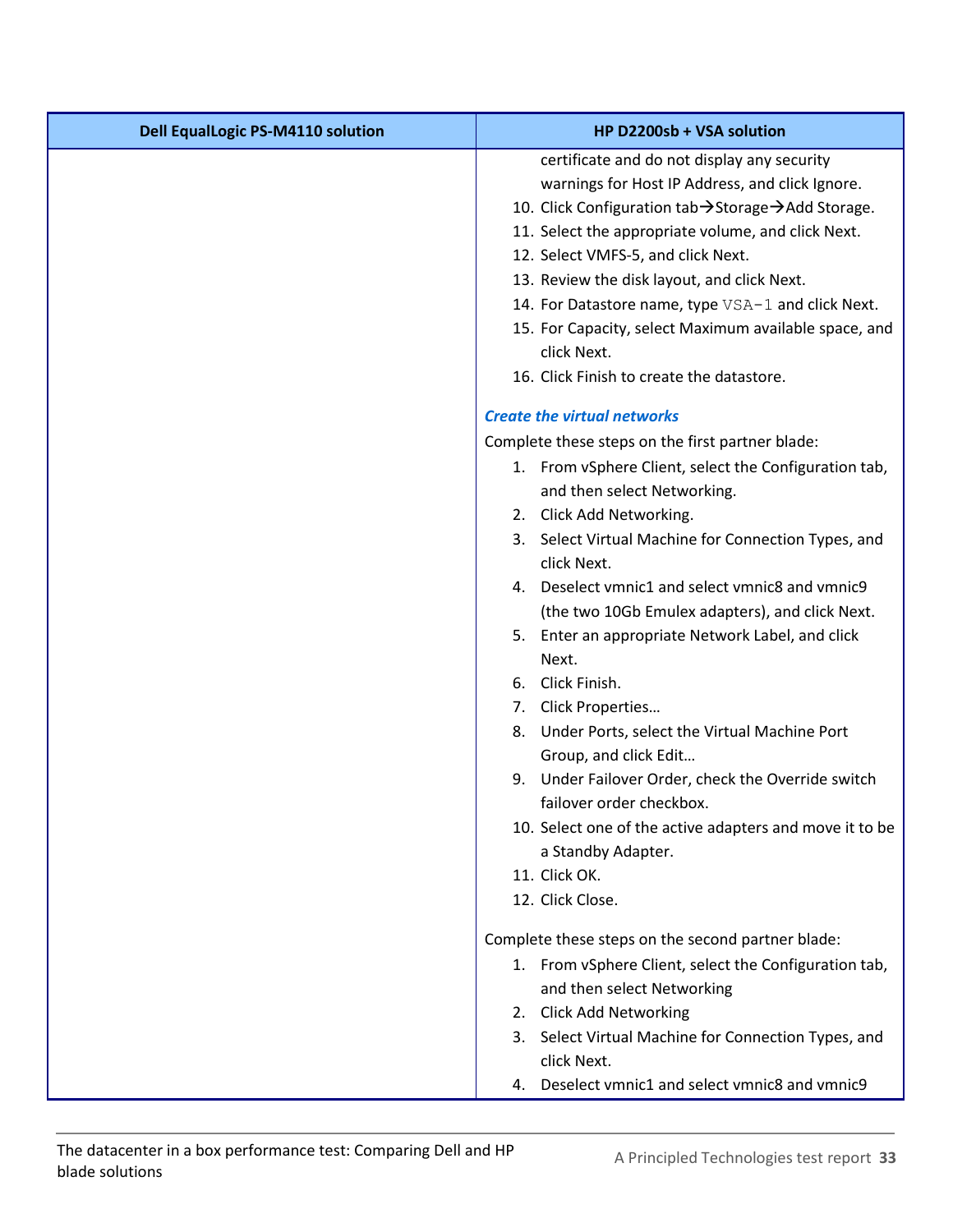| <b>Dell EqualLogic PS-M4110 solution</b> | HP D2200sb + VSA solution                                                                         |
|------------------------------------------|---------------------------------------------------------------------------------------------------|
|                                          | (the two 10Gb Emulex adapters), and click Next.                                                   |
|                                          | 5. Enter an appropriate Network Label, and click                                                  |
|                                          | Next.                                                                                             |
|                                          | 6. Click Finish.                                                                                  |
|                                          | 7. Click Properties                                                                               |
|                                          | Under Ports, select the Virtual Machine Port<br>8.                                                |
|                                          | Group, and click Edit                                                                             |
|                                          | 9. Under Failover Order, check the Override switch                                                |
|                                          | failover order checkbox.                                                                          |
|                                          | 10. Select one of the active adapters and move it to be                                           |
|                                          | a Standby Adapter.                                                                                |
|                                          | 11. Click OK.                                                                                     |
|                                          | 12. Click Close.                                                                                  |
|                                          | <b>Deploying the VSA VM</b>                                                                       |
|                                          | 1. Copy the HP P4000 VSA 9.5 software installer for                                               |
|                                          | ESX servers onto your management server.                                                          |
|                                          | 2. Click autorun.exe                                                                              |
|                                          | 3. At the EULA screen, click Agree.                                                               |
|                                          | 4. Click Install VSA for VMware ESX Server.                                                       |
|                                          | 5. At the Winzip self-extractor screen, click Unzip.                                              |
|                                          | 6. Click OK.                                                                                      |
|                                          | 7. At the command prompt, type 2 for the GUI                                                      |
|                                          | wizard, and press Enter.                                                                          |
|                                          | 8. At the welcome screen, click Next.                                                             |
|                                          | 9. Accept the EULA by checking the radio button, and<br>click Next.                               |
|                                          | 10. At the Install the Centralized Management Console<br>screen, accept defaults, and click Next. |
|                                          | 11. At the ESX host discovery screen, enter the IP                                                |
|                                          | address of the first ESX host and the appropriate                                                 |
|                                          | login credentials, and click Next.                                                                |
|                                          | 12. At the connect to ESX host screen, click Next.                                                |
|                                          | 13. At the Type of virtual appliance screen, leave                                                |
|                                          | Virtual SAN Appliance (VSA) selected, and click                                                   |
|                                          | Next.                                                                                             |
|                                          | 14. At the Select the datastore screen, select the RAID                                           |
|                                          | 1 partition to store the virtual appliance files, and                                             |
|                                          | click Next.                                                                                       |
|                                          | 15. At the Network settings screen, enter the IP                                                  |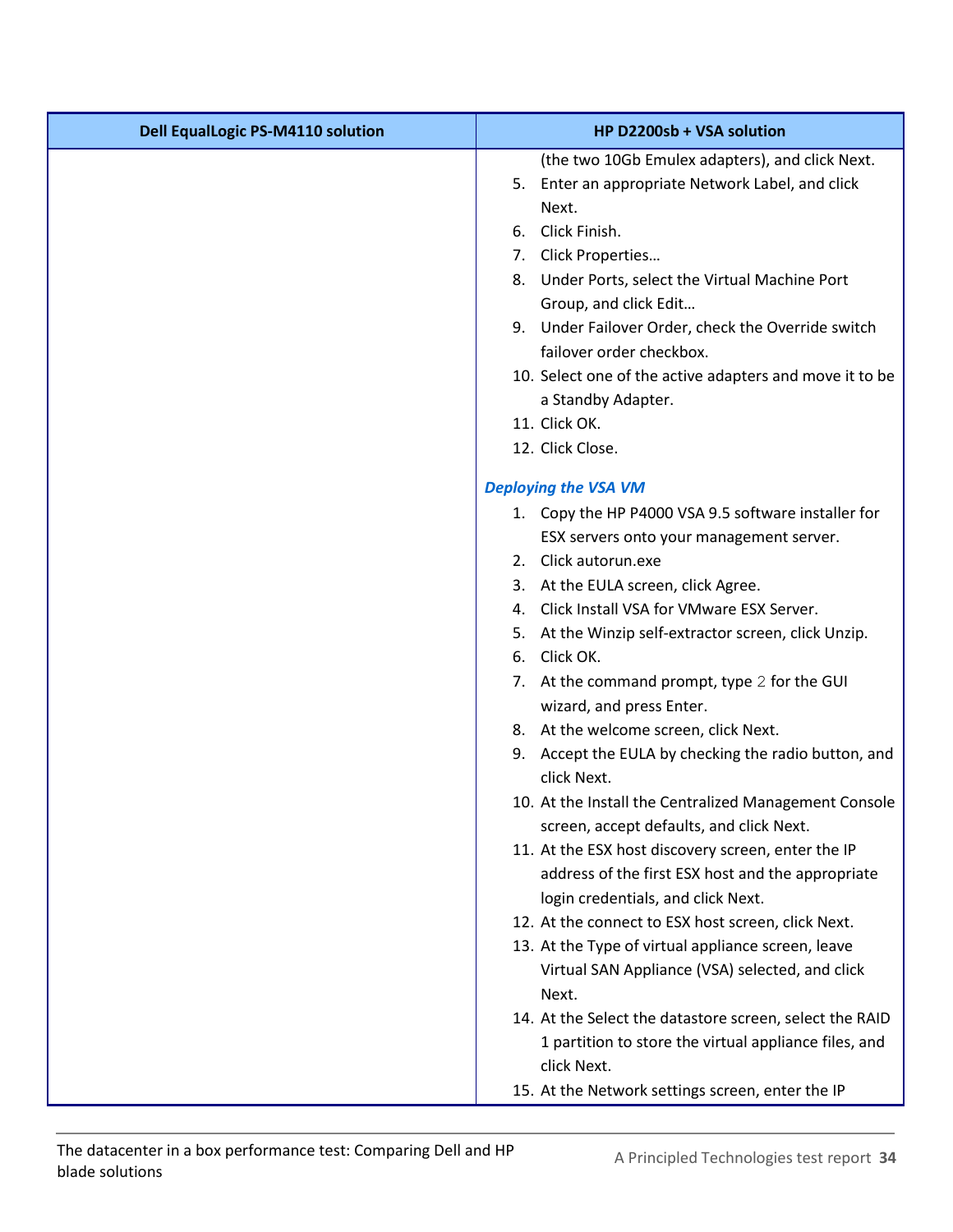| <b>Dell EqualLogic PS-M4110 solution</b> | HP D2200sb + VSA solution                               |
|------------------------------------------|---------------------------------------------------------|
|                                          | address, subnet, and gateway information, and           |
|                                          | select the appropriate network interface. Click         |
|                                          | Next.                                                   |
|                                          | 16. At the Configuration details screen, enter an       |
|                                          | appropriate virtual appliance name, and click Next.     |
|                                          | 17. At the Configuring Virtual SAN Appliance screen,    |
|                                          | check two VMDK location checkboxes, select the          |
|                                          | appropriate datastore that corresponds with the         |
|                                          | attached D2200sb, and enter the desired size of         |
|                                          | each VMDK. In our case, we used all available           |
|                                          | space. Click Next.                                      |
|                                          | 18. At the Configure and install another virtual        |
|                                          | appliance screen, select the No, I am done radio        |
|                                          | button, and click Next.                                 |
|                                          | 19. At the confirmation pop up, click Yes.              |
|                                          | 20. At the summary screen, click Deploy.                |
|                                          | 21. Click Finish when the deployment process            |
|                                          | completes.                                              |
|                                          | 22. Click Install VSA for VMware ESX Server.            |
|                                          | 23. At the Winzip self-extractor screen, click Unzip.   |
|                                          | 24. Click OK.                                           |
|                                          | 25. At the command prompt, type 2 for the GUI           |
|                                          | wizard, and press Enter.                                |
|                                          | 26. At the welcome screen, click Next.                  |
|                                          | 27. Accept the EULA by checking the radio button, and   |
|                                          | click Next.                                             |
|                                          | 28. At the ESX host discovery screen, enter the IP      |
|                                          | address of the second ESX host and the                  |
|                                          | appropriate login credentials, and click Next.          |
|                                          | 29. At the connect to ESX host screen, click Next.      |
|                                          | 30. At the Type of virtual appliance screen, leave      |
|                                          | Virtual SAN Appliance (VSA) selected, and click         |
|                                          | Next.                                                   |
|                                          | 31. At the Select the datastore screen, select the RAID |
|                                          | 1 partition to store the virtual appliance files, and   |
|                                          | click Next.                                             |
|                                          | 32. At the Network settings screen, enter the IP        |
|                                          | address, subnet, and gateway information, and           |
|                                          | select the appropriate network interface. Click         |
|                                          | Next.                                                   |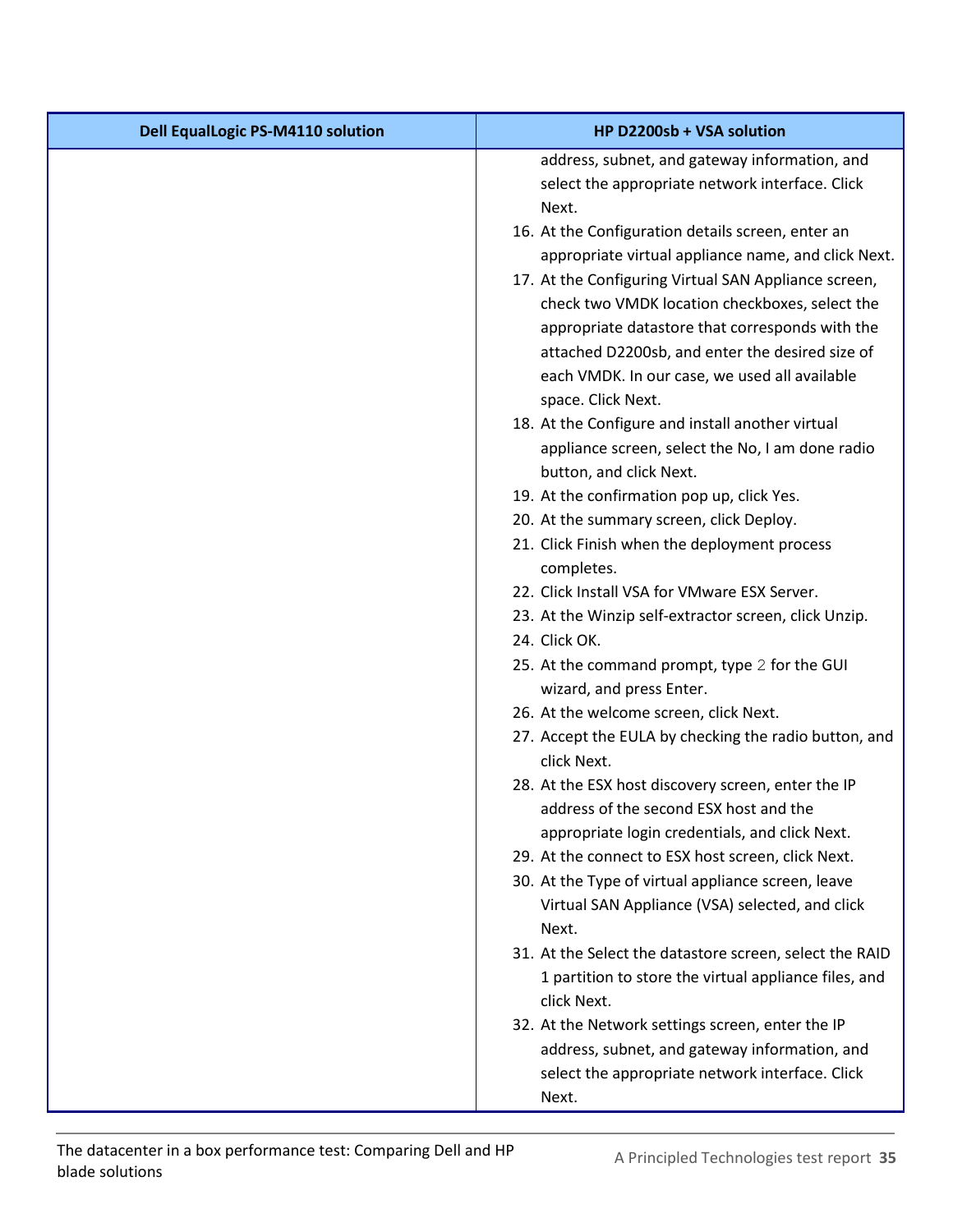| <b>Dell EqualLogic PS-M4110 solution</b> | HP D2200sb + VSA solution                                           |
|------------------------------------------|---------------------------------------------------------------------|
|                                          | 33. At the Configuration details screen, enter an                   |
|                                          | appropriate virtual appliance name, and click Next.                 |
|                                          | 34. At the Configuring Virtual SAN Appliance screen,                |
|                                          | check two VMDK location checkboxes, select the                      |
|                                          | appropriate datastore that corresponds with the                     |
|                                          | attached D2200sb, and enter the desired size of                     |
|                                          | each VMDK. In our case, we used all available                       |
|                                          | space. Click Next.                                                  |
|                                          | 35. At the Configure and install another virtual                    |
|                                          | appliance screen, select the No, I am done radio                    |
|                                          | button, and click Next.                                             |
|                                          | 36. At the confirmation pop-up, click Yes.                          |
|                                          | 37. At the summary screen, click Deploy.                            |
|                                          | 38. Click Finish when the deployment process                        |
|                                          | completes.                                                          |
|                                          | <b>Deploying the FOM</b>                                            |
|                                          | 1. Click Install VSA for VMware ESX Server.                         |
|                                          | 2. At the Winzip self-extractor screen, click Unzip.                |
|                                          | 3. Click OK.                                                        |
|                                          | 4. At the command prompt, type 2 for the GUI                        |
|                                          | wizard, and press Enter.                                            |
|                                          | 5. At the welcome screen, click Next.                               |
|                                          | 6. Accept the EULA by checking the radio button, and<br>click Next. |
|                                          | 7. At the ESX host discovery screen, enter the IP                   |
|                                          | address of the ESX host you will use to deploy the                  |
|                                          | FOM and the appropriate login credentials, and<br>click Next.       |
|                                          | 8. At the connect to ESX host screen, click Next.                   |
|                                          | 9. At the Type of virtual appliance screen, select                  |
|                                          | Failover Manager (FOM), and click Next.                             |
|                                          | 10. At the Select the datastore screen, select the                  |
|                                          | appropriate datastore to store the virtual                          |
|                                          | appliance files, and click Next.                                    |
|                                          | 11. At the Network settings screen, enter the IP                    |
|                                          | address, subnet, and gateway information, and                       |
|                                          | select the appropriate network interface. Click                     |
|                                          | Next.                                                               |
|                                          | 12. At the Configuration details screen, enter an                   |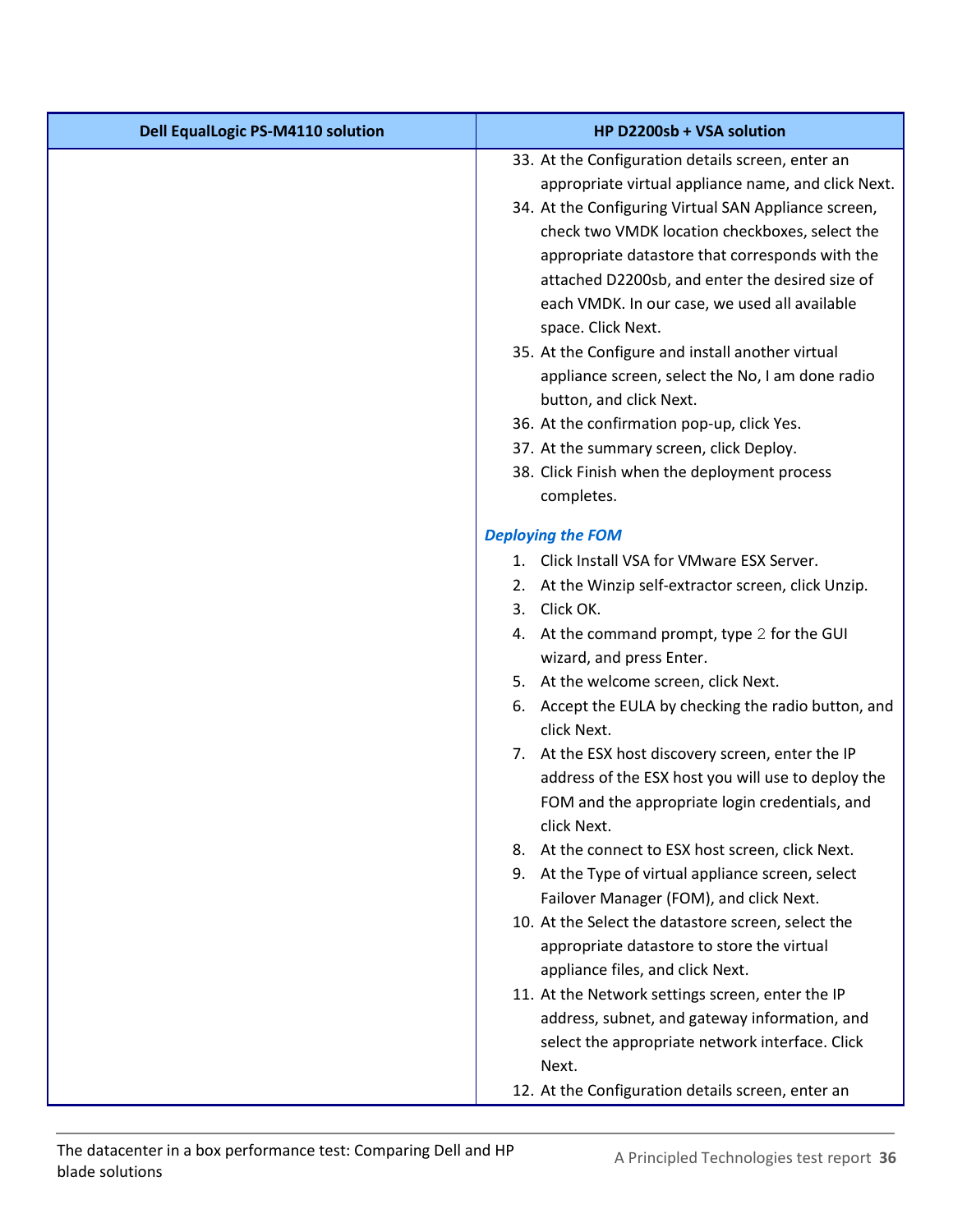| <b>Dell EqualLogic PS-M4110 solution</b> | HP D2200sb + VSA solution                                                                               |
|------------------------------------------|---------------------------------------------------------------------------------------------------------|
|                                          | appropriate virtual appliance name, and click Next.<br>13. At the Configure and install another virtual |
|                                          | appliance screen, select the No, I am done radio                                                        |
|                                          | button, and click Next.                                                                                 |
|                                          | 14. At the confirmation pop up, click Yes.<br>15. At the summary screen, click Deploy.                  |
|                                          | 16. Click Finish when the deployment process                                                            |
|                                          | completes.                                                                                              |
|                                          | <b>Customizing and configuring the VSA appliance VMs</b>                                                |
|                                          | 1. Log into the first partner blade using vSphere<br>client.                                            |
|                                          | 2. Right-click the VSA VM, and select Power $\rightarrow$ Shut<br>Down Guest.                           |
|                                          | 3. Click Yes to confirm shutdown.                                                                       |
|                                          | 4. Once the VM has shut down, right-click the VSA                                                       |
|                                          | VM, and select Edit Settings                                                                            |
|                                          | 5. Under Memory, set the memory size to 2 GB.                                                           |
|                                          | 6. Under CPUs, set the number of cores per socket to<br>four.                                           |
|                                          | 7. Click the Resources tab and set the CPU                                                              |
|                                          | reservation to 2,000 MHz.                                                                               |
|                                          | 8. Set the memory reservation to 2,048 MB RAM.                                                          |
|                                          | 9. Click OK.                                                                                            |
|                                          | 10. Right-click the VSA VM, and select Power→Power<br>On.                                               |
|                                          | 11. Once the VM has booted, launch the virtual<br>machine console window.                               |
|                                          | 12. Type start and press Enter.                                                                         |
|                                          | 13. Press Enter to log in.                                                                              |
|                                          | 14. Highlight Network TCP/IP Settings, and press<br>Enter.                                              |
|                                          | 15. Highlight eth0, and press Enter.                                                                    |
|                                          | 16. Enter an appropriate hostname, select Use the                                                       |
|                                          | following IP address, enter the appropriate<br>network information, and select OK.                      |
|                                          | 17. Press Enter to confirm when the dialog box pops<br>up.                                              |
|                                          | 18. Press Enter to close the pop-up showing that the                                                    |
|                                          | network was successfully configured.                                                                    |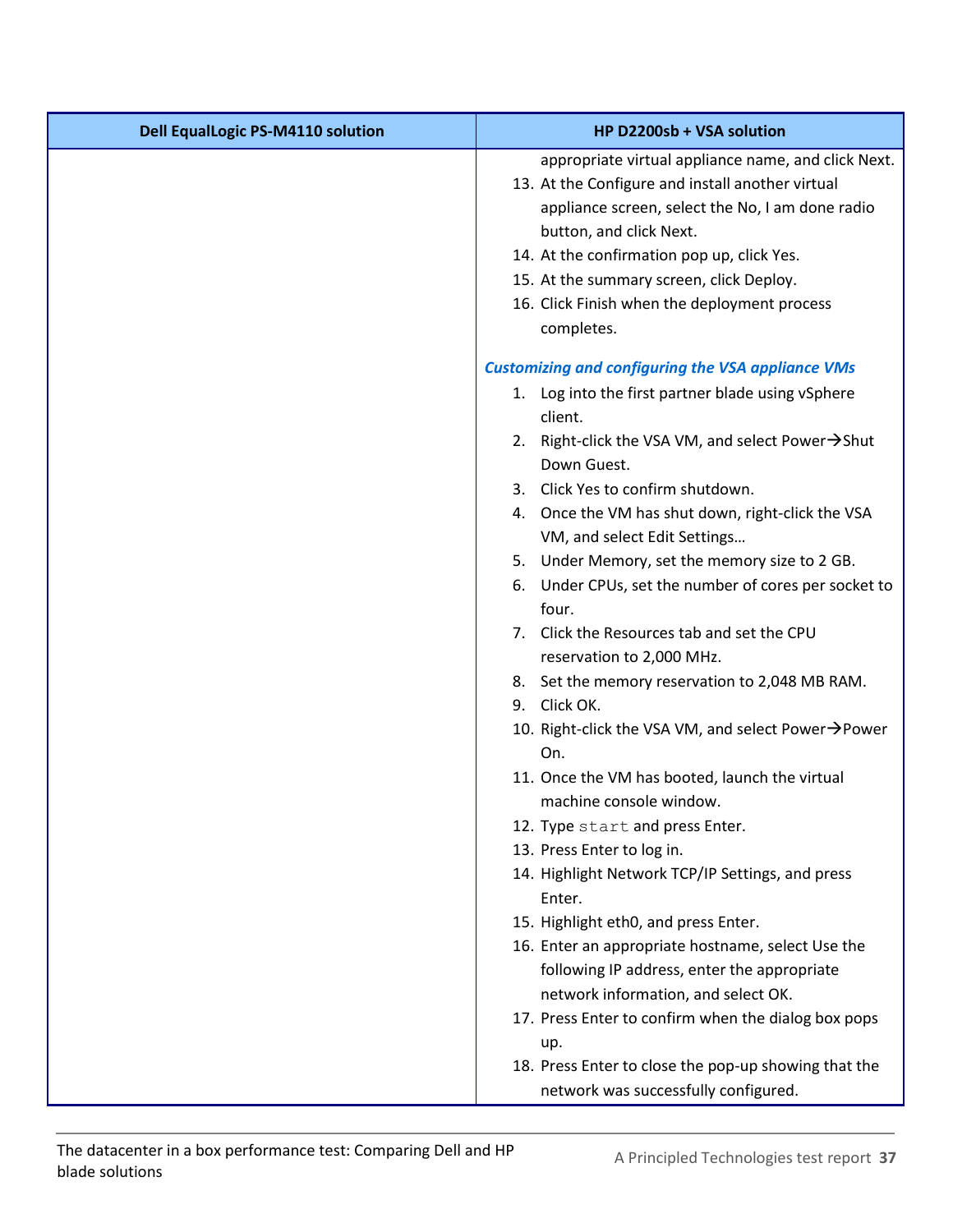| <b>Dell EqualLogic PS-M4110 solution</b> | HP D2200sb + VSA solution                                      |
|------------------------------------------|----------------------------------------------------------------|
|                                          | 19. Select Back, and then select Log Out.                      |
|                                          | 20. Log into the second partner blade using vSphere            |
|                                          | client.                                                        |
|                                          | 21. Right-click the VSA VM, and select Power→Shut              |
|                                          | Down Guest.                                                    |
|                                          | 22. Click Yes to confirm shutdown.                             |
|                                          | 23. Once the VM has shut down, right-click the VSA             |
|                                          | VM, and select Edit Settings                                   |
|                                          | 24. Under Memory, set the memory size to 2 GB.                 |
|                                          | 25. Under CPUs, set the number of cores per socket to<br>four. |
|                                          | 26. Click the Resources tab and set the CPU                    |
|                                          | reservation to 2,000 MHz.                                      |
|                                          | 27. Set the memory reservation to 2,048 MB RAM.                |
|                                          | 28. Click OK.                                                  |
|                                          | 29. Right-click the VSA VM, and select Power→Power<br>On.      |
|                                          | 30. Once the VM has booted, launch the virtual                 |
|                                          | machine console window.                                        |
|                                          | 31. Type start, and press Enter.                               |
|                                          | 32. Press Enter to log in.                                     |
|                                          | 33. Highlight Network TCP/IP Settings, and press<br>Enter.     |
|                                          | 34. Highlight eth0, and press Enter.                           |
|                                          | 35. Enter an appropriate hostname, select Use the              |
|                                          | following IP address, enter the appropriate                    |
|                                          | network information, and select OK.                            |
|                                          | 36. Press Enter to confirm when the dialog box pops            |
|                                          | up.<br>37. Press Enter to close the pop-up showing that the    |
|                                          | network was successfully configured.                           |
|                                          | 38. Select Back, and then select Log Out.                      |
|                                          |                                                                |
|                                          | <b>Configuring the FOM networking</b>                          |
|                                          | 1. Launch the virtual machine console window.                  |
|                                          | 2. Type start, and press Enter.                                |
|                                          | 3. Press Enter to log in.                                      |
|                                          | 4. Highlight Network TCP/IP Settings, and press<br>Enter.      |
|                                          |                                                                |
|                                          | Highlight eth0, and press Enter.<br>5.                         |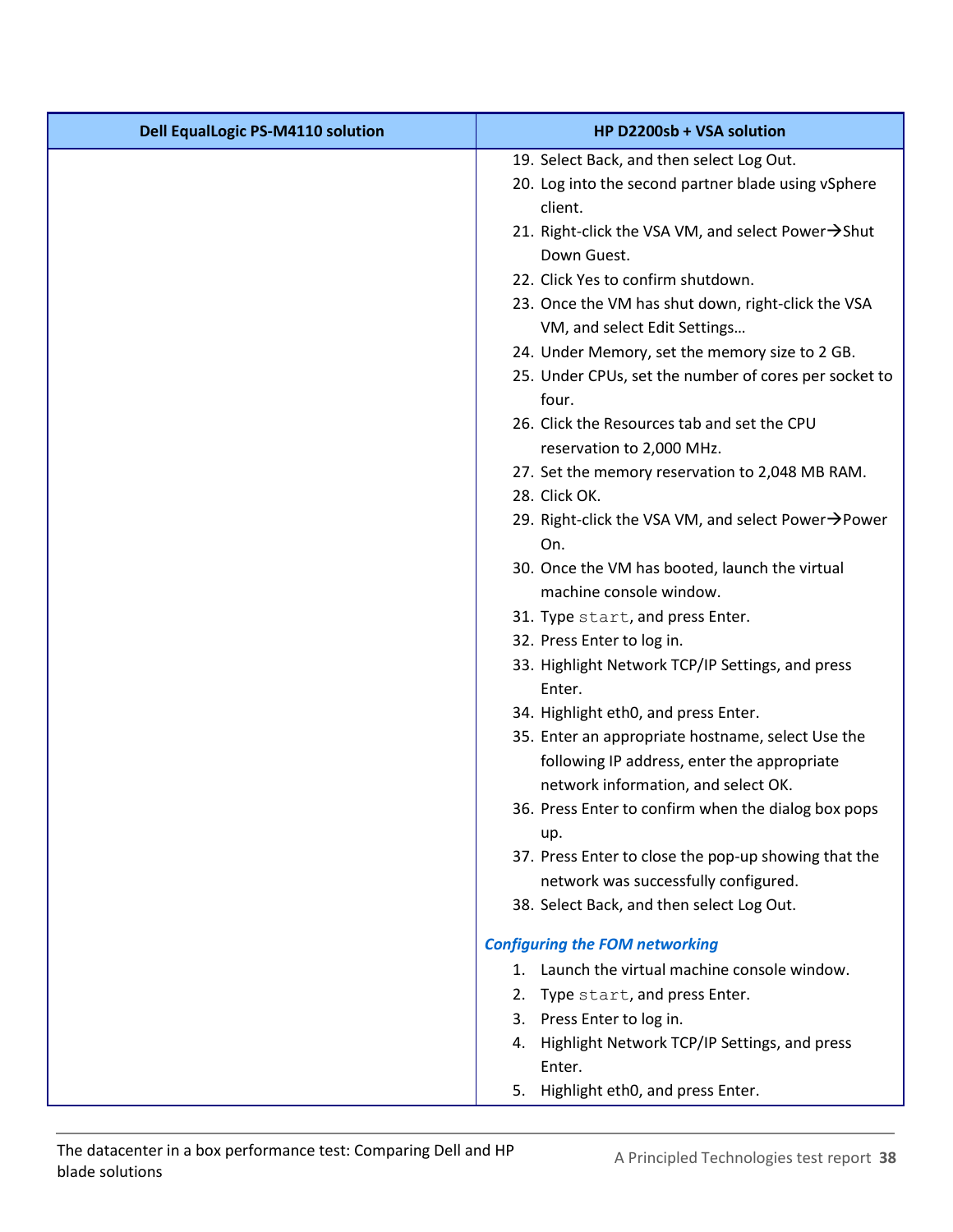| <b>Dell EqualLogic PS-M4110 solution</b> | HP D2200sb + VSA solution                                                                                                              |
|------------------------------------------|----------------------------------------------------------------------------------------------------------------------------------------|
|                                          | 6. Enter an appropriate hostname, select Use the<br>following IP address, enter the appropriate<br>network information, and select OK. |
|                                          | 7. Press Enter to confirm when the dialog box pops<br>up.                                                                              |
|                                          | 8. Press Enter to close the pop-up showing that the<br>network was successfully configured.                                            |
|                                          | 9. Select Back, and then select Log Out.                                                                                               |
|                                          | <b>Installing HP DSM for MPIO</b>                                                                                                      |
|                                          | 1. Double-click the installer.                                                                                                         |
|                                          | 2. At the welcome screen, click Next.                                                                                                  |
|                                          | 3. At the End User License Agreement screen, accept,<br>and click Next.                                                                |
|                                          | 4. At the Choose Destination Location screen, leave<br>the default location, and click Next.                                           |
|                                          | 5. At the Ready to Install the Program screen, click<br>Install.                                                                       |
|                                          | 6. When prompted, leave the Yes, I want to restart<br>my computer now option selected, and click Finish<br>to reboot the server.       |
|                                          | Creating a new management group and building a new<br><b>virtual SAN</b>                                                               |
|                                          | 1. Click Start → All Programs → HP → P4000 → HP P4000                                                                                  |
|                                          | <b>Centralized Management Console</b>                                                                                                  |
|                                          | 2. At the Find Systems screen that pops up, click<br>Add                                                                               |
|                                          | 3. Enter the IP address of the first VSA node, and<br>click OK.                                                                        |
|                                          | 4. Click Add                                                                                                                           |
|                                          | 5. Enter the IP address of the second VSA node, and<br>click OK.                                                                       |
|                                          | 6. Click Add                                                                                                                           |
|                                          | 7. Enter the IP address of the FOM, and click OK.                                                                                      |
|                                          | Click Close.<br>8.                                                                                                                     |
|                                          | In the left pane of the CMC, click Getting Started.<br>9.                                                                              |
|                                          | 10. In the right pane, click Management Groups,<br>Clusters, and Volumes Wizard.                                                       |
|                                          | 11. At the Welcome screen, click Next.                                                                                                 |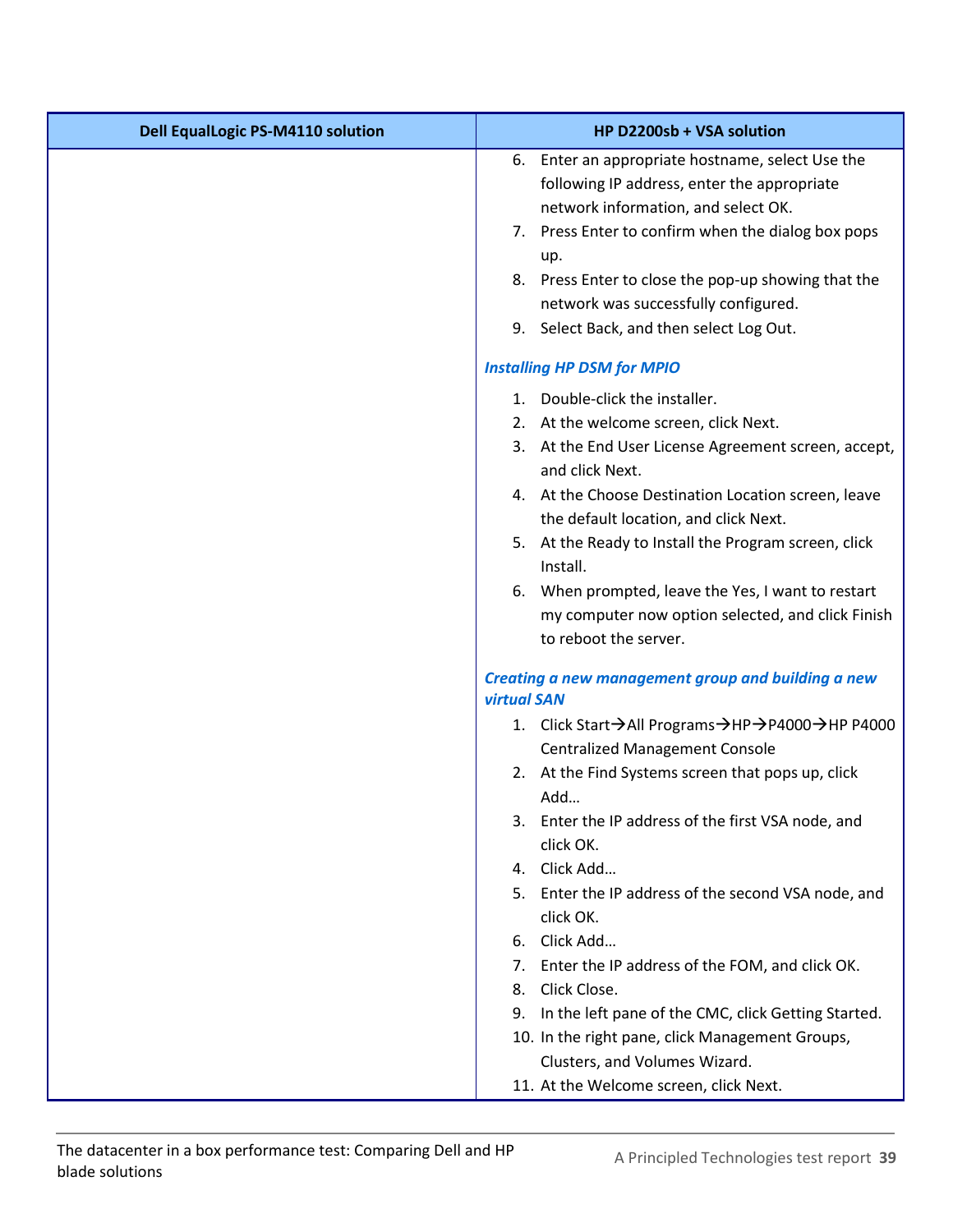| <b>Dell EqualLogic PS-M4110 solution</b> | HP D2200sb + VSA solution                                                                                                         |
|------------------------------------------|-----------------------------------------------------------------------------------------------------------------------------------|
|                                          | 12. At the Choose a Management Group screen, leave                                                                                |
|                                          | New Management Group selected, and click Next.                                                                                    |
|                                          | 13. At the Create a Management Group screen, enter                                                                                |
|                                          | an appropriate management group name, and<br>click Next.                                                                          |
|                                          | 14. At the Add Administrative User screen, enter a<br>user name and password, and click Next.                                     |
|                                          | 15. At the Management Group Time screen, select<br>either the appropriate NTP server or manually set<br>the time, and click Next. |
|                                          | 16. At the DNS information screen, enter the                                                                                      |
|                                          | applicable DNS information. For our testing                                                                                       |
|                                          | purposes, we did not need to configure email<br>notifications, so we left this blank and clicked                                  |
|                                          | Next, then Accept Incomplete.                                                                                                     |
|                                          | 17. At the SMTP settings screen, enter the applicable                                                                             |
|                                          | SMTP server information. For our testing                                                                                          |
|                                          | purposes, we did not need to configure email                                                                                      |
|                                          | notifications, so we left this blank and clicked                                                                                  |
|                                          | Next, then Accept Incomplete.                                                                                                     |
|                                          | 18. At the Create a Cluster screen, leave the default                                                                             |
|                                          | selection of Standard Cluster, and click Next.                                                                                    |
|                                          | 19. At the Create Cluster screen, enter a cluster name,<br>and click Next.                                                        |
|                                          | 20. At the Assign a Virtual IP and Subnet Masks<br>screen, click Add                                                              |
|                                          | 21. Enter a virtual IP address and subnet mask, and<br>click OK. Click Next.                                                      |
|                                          | 22. At the Create Volume screen, enter the                                                                                        |
|                                          | appropriate information for the first volume you                                                                                  |
|                                          | wish to create, and click Finish.                                                                                                 |
|                                          | 23. At the licensing warning pop-up, click OK.                                                                                    |
|                                          | 24. At the Summary screen, click Close.                                                                                           |
|                                          | 25. At the registration reminder pop up window, click<br>OK.                                                                      |
|                                          | Adding and assigning the blade server to the new volume                                                                           |
|                                          | 1. Click Start→Administrative Tools→iSCSI Initiator.                                                                              |
|                                          | When prompted to start the Microsoft iSCSI<br>2.<br>service, click Yes.                                                           |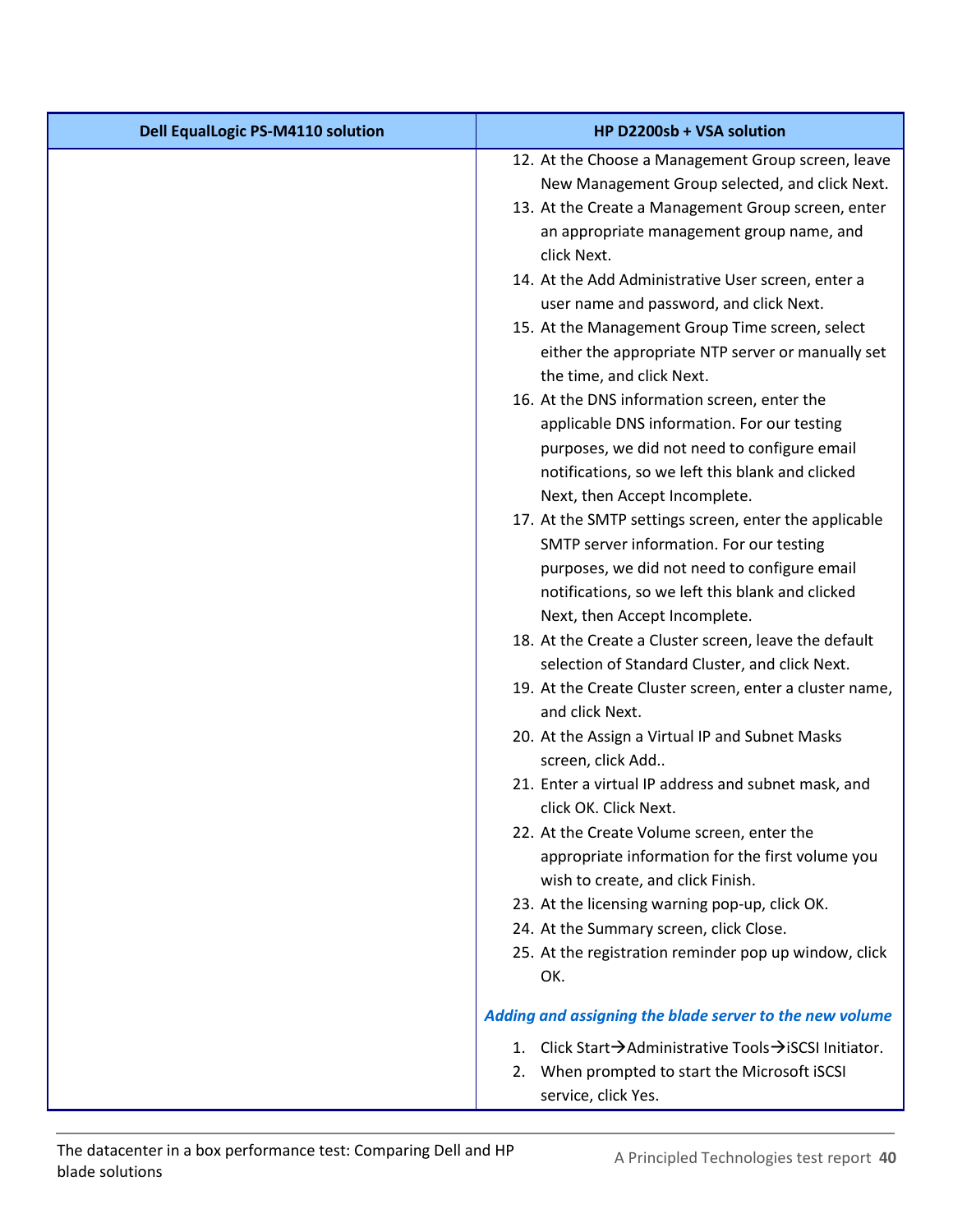| <b>Dell EqualLogic PS-M4110 solution</b> | HP D2200sb + VSA solution                                                                                                                                                                                                                                                                                                                                                                                                                                                                                                                                                                                                                                                                                                                                                                                                                                                                                                                                                                                                                                                                                                                                                                                                                                                                                                                                |
|------------------------------------------|----------------------------------------------------------------------------------------------------------------------------------------------------------------------------------------------------------------------------------------------------------------------------------------------------------------------------------------------------------------------------------------------------------------------------------------------------------------------------------------------------------------------------------------------------------------------------------------------------------------------------------------------------------------------------------------------------------------------------------------------------------------------------------------------------------------------------------------------------------------------------------------------------------------------------------------------------------------------------------------------------------------------------------------------------------------------------------------------------------------------------------------------------------------------------------------------------------------------------------------------------------------------------------------------------------------------------------------------------------|
|                                          | 3. At the iSCSI Initiator Properties screen, click the<br>Configuration tab, and highlight and copy the IQN<br>initiator name.<br>4. Click Start > All Programs > HP > P4000 > HP P4000<br>Centralized Management Console.<br>5. At the left pane, click the name of your<br>management group.<br>6. At the right pane, click Log in to view, enter the<br>appropriate credentials, and click Log In.<br>7. At the left pane, expand the management<br>group→ cluster name→ Volumes and Snapshots,<br>and click on the new volume.<br>8. At the right pane, click Server Tasks, and then click<br>New Server<br>9. Enter the appropriate name, IP address, and paste<br>in the IQN initiator name under Initiator Node<br>Name, then click OK.<br>10. Once you have added the server it will<br>automatically go to the the Volumes and<br>Snapshots tab of the newly added server. Click<br>Tasks, and then click Assign and Unassign Volumes<br>and Snapshots<br>11. Select the appropriate volume, and check the<br>Assigned checkbox, and click OK.<br>Adding the target volume in iSCSI initiator<br>1. Click Start→ Administrative Tools→iSCSI Initiator.<br>2. Select the Discovery Tab, and click Discover Portal.<br>Enter the virtual IP address for the HP VSA group,<br>3.<br>and click OK.<br>4. Select the Targets tab, and click Refresh. |
|                                          |                                                                                                                                                                                                                                                                                                                                                                                                                                                                                                                                                                                                                                                                                                                                                                                                                                                                                                                                                                                                                                                                                                                                                                                                                                                                                                                                                          |
|                                          |                                                                                                                                                                                                                                                                                                                                                                                                                                                                                                                                                                                                                                                                                                                                                                                                                                                                                                                                                                                                                                                                                                                                                                                                                                                                                                                                                          |
|                                          | 5. Select the appropriate Inactive Target listed, and<br>click Connect.                                                                                                                                                                                                                                                                                                                                                                                                                                                                                                                                                                                                                                                                                                                                                                                                                                                                                                                                                                                                                                                                                                                                                                                                                                                                                  |
|                                          | 6. Ensure that Add this connection to the list of<br>Favorite Targets is selected, check the Enable<br>multi-path check box, and click OK.                                                                                                                                                                                                                                                                                                                                                                                                                                                                                                                                                                                                                                                                                                                                                                                                                                                                                                                                                                                                                                                                                                                                                                                                               |